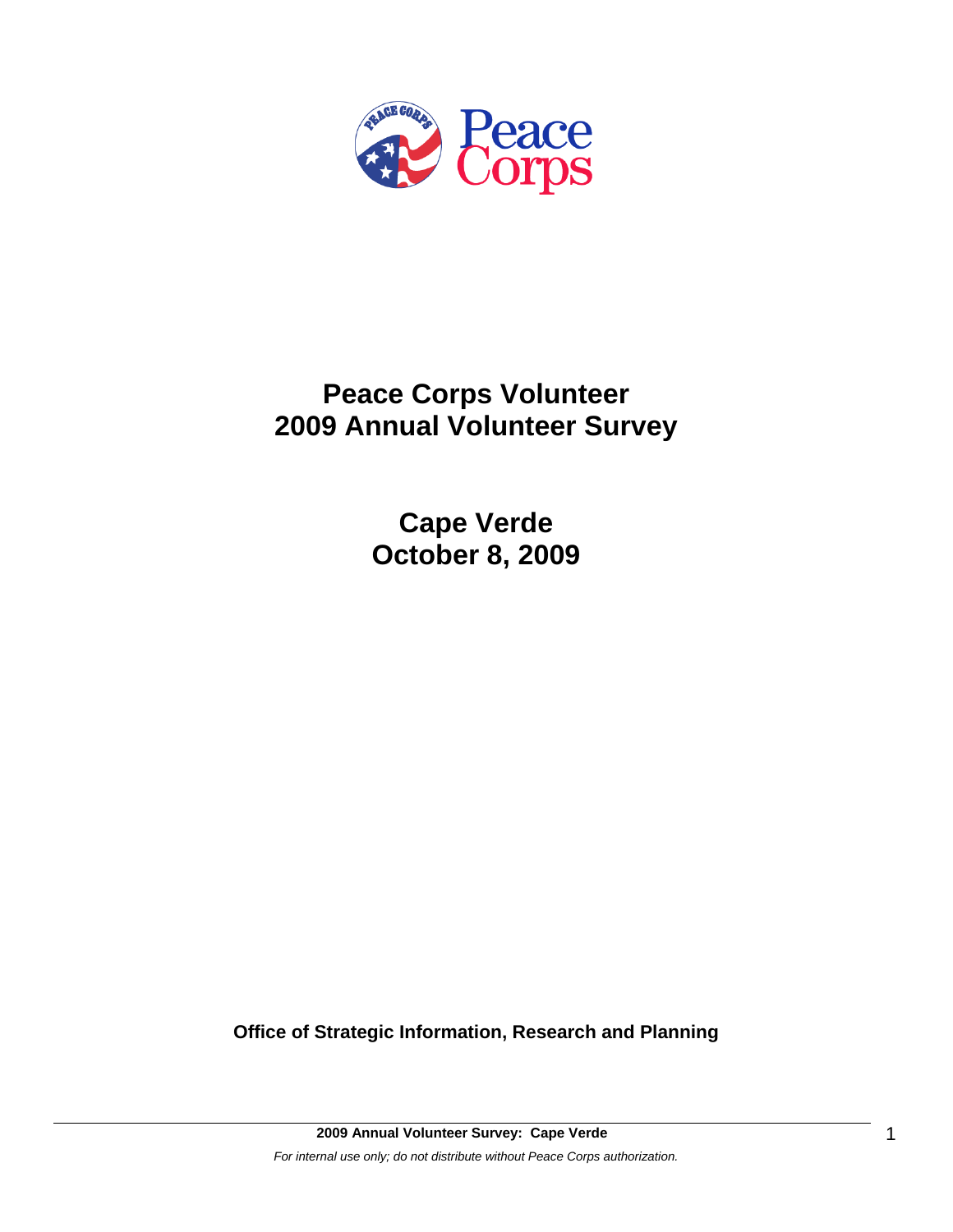# **Table of Contents**

| Introduction to the 2009 Annual Volunteer Survey Report 3 |     |
|-----------------------------------------------------------|-----|
| Overview of the Post's 2009 Volunteer Survey Respondents4 |     |
|                                                           |     |
|                                                           |     |
|                                                           |     |
|                                                           |     |
|                                                           |     |
|                                                           | 23  |
|                                                           | 29  |
|                                                           | .38 |
| I. Your Life in the Peace Corps.                          | .39 |
|                                                           | .43 |
| K. Activities After Peace Corps Service                   | 52  |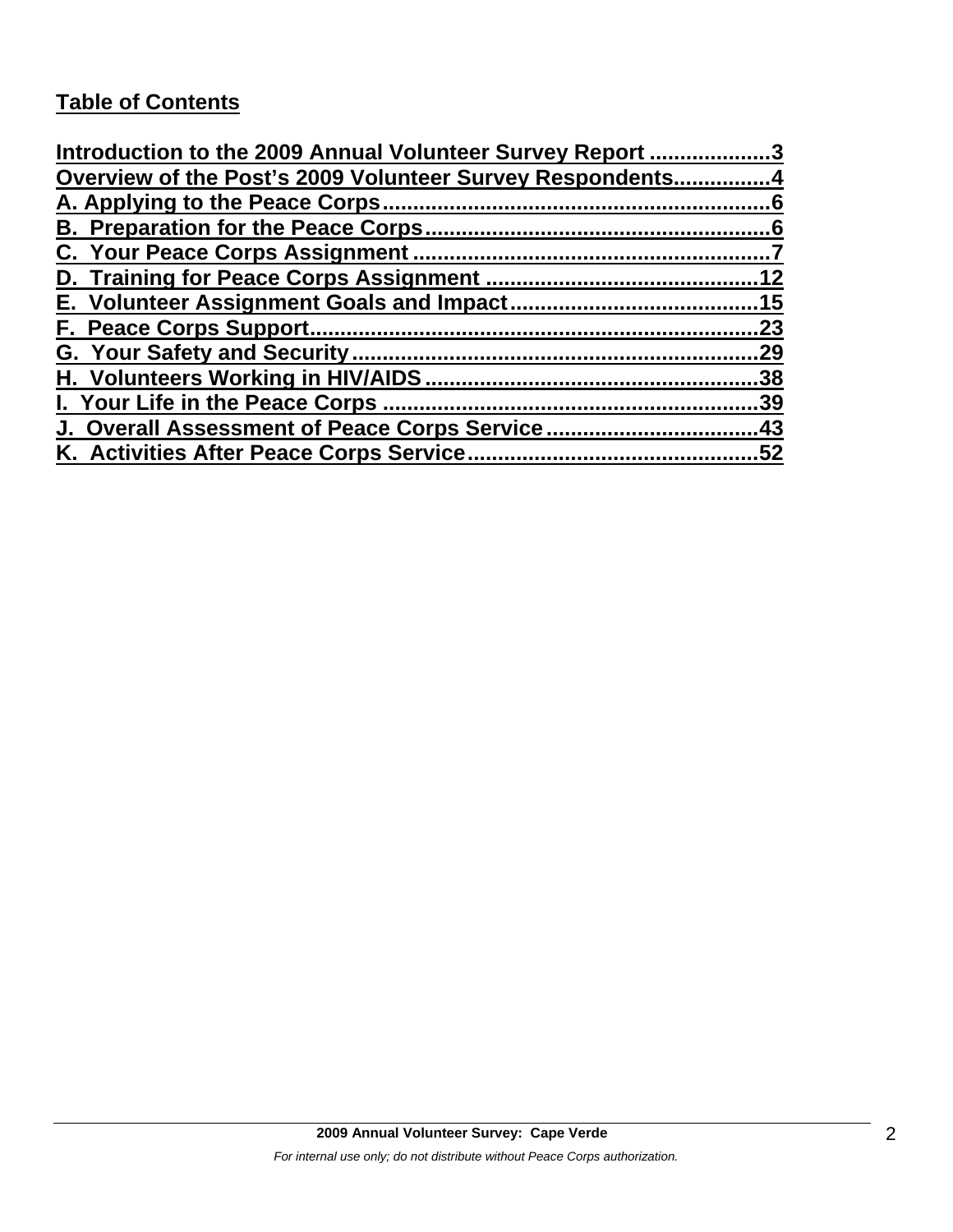# **Introduction to the 2009 Annual Volunteer Survey Report**

This country report contains the tables and charts from the Volunteers in your country who completed the 2009 Annual Volunteer Survey (AVS). The results provide a picture of the activities, experiences and views of Peace Corps Volunteers in 2009. The results show areas where Volunteers' needs are met and identify areas where improvements may be needed. The survey was fielded from May through August 2009.

A core set of questions was asked of all Volunteers. For the first time, Volunteers were also asked a series of questions relevant to their time in country:

- Volunteers in country 8 or less months were asked about applying to and preparing for the Peace Corps.
- Volunteers in country 18 or less months were asked about the effectiveness of their preservice training (PST).
- Volunteers in country 19 or more months were asked about their post-service plans, as well as the Peace Corps' resources for their post-service transition.

Tables and graphs are labeled by survey section and the survey question. The tables show the percent of post respondents that selected each choice and the total number of post respondents that answered the question. The number of responses for each question will vary, depending on:

- whether the question was asked of all Volunteers or only the Volunteers in-country a certain number of months and
- how many of the Volunteers who were "eligible" to answer the question did respond.

Most survey questions asked respondents to select only one from a set of choices. The percentages for the "select one" responses add up to 100 percent. Other questions asked Volunteers to "mark all that apply" in situations, for example, where it is likely that respondents are involved in more than one secondary activity. The percentages of the "mark all that apply" responses will total more than 100 percent; each percentage equals the number of respondents selecting that choice divided by the number of respondents who answered the question.

Posts are encouraged to compare these 2009 results with the 2006 and 2008 survey results to note trends and changes over time. Because questions are revised from one survey to the next, a crosswalk between the 2008 and 2009 questions is posted on the OSIRP intranet page under 2009 AVS Reports "Reference Documents." The earlier 2008 survey global, regional and post reports are also posted on the OSIRP Intranet page.

Volunteers' extensive narrative responses to the 29 open-ended questions on the survey are in the post's 2009 Annual Volunteer Survey Open Ended Reponses report. All Volunteers' narrative responses to key questions will be analyzed for global themes and presented in a later report.

The number of surveys for each post includes surveys submitted online by Volunteers and completed paper surveys sent to the Peace Corps headquarters for hand-entry into the online survey system. The final count may include mostly completed partial surveys added to the final dataset after the survey closed.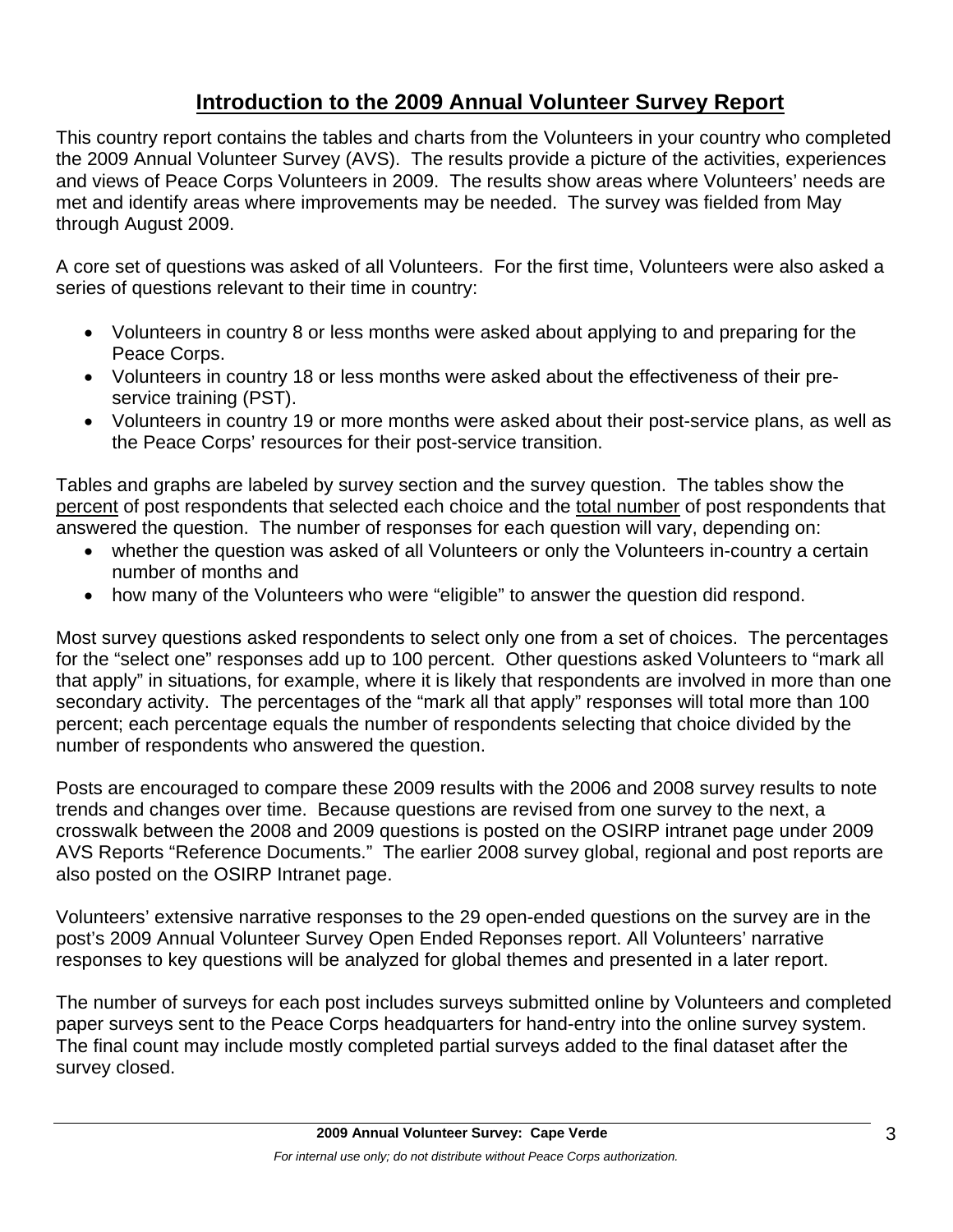# **Overview of the Post's 2009 Volunteer Survey Respondents**

This overview presents basic information about the characteristics of Volunteers who completed the 2009 Annual Volunteer Survey at post.

|            |        | 8 months or less | 9 to 18 months |         | 19 months or more |         | Total           |         |
|------------|--------|------------------|----------------|---------|-------------------|---------|-----------------|---------|
|            | Number | Percent          | Number         | Percent | Number            | Percent | Number          | Percent |
| Months3grp |        |                  | <b>23</b>      | 58%     | 17                | 42%     | 40 <sup>I</sup> | 100%    |

### **Completed Surveys by Months in Country**

#### **L1: What is your age?**

|         | 20-29 | 30-49 | $50+$ | Total |
|---------|-------|-------|-------|-------|
| AGE3grp | 84%   | 11%   | 5%    | 38    |

#### **L2: What is your gender?**

|                | Female | Male | Total |  |
|----------------|--------|------|-------|--|
| <b>IGENDER</b> | 50%    | 50%  |       |  |

### **Completed surveys by project.**

|                                      | Count | Column N % |
|--------------------------------------|-------|------------|
| <b>EFL Teaching/Teacher Training</b> | 15    | 38%        |
| Small Enterprise Development         | 20    | 50%        |
| Other. Please specify                | 5     | 12%        |
| Total                                |       |            |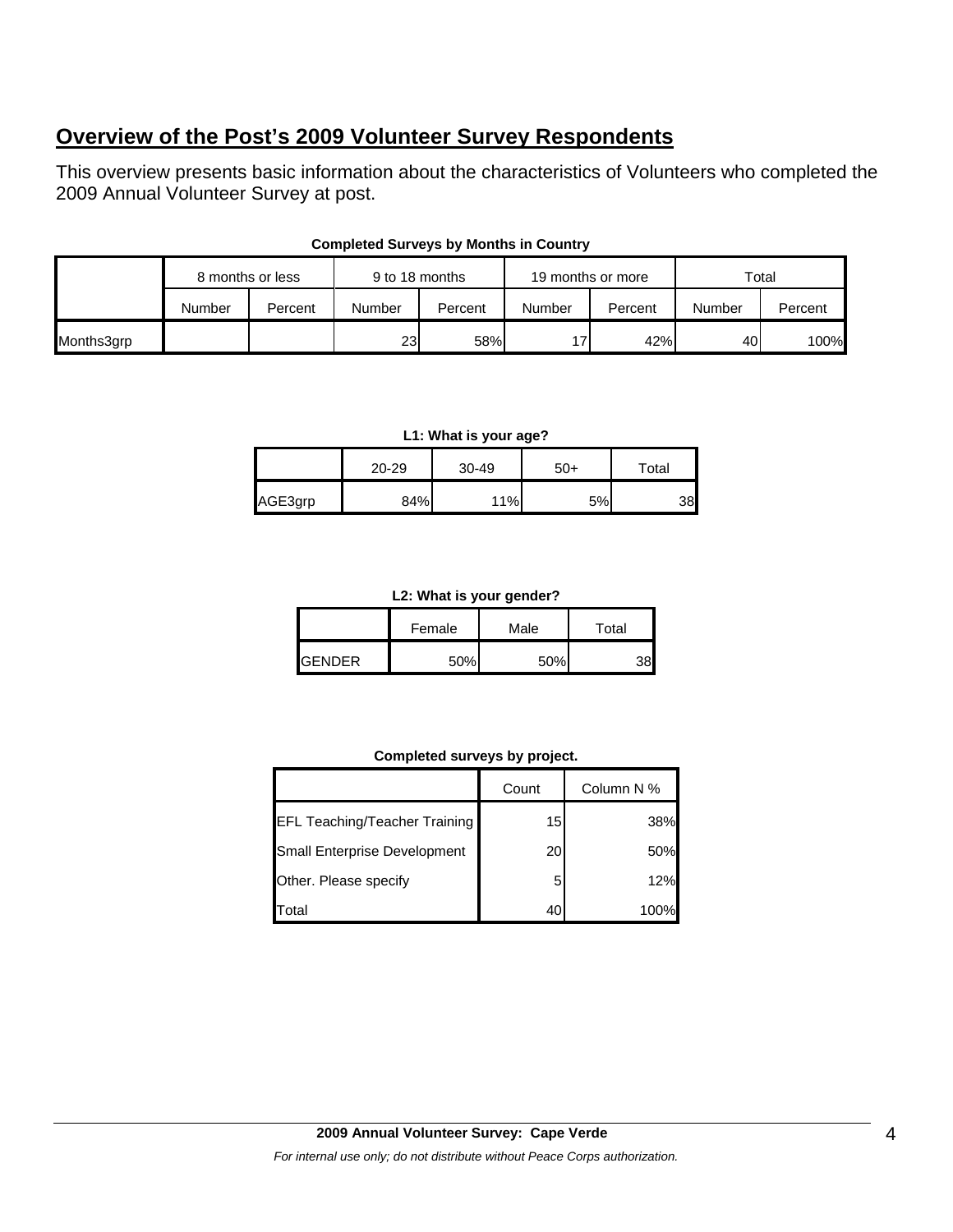|                |                                                 | Percent | Number                  |
|----------------|-------------------------------------------------|---------|-------------------------|
| C <sub>2</sub> | English teaching                                | 30%     | 12                      |
|                | Youth development                               | 12%     | 5                       |
|                | Information & communications technology (ICT)   | 12%     | 5                       |
|                | Community development                           | 10%     | 4                       |
|                | Environmental education                         | 8%      | 3                       |
|                | Agriculture/fish/livestock                      | 8%      | 3                       |
|                | Business education/advising                     | 5%      | $\overline{\mathbf{c}}$ |
|                | Other: Please specify                           | 5%      | $\overline{c}$          |
|                | Other education                                 | 5%      | $\overline{\mathbf{c}}$ |
|                | Teacher training                                | 5%      | $\overline{\mathbf{c}}$ |
|                | Urban & regional planning/municipal development |         |                         |
|                | Water sanitation                                |         |                         |
|                | <b>HIV/AIDS</b>                                 |         |                         |
|                | Health extension                                |         |                         |
|                | Forestry/parks                                  |         |                         |
|                | Math/science teaching                           |         |                         |
|                | Agroforestry                                    |         |                         |
|                | NGO development                                 |         |                         |
|                | Total                                           | 100%    | 40                      |

### **C2: Which best describes the focus of your primary assignment/work?**

### **C2.TEXT: Which of the following initiatives does your primary work**

| include? Other (specify)                       |                |               |  |  |  |  |
|------------------------------------------------|----------------|---------------|--|--|--|--|
|                                                | <b>PERCENT</b> | <b>NUMBER</b> |  |  |  |  |
| C <sub>2</sub> .TEXT                           | 95%            | 38            |  |  |  |  |
| Open-ended results. Non-responsive to request. |                |               |  |  |  |  |
| Total                                          | 100%           |               |  |  |  |  |

# **2009 Annual Volunteer Survey: Cape Verde**

*For internal use only; do not distribute without Peace Corps authorization.*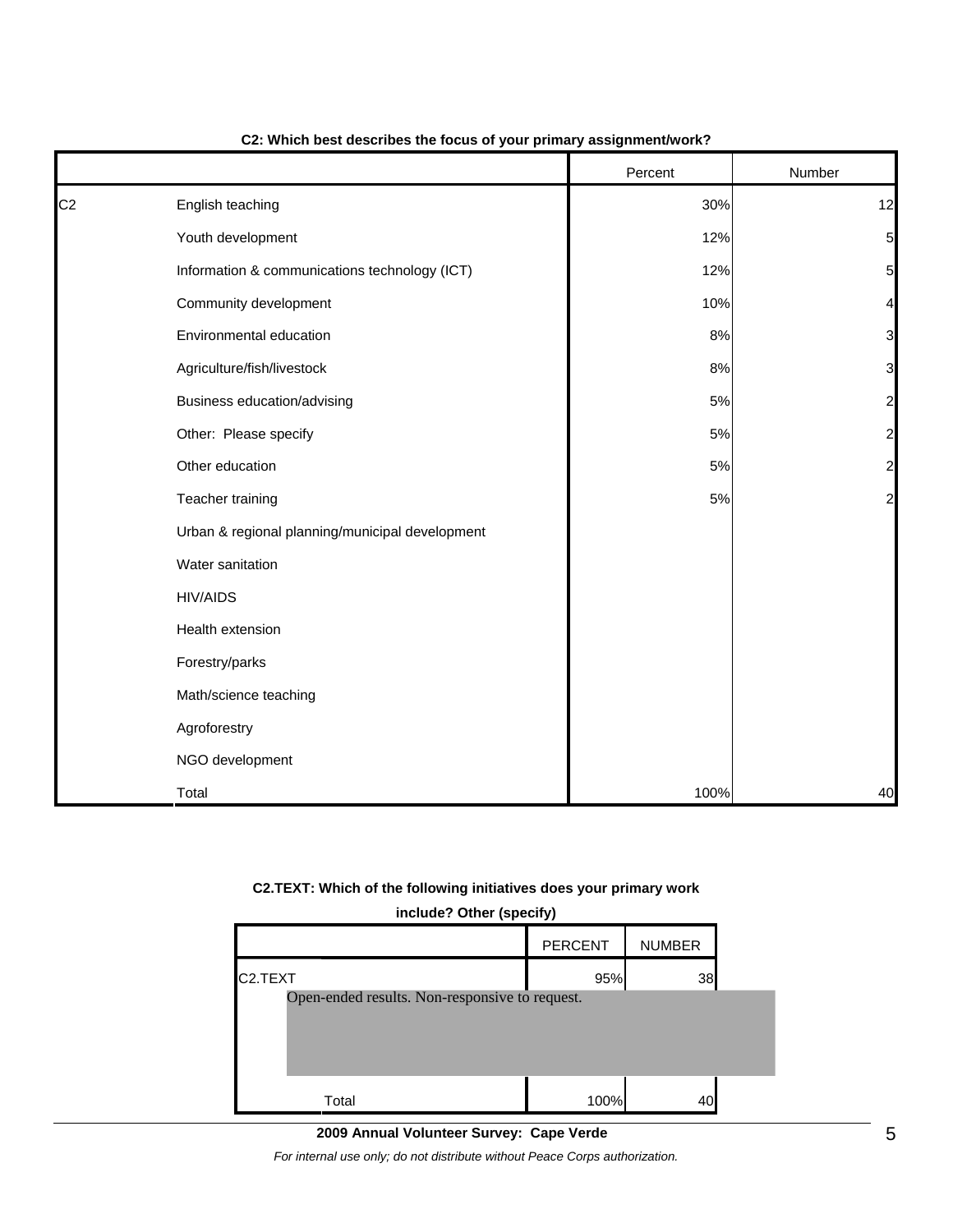# **A. Applying to the Peace Corps**

*This section reports Volunteers' motivations in applying and accepting a Peace Corps assignment.* 

# **B. Preparation for the Peace Corps**

*This section reports on Volunteers' assessment of the materials and information available before their service.* 

*Sections A and B are only completed by Volunteers who have been in country less than 9 months. No Volunteers in Fiji reported they had been in country 8 months or less.*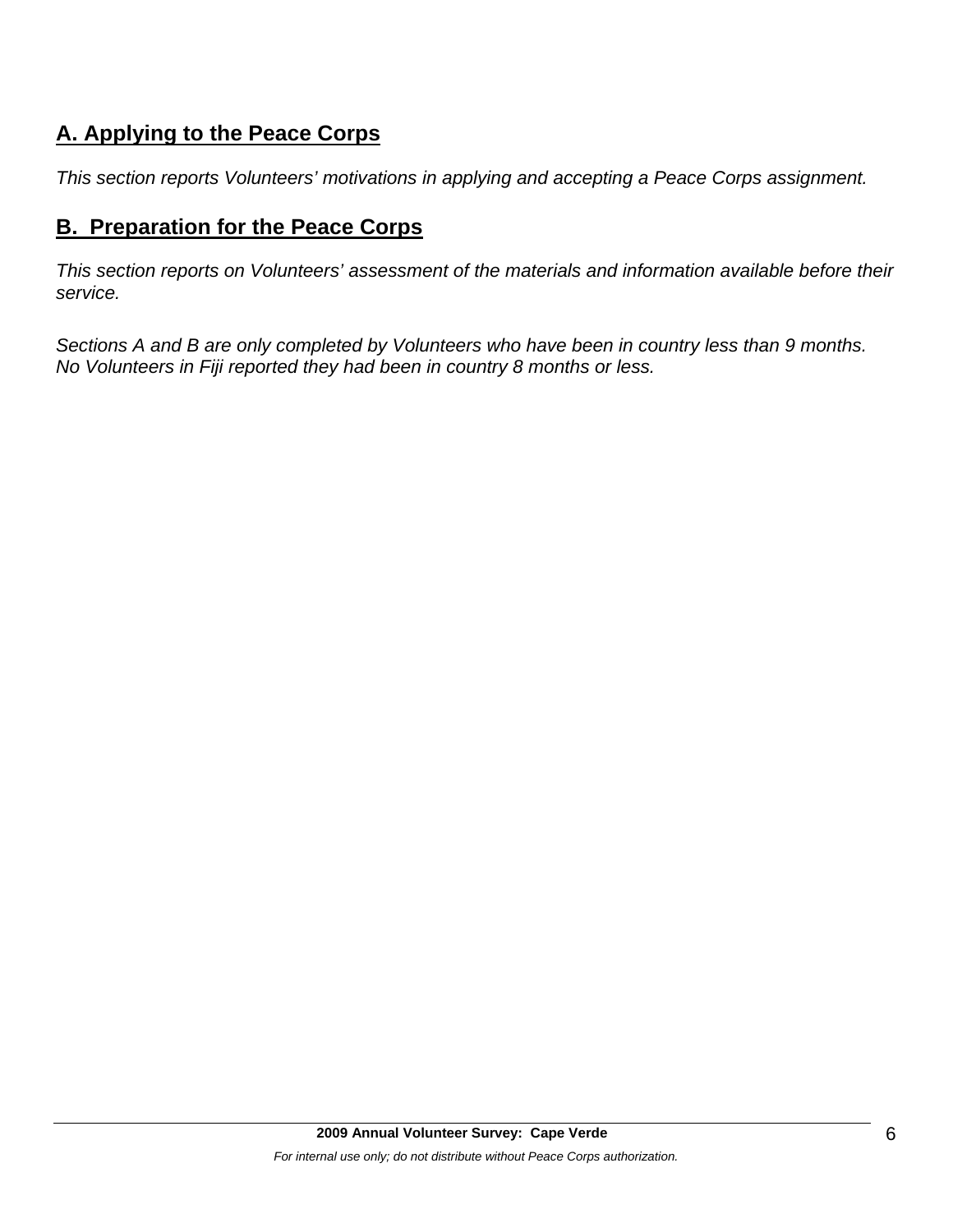# **C. Your Peace Corps Assignment**

*This section reports Volunteers' primary assignment work and secondary activities. The term "primary assignment" refers to the Volunteers' assignment which is part of an overall project plan designed by your host country partners and in-country Peace Corps staff.* 

|            |                                                       |                  | % Involved in | <b>Total PCVs</b> |
|------------|-------------------------------------------------------|------------------|---------------|-------------------|
|            |                                                       | PCV Responses    | Initiative    | Responding        |
| \$C3PrmAct | English teaching                                      | 24               | 60%           |                   |
|            | Working with youth                                    | 19               | 48%           |                   |
|            | <b>HIV/AIDS</b>                                       | 17               | 42%           |                   |
|            | Girls' education                                      | 12               | 30%           |                   |
|            | WID/GAD                                               | 12               | 30%           |                   |
|            | Income generation                                     | 11               | 28%           |                   |
|            | Environment work                                      | 9                | 22%           |                   |
|            | Information and<br>communications technology<br>(ICT) | 9                | 22%           |                   |
|            | Microenterprise development                           | 9                | 22%           |                   |
|            | <b>Business advertising</b>                           | 7                | 18%           |                   |
|            | World Wise Schools/<br>Correspondence Match           | 7                | 18%           |                   |
|            | Literacy                                              | 6                | 15%           |                   |
|            | Rural development                                     | 6                | 15%           |                   |
|            | Community food security<br>(production/marketing)     | 4                | 10%           |                   |
|            | Arts                                                  | 3                | 8%            |                   |
|            | Library development                                   | 3                | 8%            |                   |
|            | Natural resources management                          | $\boldsymbol{2}$ | 5%            |                   |
|            | Urban development/municipal<br>development            | 2                | 5%            |                   |

**C3: Which of the following activities does your primary assignment/work include? Mark all that** 

**apply.**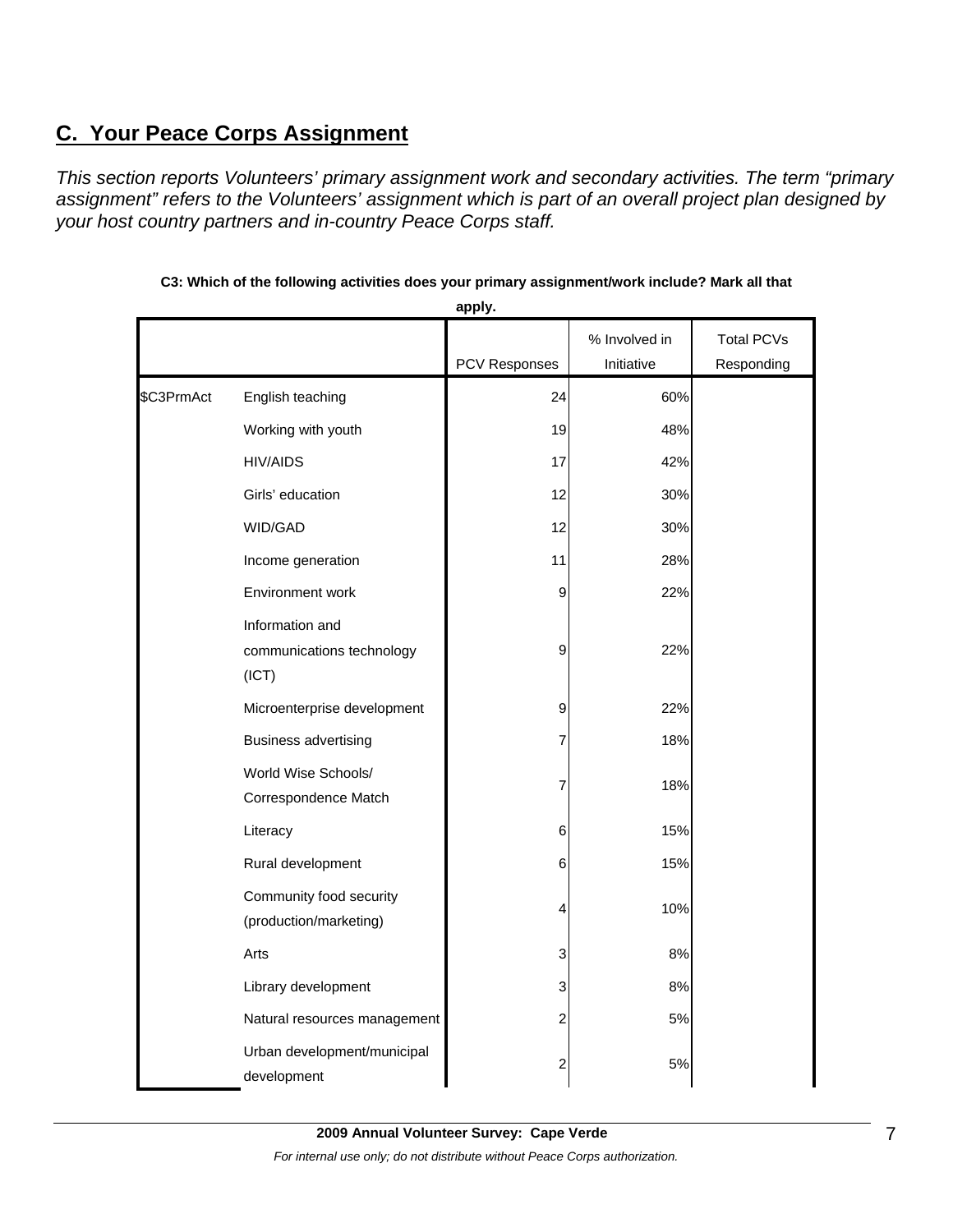| Working with special groups<br>(e.g., disabled, elderly, ethnic<br>minorities, orphans) | 2 | 5% |    |
|-----------------------------------------------------------------------------------------|---|----|----|
| Working with NGO(s)                                                                     | 2 | 5% |    |
| Other: Please specify                                                                   | 2 | 5% |    |
| Child survival                                                                          |   | 2% |    |
| Household food security                                                                 |   | 2% |    |
| Mobilize host country nationals<br>(HCNs) to volunteer                                  |   | 2% |    |
| Sports/fitness                                                                          |   | 2% |    |
| Water and sanitation                                                                    |   | 2% |    |
| Biodiversity conservation                                                               |   |    |    |
| Nutrition education                                                                     |   |    |    |
| Total                                                                                   |   |    | 40 |

Percents may total to more than 100% since Volunteers were asked to "Mark all that apply."

### **C3: Which of the following activities does your primary assignment/work include? Other**

| (specify)                                                  |            |       |         |  |  |  |
|------------------------------------------------------------|------------|-------|---------|--|--|--|
|                                                            | Column N % | Count | Row N % |  |  |  |
| C3.OTHER.TE Open-ended results. Not responsive to request. |            |       |         |  |  |  |
| Total                                                      |            | 40    | 100%    |  |  |  |

### **C4: Hours Spent on Primary Assignment During Average Work Week**

|           | None | 1-10 hrs | 11-20 hrs | 21-30 hrs | 31-40 hrs | More than 40 hrs | Total |
|-----------|------|----------|-----------|-----------|-----------|------------------|-------|
| C4Hrs6grp |      | 10%      | 13%       | 54%       | 21%       | 3%               | 39    |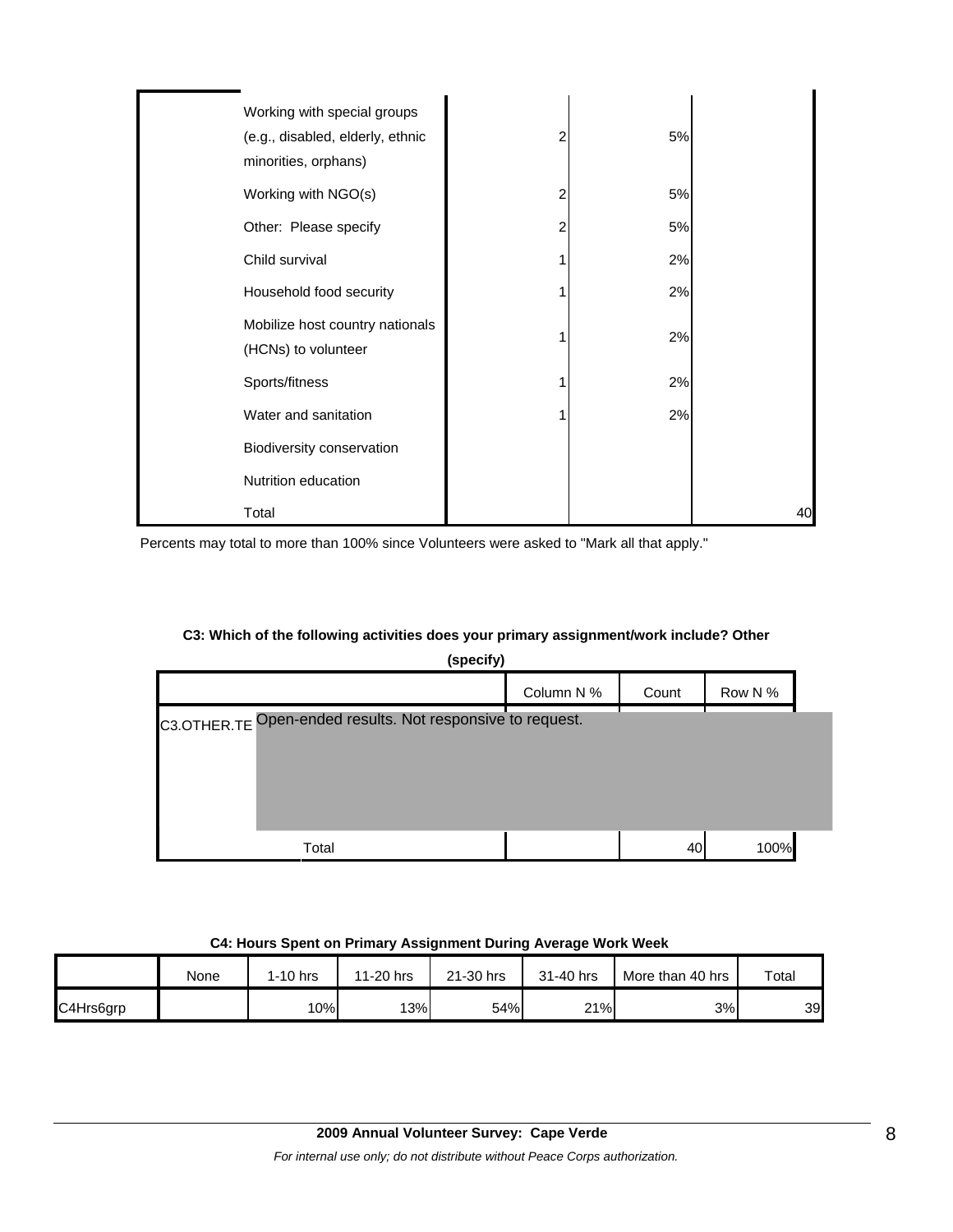### **C4: How many hours do you spend on your primary assignment during an average work**

**week?**

| All<br>Volunteers | Average  | Lowest reported | Highest reported | Did not answer |
|-------------------|----------|-----------------|------------------|----------------|
| 40                | <u>.</u> |                 | 60               |                |

# **C5: Which of the following do your secondary activities (other than your primary assignment work) include? Mark all that apply.**

|            |                                                        | <b>PCV Responses</b> | % Involved in<br>Initiative | <b>Total PCVs</b><br>Responding |
|------------|--------------------------------------------------------|----------------------|-----------------------------|---------------------------------|
| \$C5SecAct | English teaching                                       | 27                   | 71%                         |                                 |
|            | Working with youth                                     | 19                   | 50%                         |                                 |
|            | <b>HIV/AIDS</b>                                        | 16                   | 42%                         |                                 |
|            | WID/GAD                                                | 14                   | 37%                         |                                 |
|            | Girls' education                                       | 12                   | 32%                         |                                 |
|            | Arts                                                   | $\boldsymbol{9}$     | 24%                         |                                 |
|            | Sports/fitness                                         | 8                    | 21%                         |                                 |
|            | World Wise Schools/<br>Correspondence Match            | 8                    | 21%                         |                                 |
|            | Environment work                                       | 7                    | 18%                         |                                 |
|            | Mobilize host country nationals<br>(HCNs) to volunteer | 7                    | 18%                         |                                 |
|            | Working with NGO(s)                                    | 7                    | 18%                         |                                 |
|            | Information and<br>communications technology<br>(ICT)  | 6                    | 16%                         |                                 |
|            | Literacy                                               | 6                    | 16%                         |                                 |
|            | Other: Please specify                                  | 6                    | 16%                         |                                 |
|            | <b>Business advertising</b>                            | 5                    | 13%                         |                                 |
|            | Income generation                                      | 5                    | 13%                         |                                 |
|            | Library development                                    | 4                    | 11%                         |                                 |
|            | Microenterprise development                            |                      | 11%                         |                                 |

**2009 Annual Volunteer Survey: Cape Verde** 

*For internal use only; do not distribute without Peace Corps authorization.*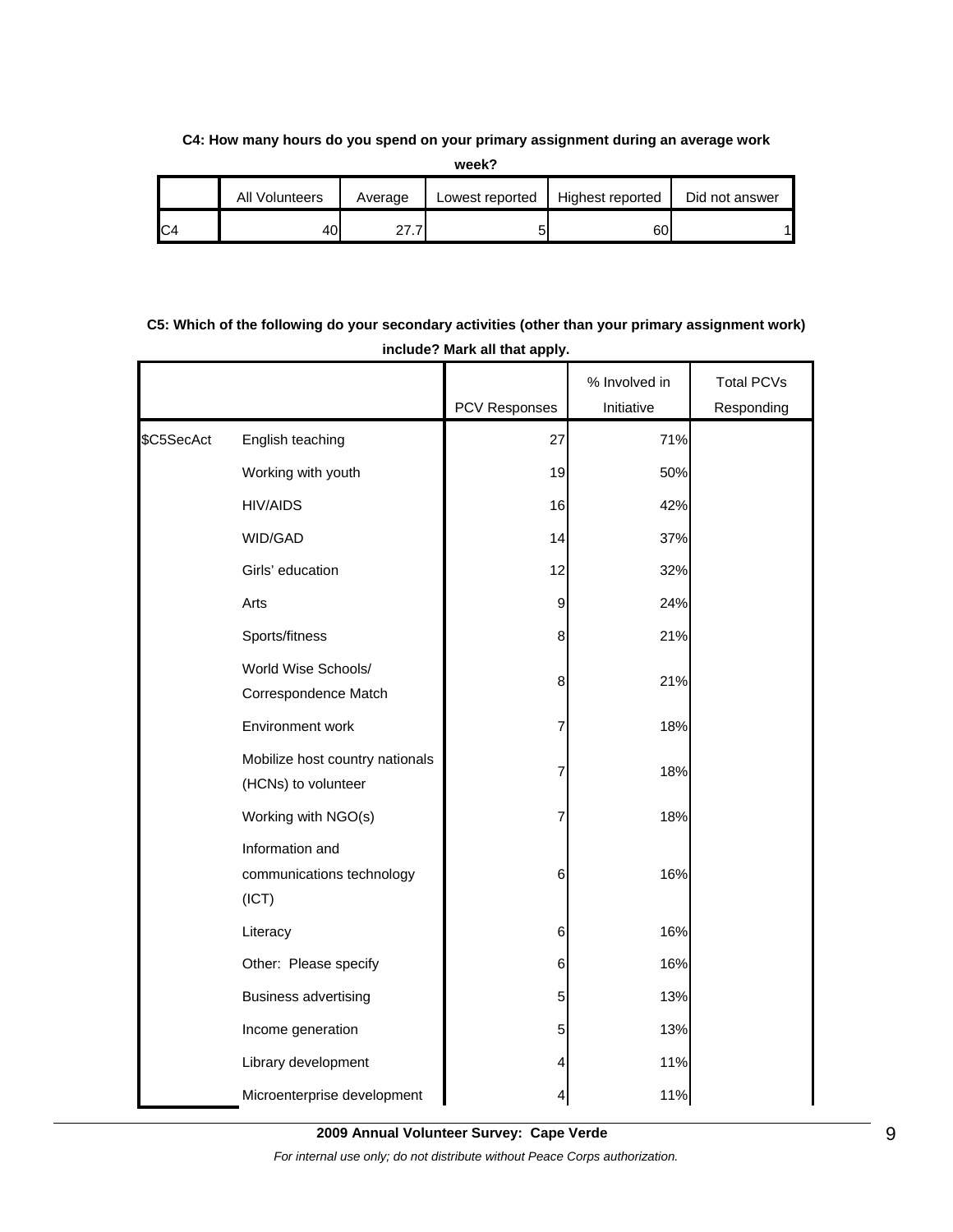| Nutrition education                                                                     | 2 | 5% |    |
|-----------------------------------------------------------------------------------------|---|----|----|
| Urban development/municipal<br>development                                              | 2 | 5% |    |
| Water and sanitation                                                                    | 2 | 5% |    |
| Working with special groups<br>(e.g., disabled, elderly, ethnic<br>minorities, orphans) | 2 | 5% |    |
| Child survival                                                                          |   | 3% |    |
| Rural development                                                                       |   | 3% |    |
| Biodiversity conservation                                                               |   |    |    |
| Community food security<br>(production/marketing)                                       |   |    |    |
| Household food security                                                                 |   |    |    |
| Natural resources management                                                            |   |    |    |
| Total                                                                                   |   |    | 38 |

Percents may total to more than 100% since Volunteers were asked to "Mark all that apply."

|               |                                                | Column N % | Count | Row N % |  |
|---------------|------------------------------------------------|------------|-------|---------|--|
| C5.OTHER.TEXT | Open-ended results. Not responsive to request. |            |       |         |  |
|               |                                                |            |       |         |  |
|               |                                                |            |       |         |  |
|               |                                                |            |       |         |  |
|               |                                                |            |       |         |  |
|               |                                                |            |       |         |  |
|               |                                                |            |       |         |  |
|               |                                                |            |       |         |  |
|               |                                                |            |       |         |  |
|               | Total                                          |            | 40    | 100%    |  |

## **C5: Which of the following do your secondary activities include? Other (specify)**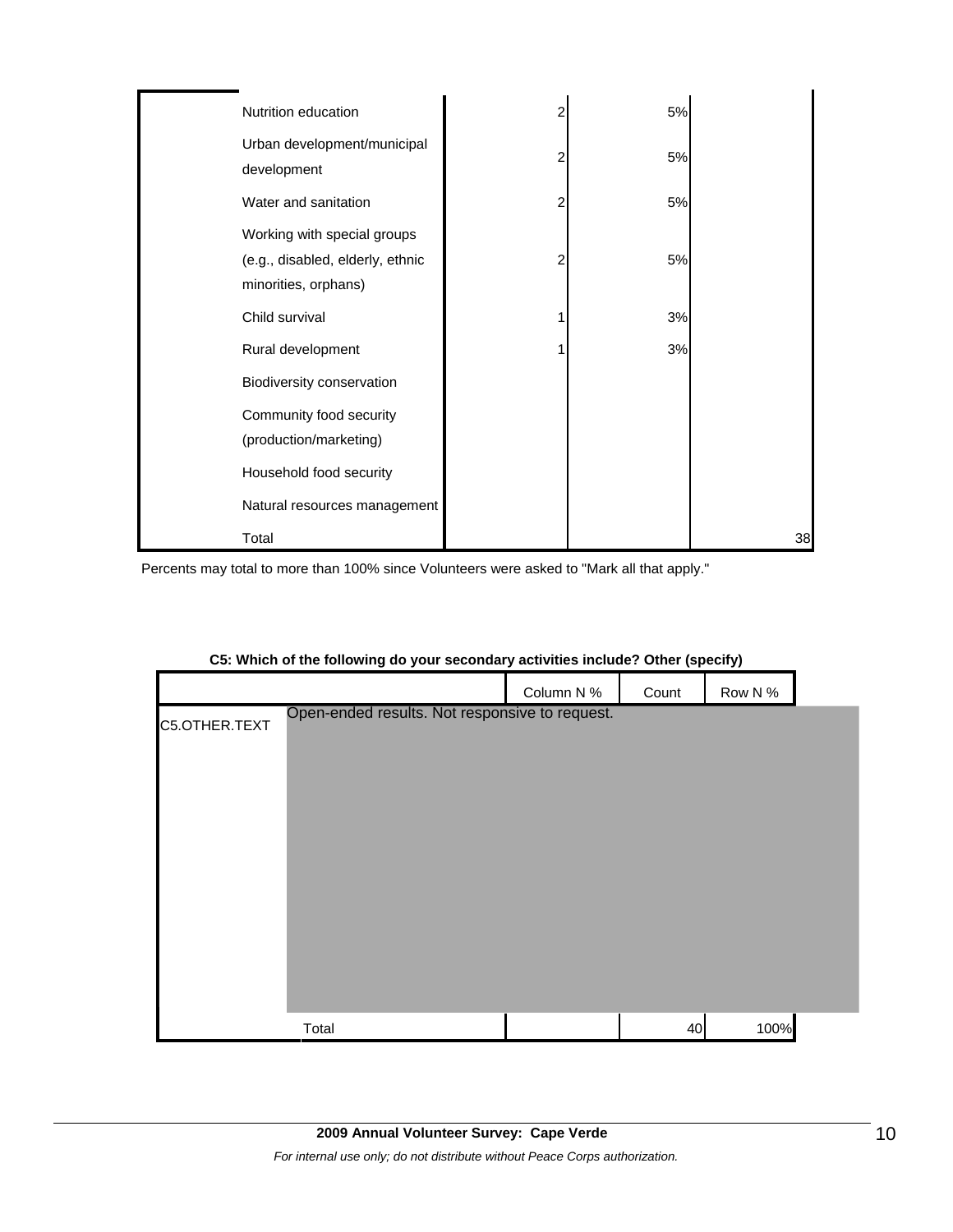|  |  | <b>C5: No Secondary Activities</b> |  |
|--|--|------------------------------------|--|
|--|--|------------------------------------|--|

|         |                                        | Percent | Number |
|---------|----------------------------------------|---------|--------|
| C5.NONE | No                                     | 95%     | 38     |
|         | Yes, I have no secondary<br>activities | 5%      |        |
|         | Total                                  | 100%    |        |

**C6: Hours Spent on Secondary Activities During Average Work Week**

|           | None | $1-10$ hrs | 11-20 hrs | 21-30 hrs | 31-40 hrs | More than 40 hrs | $\tau$ otal |
|-----------|------|------------|-----------|-----------|-----------|------------------|-------------|
| C6Hrs6grp |      | 64%        | 33%       | 3%        |           |                  | 39          |

**C6. How many hours do you spend on secondary activities during an average work week?**

|     | <b>All Volunteers</b> | Average | Lowest reported | Highest reported | Did not answer |
|-----|-----------------------|---------|-----------------|------------------|----------------|
| IC6 | 40                    | 0.3     |                 | ▃                |                |

**C7: How personally satisfying is your--?**

|                              | Not at all 1 |    |     |     | Exceptionally 5 | Total |
|------------------------------|--------------|----|-----|-----|-----------------|-------|
| Primary assignment           | 5%           | 8% | 30% | 38% | 20%             | 40    |
| Secondary project/activities | 5%           | 3% | 26% | 44% | 23%             | 39    |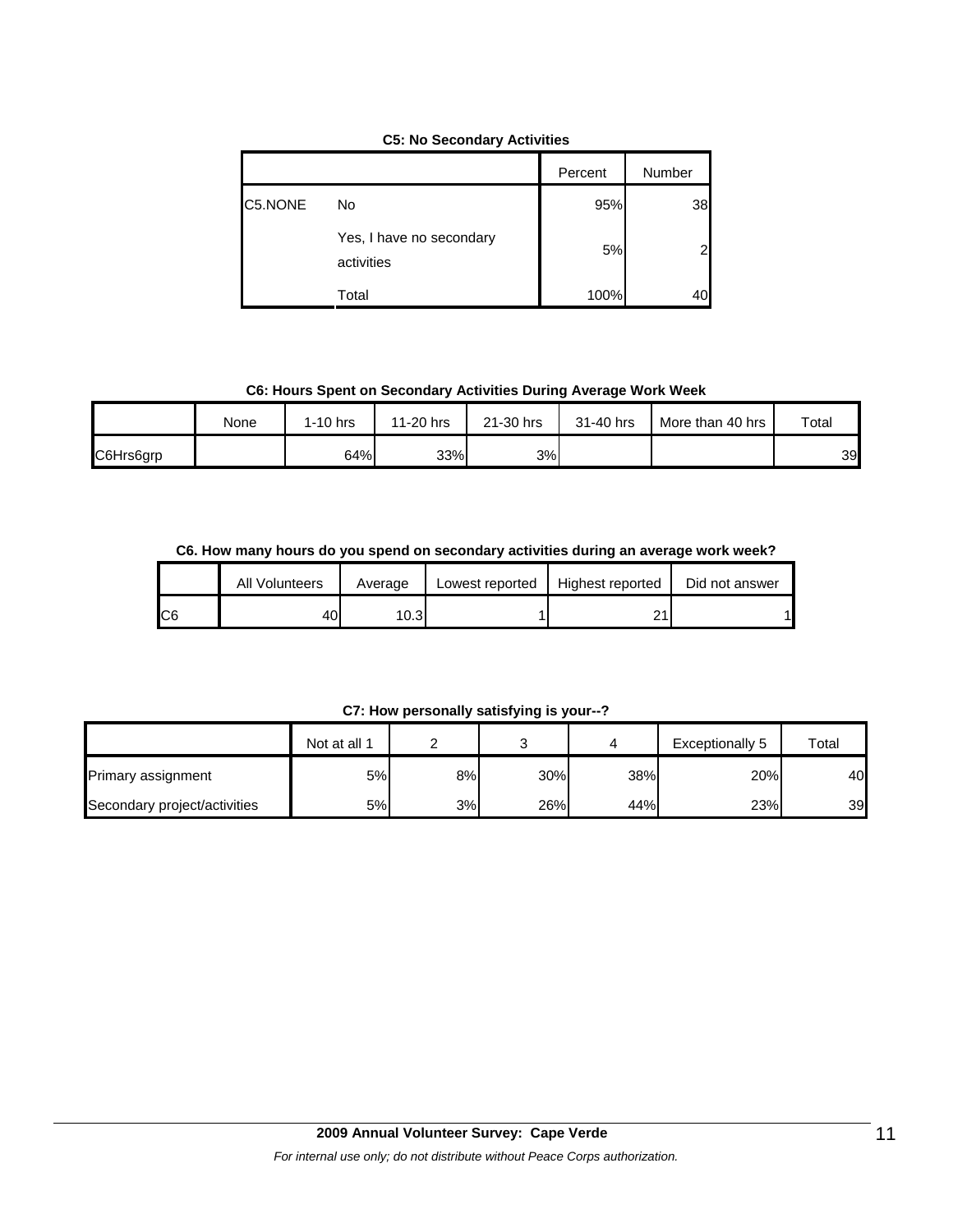# **D. Training for Peace Corps Assignment**

*This section reports Volunteers' assessments of the effectiveness of their Pre-Service Training and In-Service Training at post. In-Service Training (IST) includes: Reconnect; Technical IST; Mid-Service and Close of Service conferences; project management/leadership conferences; and other post-sponsored training sessions.* 

|                               |               |      |          |           | ັ່             | . .<br>ິ       |       |
|-------------------------------|---------------|------|----------|-----------|----------------|----------------|-------|
|                               | Not effective | Poor | Adequate | Effective | Very Effective | NA/No training | Total |
| Manage cultural differences   |               |      | 22%      | 61%       | 17%            |                | 23    |
| Deal with adjustment issues   |               |      | 30%      | 57%       | 13%            |                | 23    |
| Work with                     |               |      |          |           |                |                |       |
| counterparts/community        | 4%            | 17%  | 39%      | 30%       | 9%             |                | 23    |
| partners                      |               |      |          |           |                |                |       |
| Use language needed in        |               | 5%   | 27%      | 41%       | 27%            |                | 22    |
| work and social interactions  |               |      |          |           |                |                |       |
| Perform technical aspects of  | 4%            | 22%  | 39%      | 35%       |                |                | 23    |
| your work                     |               |      |          |           |                |                |       |
| Work on your project goals    |               | 9%   | 30%      | 61%       |                |                | 23    |
| and objectives                |               |      |          |           |                |                |       |
| Conduct a participatory       |               |      |          |           |                |                |       |
| community needs               |               | 9%   | 22%      | 48%       | 22%            |                | 23    |
| assessment (e.g., PACA)       |               |      |          |           |                |                |       |
| Monitor your project goals    | 4%            | 4%   | 52%      | 35%       | 4%             |                | 23    |
| and outcomes                  |               |      |          |           |                |                |       |
| Maintain your physical health |               | 9%   | 22%      | 35%       | 35%            |                | 23    |
| Maintain your                 |               | 9%   | 26%      | 43%       | 22%            |                | 23    |
| mental/emotional health       |               |      |          |           |                |                |       |
| Maintain your personal safety |               |      |          |           |                |                | 23    |
| and security                  |               |      | 4%       | 39%       | 57%            |                |       |

**D1: (PCVs at post 18 months or less) How effective was your Pre-Service Training (PST) in preparing you to--**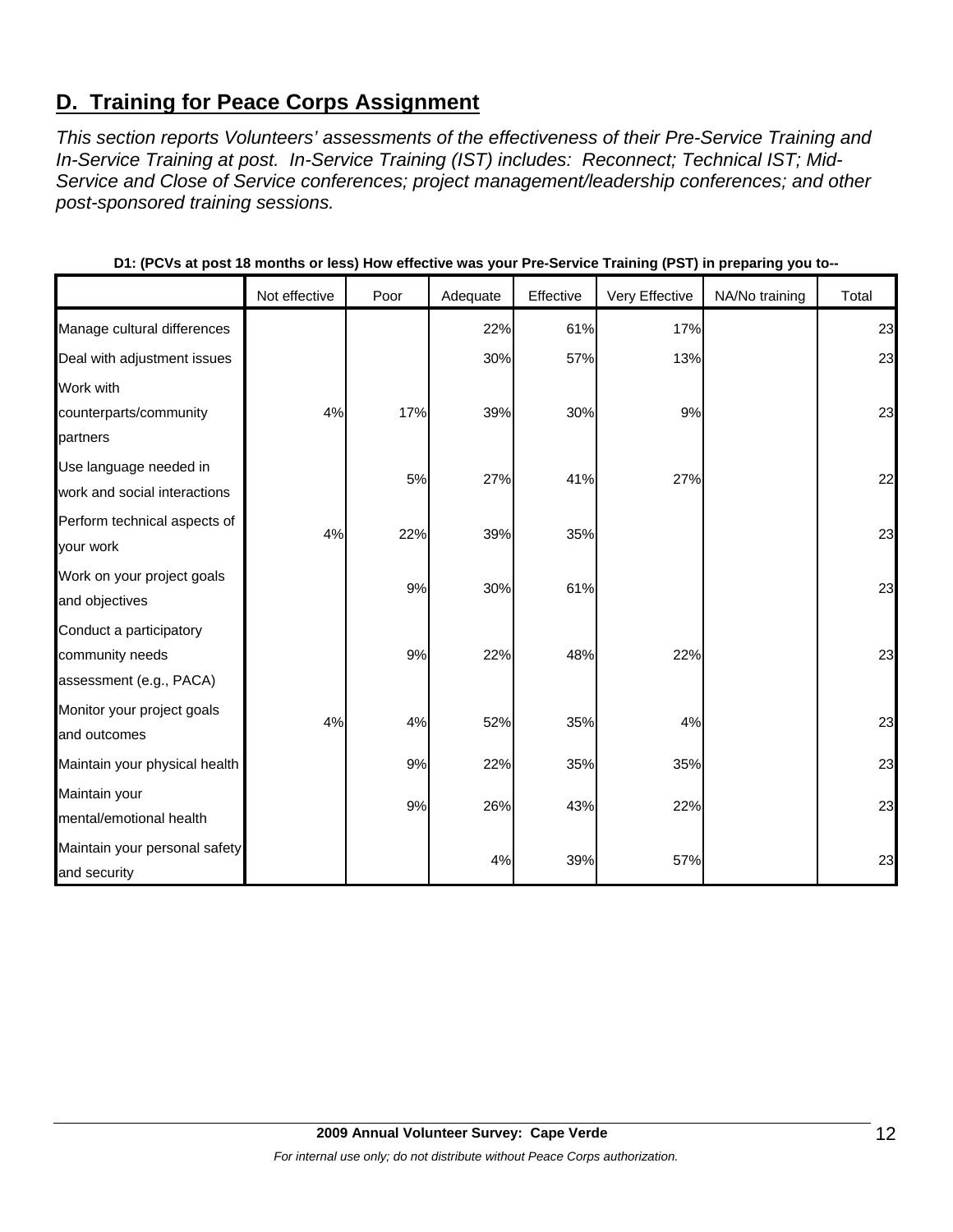|                                                                                          | Not effective | Poor | Adequate | Effective | Very Effective | NA/No training | Total |
|------------------------------------------------------------------------------------------|---------------|------|----------|-----------|----------------|----------------|-------|
| Manage cultural differences                                                              |               | 3%   | 37%      | 39%       | 5%             | 16%            | 38    |
| Deal with adjustment issues                                                              |               | 3%   | 34%      | 50%       | 5%             | 8%             | 38    |
| Build and strengthen working<br>relationships with<br>counterparts/community<br>partners |               | 16%  | 29%      | 34%       | 18%            | 3%             | 38    |
| Use language needed in<br>work and social interactions                                   | 3%            | 8%   | 29%      | 26%       | 5%             | 29%            | 38    |
| Perform technical aspects of<br>your work                                                | 5%            | 5%   | 26%      | 45%       | 13%            | 5%             | 38    |
| Work on your project goals<br>and objectives                                             |               | 8%   | 24%      | 45%       | 24%            |                | 38    |
| Conduct a participatory<br>community needs<br>assessment (e.g., PACA)                    |               | 8%   | 32%      | 32%       | 14%            | 14%            | 37    |
| Monitor project goals and<br>outcomes                                                    |               | 5%   | 27%      | 54%       | 11%            | 3%             | 37    |
| Maintain your physical health                                                            |               | 3%   | 21%      | 39%       | 26%            | 11%            | 38    |
| Maintain your<br>mental/emotional health                                                 |               | 5%   | 24%      | 45%       | 21%            | 5%             | 38    |
| Maintain your personal safety<br>and security                                            |               | 3%   | 18%      | 45%       | 29%            | 5%             | 38    |

## **D5: How effective was your In-Service Training (IST) in preparing you to--**

## **D8: Did you have this skill before joining the Peace Corps?**

|                                               | No/ No answer   | Yes             | Total |
|-----------------------------------------------|-----------------|-----------------|-------|
| Skills specific to my assignment              | 15 <sub>1</sub> | 23              | 38    |
| Assessing community needs                     | 29              | 10I             | 39    |
| Organizing/implementing community activities  | 24              | 13 <sub>l</sub> | 37    |
| Building capacity of local organizations      | 27              | 10I             | 37    |
| Monitoring, reporting, and evaluating my work | 17              | 22              | 39    |
| Designing and implementing training sessions  | 25              | 12              | 37    |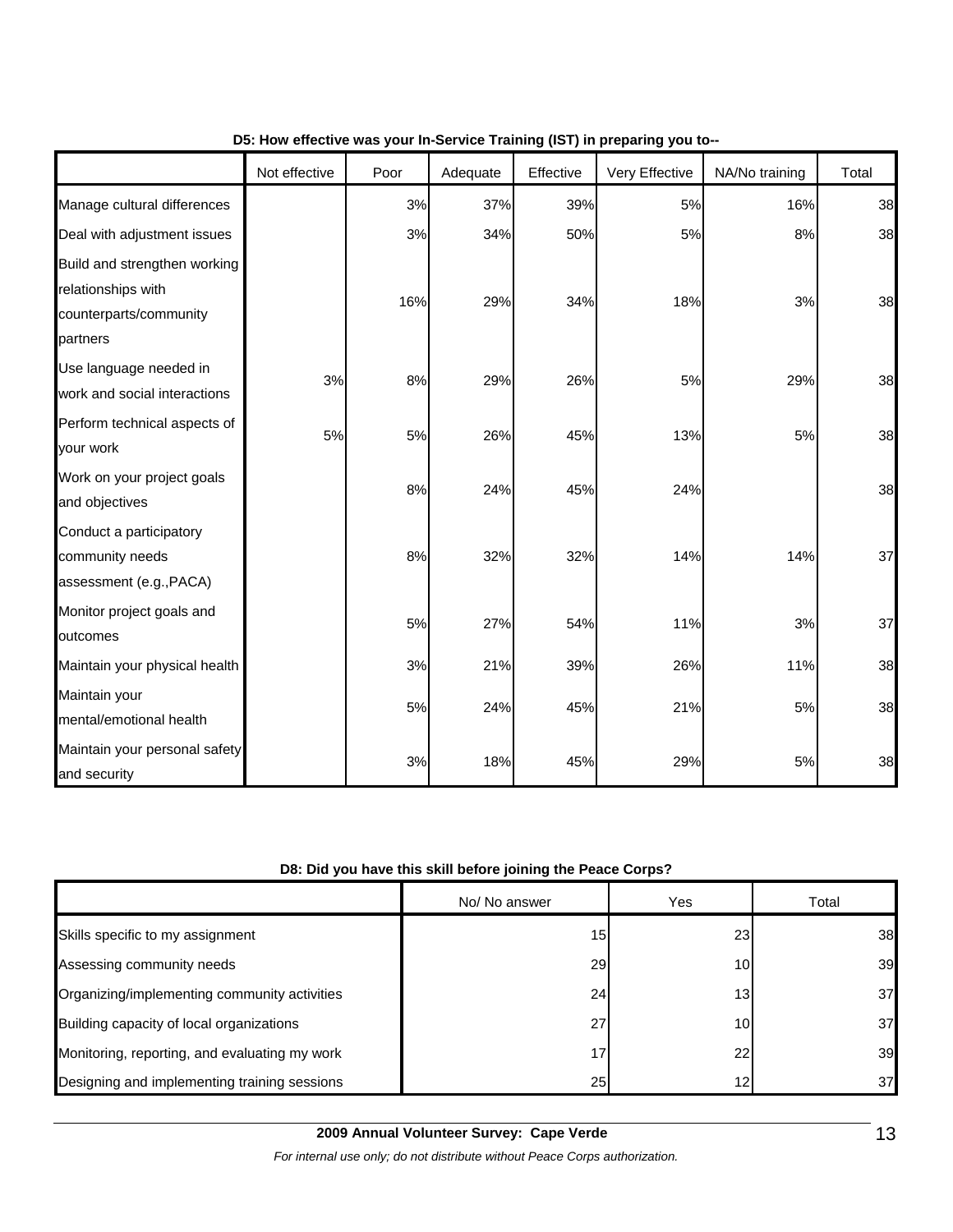|                                                  | No/ No answer | Yes | Total |
|--------------------------------------------------|---------------|-----|-------|
| Skills specific to my assignment                 |               | 29  | 30    |
| Assessing community needs                        | 3             | 36  | 39    |
| Organizing/implementing<br>community activities  | 4             | 35  | 39    |
| Building capacity of local<br>organizations      | 8             | 29  | 37    |
| Monitoring, reporting, and<br>evaluating my work |               | 38  | 39    |
| Designing and implementing<br>training sessions  |               | 30  | 37    |

**D8: Is the skill needed for your Peace Corps work?**

|  | D8: Have you had adequate Peace Corps training to acquire the skill? |  |  |
|--|----------------------------------------------------------------------|--|--|
|--|----------------------------------------------------------------------|--|--|

|                                                  | No/ No answer | Yes | Total |
|--------------------------------------------------|---------------|-----|-------|
| Skills specific to my assignment                 | 11            | 22  | 33    |
| Assessing community needs                        | 0             | 39  | 39    |
| Organizing/implementing<br>community activities  | 7             | 31  | 38    |
| Building capacity of local<br>organizations      | 12            | 21  | 33    |
| Monitoring, reporting, and<br>evaluating my work | 4             | 33  | 37    |
| Designing and implementing<br>training sessions  | 8             | 28  | 36    |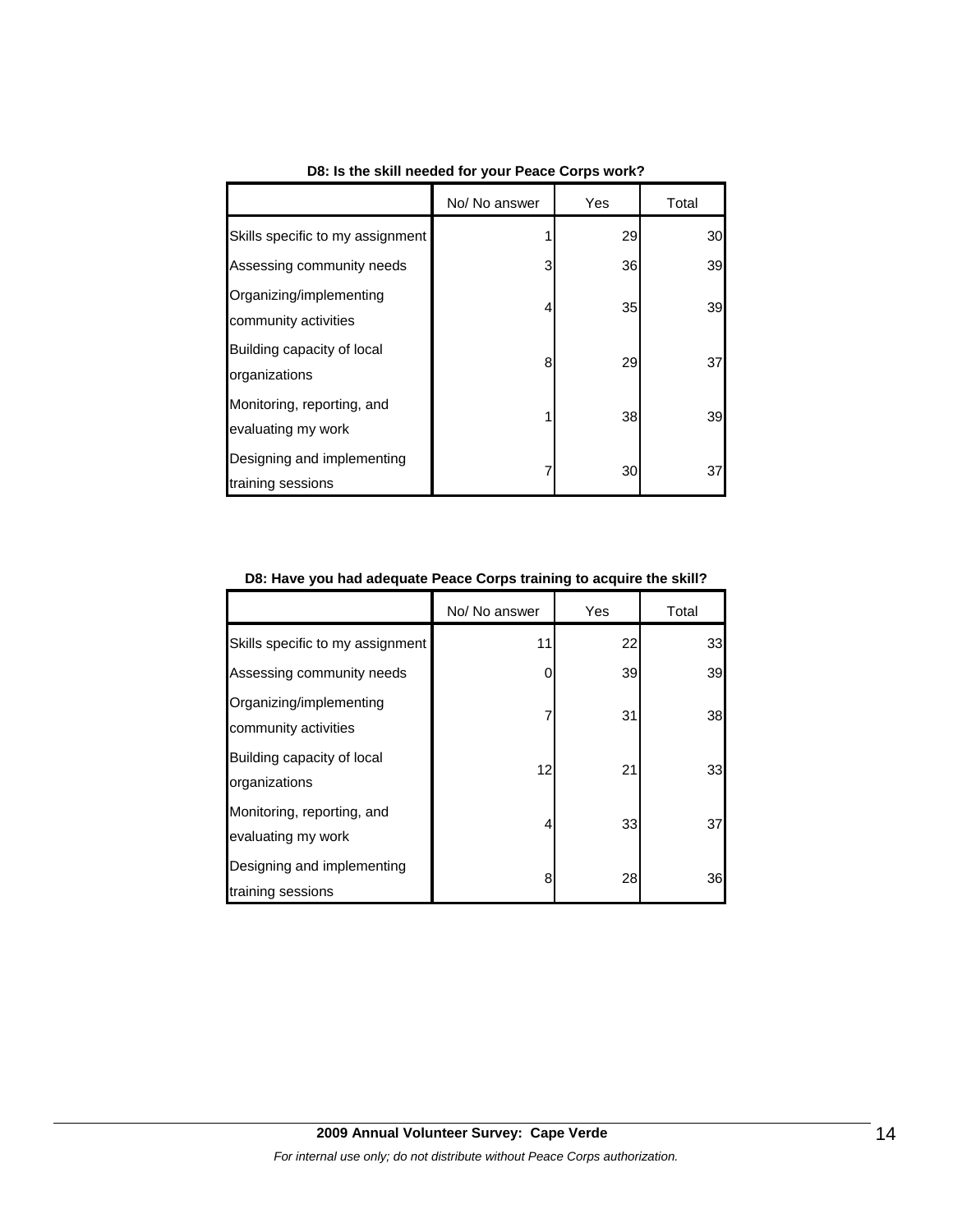# **E. Volunteer Assignment Goals and Impact**

*This section reports Volunteers' self-assessments of their impact on the individuals and organizations in the communities in which they serve. At the end of this section, Volunteers' third goal activities, participation in Coverdell World Wise School/Correspondence Match (CWWS/CM) and use of Peace Corps resources to support their work are reported in questions.* 

|                                                                                                       | Not at all 1 | $\overline{c}$ | 3   | 4   | <b>Exceptionally 5</b> | <b>NA</b> | Total |
|-------------------------------------------------------------------------------------------------------|--------------|----------------|-----|-----|------------------------|-----------|-------|
| Meets the objectives of the<br>project plan                                                           | 2%           | 8%             | 20% | 40% | 28%                    | 2%        | 40    |
| Builds local capacity for<br>sustainability                                                           | 2%           | 12%            | 50% | 22% | 12%                    |           | 40    |
| Involves local people in<br>planning and implementing<br>activities                                   |              | 15%            | 40% | 32% | 10%                    | 2%        | 40    |
| Complements other local<br>development activities                                                     | 2%           | 22%            | 30% | 32% | 10%                    | 2%        | 40    |
| Transfers skills to host country<br>individuals and organizations                                     | 3%           | 8%             | 26% | 42% | 21%                    |           | 38    |
| Mobilizes host country<br>nationals (HCNs) to volunteer                                               | 18%          | 30%            | 25% | 25% |                        | 2%        | 40    |
| Helps promote a better<br>understanding of Americans<br>on the part of the peoples<br>served (goal 2) |              | 2%             | 12% | 42% | 38%                    | 5%        | 40    |
| Helps promote a better<br>understanding of other<br>peoples on the part of<br>Americans (goal 3)      | 3%           | 8%             | 23% | 41% | 21%                    | 5%        | 39    |

**E1: To what extent does your Volunteer work assignment address the following?**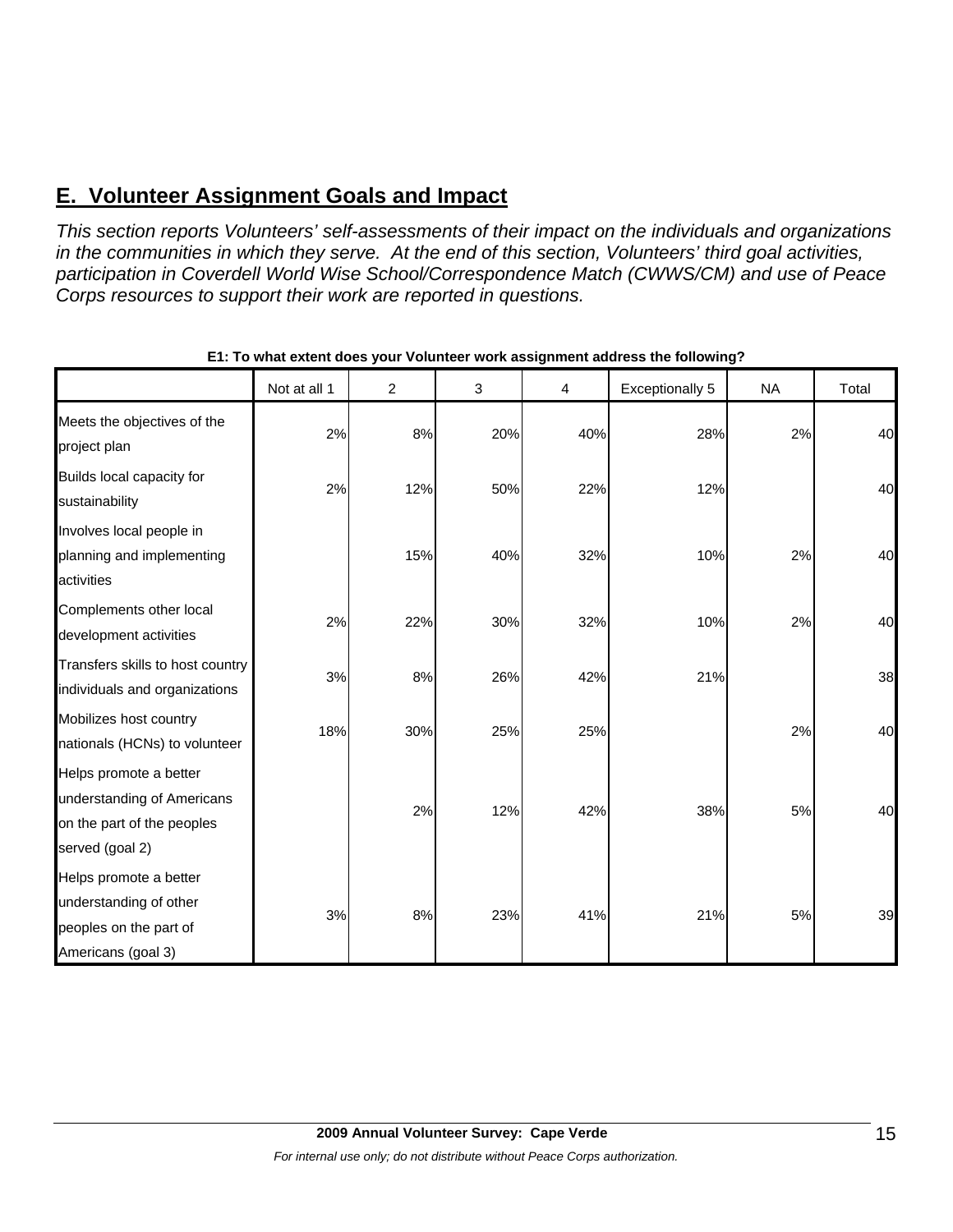|                                          | Not at all 1 | າ   | C   | 4   | Exceptionally 5 | <b>NA</b> | Total |
|------------------------------------------|--------------|-----|-----|-----|-----------------|-----------|-------|
| Need the assistance that you<br>provided |              | 6%  | 35% | 53% | 6%              |           | 17    |
| Want the assistance that you<br>provided | 6%           | 12% | 24% | 12% | 47%             |           | 17    |

**E2: To what extent does your host community--?**

### **E3: How much impact does your assignment have on the capacities of your host counterparts/community partners?**

|                                                                  | None 1 | $\overline{2}$ | 3   | 4   | Exceptional 5 | <b>NA</b> | Total |
|------------------------------------------------------------------|--------|----------------|-----|-----|---------------|-----------|-------|
| Ability to access information<br>(e.g., library, Internet, etc.) | 12%    | 22%            | 25% | 25% | 10%           | 5%        | 40    |
| Leadership skills                                                | 10%    | 10%            | 42% | 30% | 5%            | 2%        | 40    |
| Planning and management                                          | 5%     | 18%            | 42% | 20% | 12%           | 2%        | 40    |
| Problem solving/critical thinking                                |        | 10%            | 42% | 32% | 10%           | 5%        | 40    |
| Self-esteem                                                      | 8%     | 10%            | 35% | 35% | 5%            | 8%        | 40    |
| <b>Technical skills</b>                                          | 10%    | 20%            | 28% | 28% | 12%           | 2%        | 40    |
| Use of local resources                                           |        | 25%            | 32% | 32% | 8%            | 2%        | 40    |
| Use of external resources (e.g.,<br>grants, international NGOs)  | 5%     | 38%            | 28% | 25% | 2%            | 2%        | 40    |
| Better understanding of<br>Americans                             | 2%     | 5%             | 20% | 30% | 40%           | 2%        | 40    |
| Other: Please specify below                                      |        |                | 8%  | 8%  | 8%            | 77%       | 13    |

### **E3: How much impact does your assignment have on the capacities of your host**

**counterparts/community partners? Other (specify)**

|          |                                                | Column N % | Count | Row N % |  |
|----------|------------------------------------------------|------------|-------|---------|--|
| E3_OTHER | Open-ended results. Not responsive to request. |            |       |         |  |
|          |                                                |            |       |         |  |
|          | Total                                          |            | 40    | 100%    |  |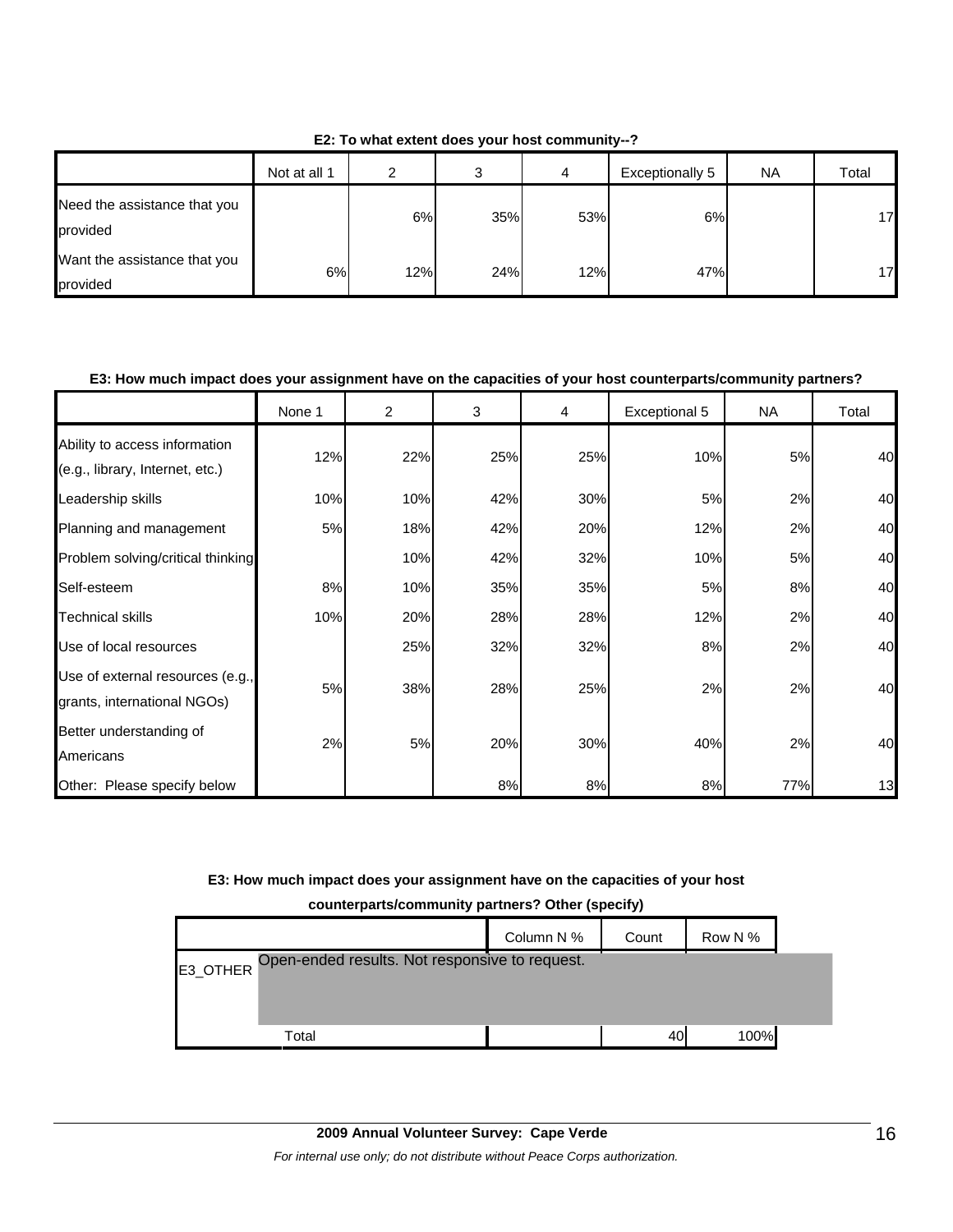|                                                                  | None 1 | $\overline{c}$ | 3   | 4   | Exceptional 5 | <b>NA</b> | Total |
|------------------------------------------------------------------|--------|----------------|-----|-----|---------------|-----------|-------|
| Ability to access information<br>(e.g., library, Internet, etc.) | 10%    | 13%            | 26% | 33% | 15%           | 3%        | 39    |
| Leadership skills                                                | 8%     | 2%             | 32% | 42% | 12%           | 2%        | 40    |
| Planning and management                                          | 10%    | 15%            | 35% | 32% | 5%            | 2%        | 40    |
| Problem solving/critical thinking                                | 5%     | 5%             | 30% | 45% | 12%           | 2%        | 40    |
| Self-esteem                                                      | 2%     |                | 30% | 48% | 18%           | 2%        | 40    |
| Technical skills                                                 | 8%     | 15%            | 32% | 28% | 12%           | 5%        | 40    |
| Use of local resources                                           | 2%     | 30%            | 22% | 35% | 8%            | 2%        | 40    |
| Use of external resources (e.g.,<br>grants, international NGOs)  | 15%    | 25%            | 25% | 22% | 8%            | 5%        | 40    |
| Better understanding of<br>Americans                             |        | 5%             | 18% | 32% | 42%           | 2%        | 40    |
| Other: Please specify below                                      |        |                | 7%  | 14% | 7%            | 71%       | 14    |

**E4: How much impact does your assignment have on the capacities of your host individuals with whom you work?**

**E4: How much impact does your assignment have on the capacities of your host** 

**individuals with whom you work? Other (specify)**

|          |                                                | Column N % | Count | Row N % |  |
|----------|------------------------------------------------|------------|-------|---------|--|
| E4_OTHER | Open-ended results. Not responsive to request. |            |       |         |  |
|          |                                                |            |       |         |  |
|          |                                                |            |       |         |  |
|          |                                                |            |       |         |  |
|          |                                                |            |       |         |  |
|          |                                                |            |       |         |  |
|          |                                                |            |       |         |  |
|          |                                                |            |       |         |  |
|          | Total                                          |            | 40    | 100%    |  |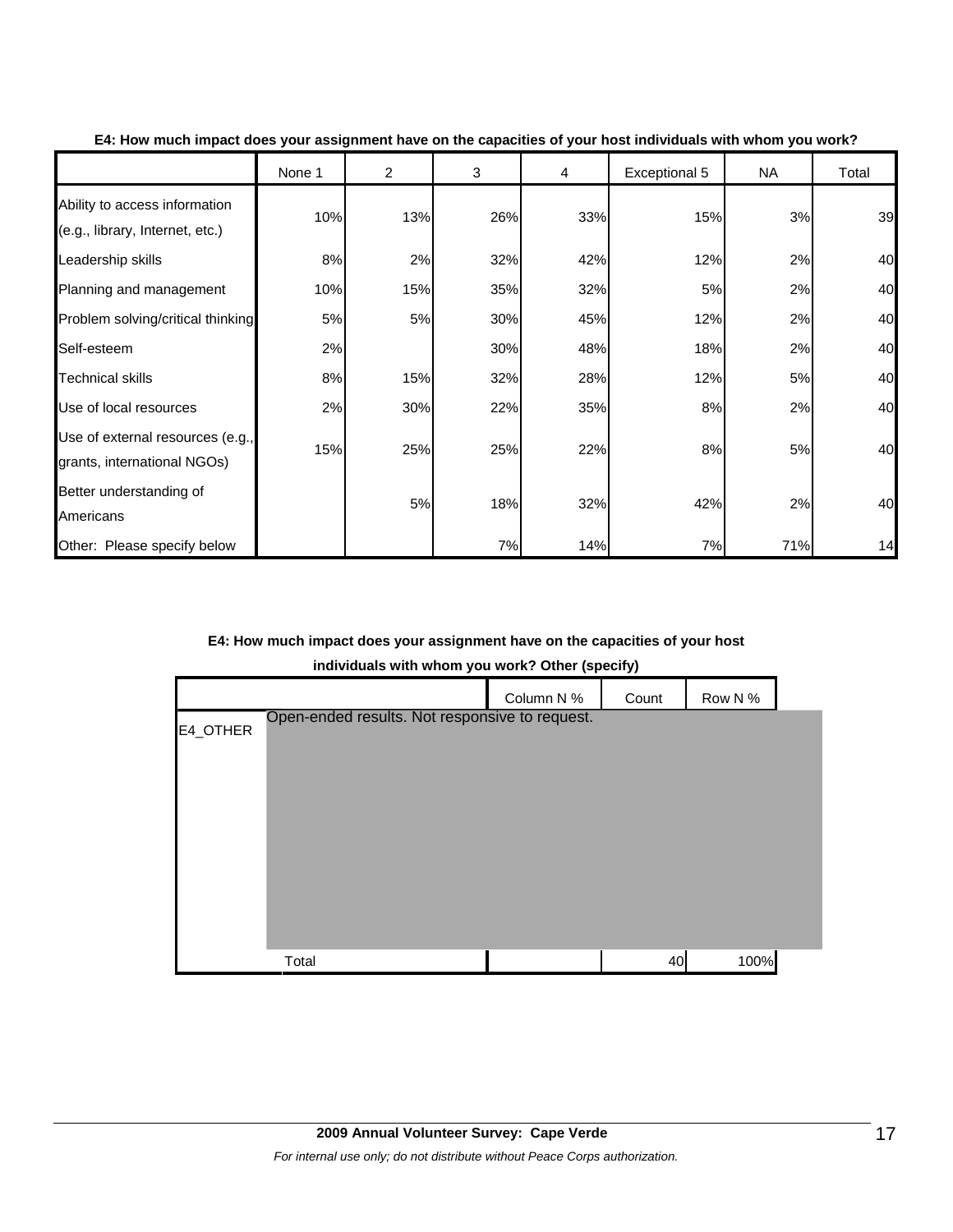|                                                              | None 1 | 2   | 3   | 4   | Exceptional 5 | <b>NA</b> | Total |
|--------------------------------------------------------------|--------|-----|-----|-----|---------------|-----------|-------|
| Identifying and prioritizing<br>organizational needs         | 8%     | 22% | 30% | 35% |               | 5%        | 40    |
| Leadership                                                   | 10%    | 20% | 42% | 20% | 2%            | 5%        | 40    |
| Management                                                   | 8%     | 20% | 38% | 28% | 2%            | 5%        | 40    |
| Monitoring and evaluation                                    | 8%     | 18% | 48% | 15% | 8%            | 5%        | 40    |
| Planning and implementing<br>organizational activities       | 2%     | 10% | 42% | 35% | 2%            | 8%        | 40    |
| Teamwork/participatory<br>decision-making                    | 5%     | 18% | 32% | 35% | 5%            | 5%        | 40    |
| Use of local resources                                       | 5%     | 18% | 32% | 32% | 5%            | 8%        | 40    |
| Ability to mobilize, manage,<br>and sustain local volunteers | 12%    | 28% | 38% | 15% |               | 8%        | 40    |
| Other: Please specify below                                  |        |     | 20% |     |               | 80%       | 15    |

#### **E5: To what extent does your assignment enhance the capacities of organizations with whom you work?**

### **E5: To what extent does your assignment enhance the capacities of organizations with**

**whom you work? Other (specify)**

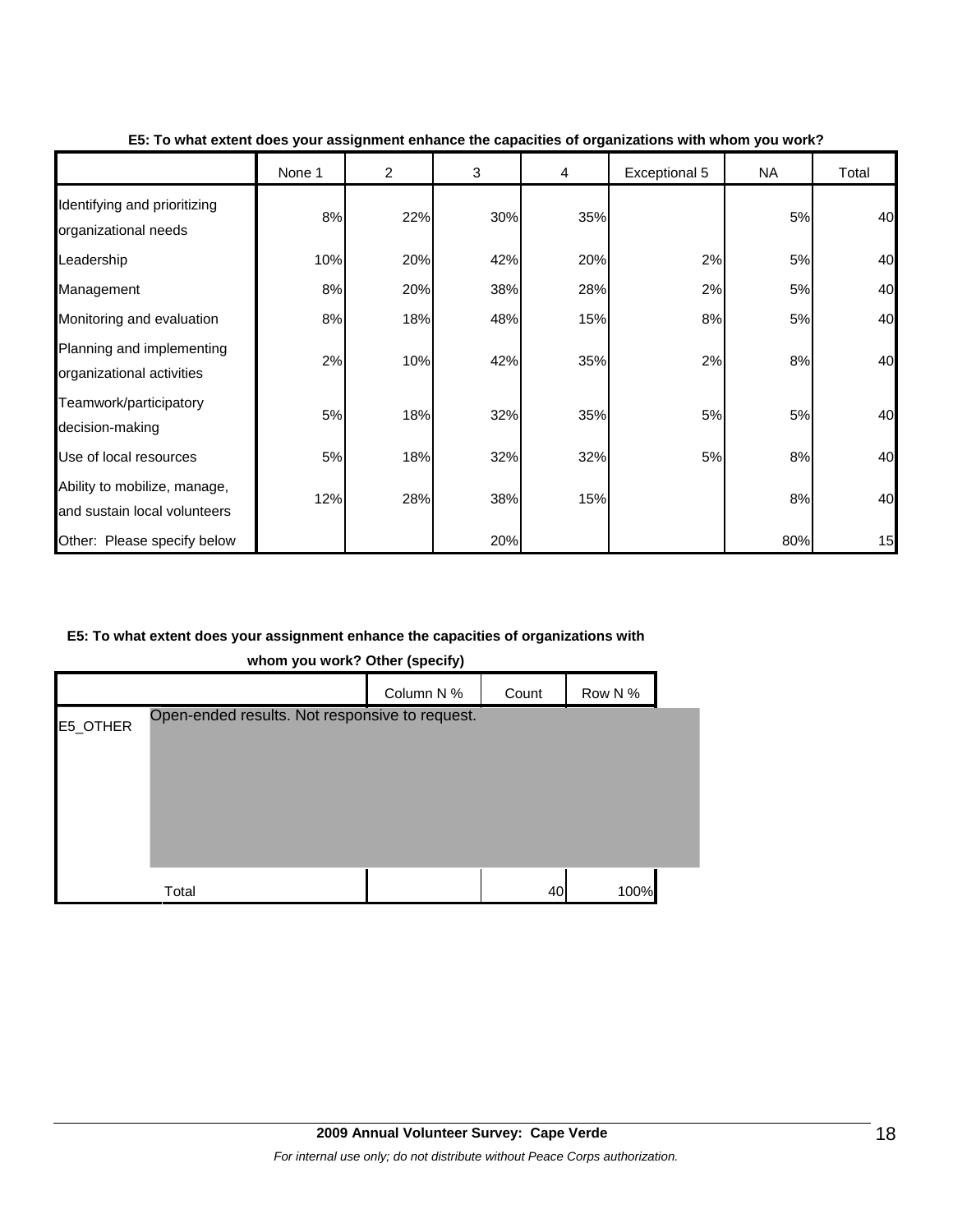|                                       | Not at all 1 | 2   | 3   | 4   | Exceptionally 5 | NА  | Total |
|---------------------------------------|--------------|-----|-----|-----|-----------------|-----|-------|
| Your counterpart/community<br>partner | 10%          | 22% | 35% | 22% | 8%              | 2%  | 40    |
| Another institution/organization      | 8%           | 22% | 35% | 18% |                 | 18% | 40    |
| Members of your host<br>community     |              | 8%  | 32% | 52% | 8%              |     | 40    |
| Other: Please specify below           |              |     | 18% |     |                 | 82% | 11    |

**E6: How effective have you been in transferring knowledge and skills to help the following persons or groups build their capacities?**

**E7: To what extent have HC individuals gained a better understanding of Americans? Includes "Too early to tell."**

|         | Not at all | Minimally | Moderately | Considerablv | Exceptionallv | Too early to tell | $\tau$ <sub>otal</sub> |
|---------|------------|-----------|------------|--------------|---------------|-------------------|------------------------|
| --<br>_ | 0%         | 0%        | 20%        | 50%          | 25%           | 5%l               | 40                     |

## **E7: To what extent have HC individuals gained a better understanding of Americans? Excludes**

**"Too early to tell."**

|                 | Not at all | Minimallv | Moderately | Considerably | Exceptionally | $\tau$ otal |
|-----------------|------------|-----------|------------|--------------|---------------|-------------|
| IE <sub>7</sub> |            |           | 21%        | 53%          | 26%           | 38          |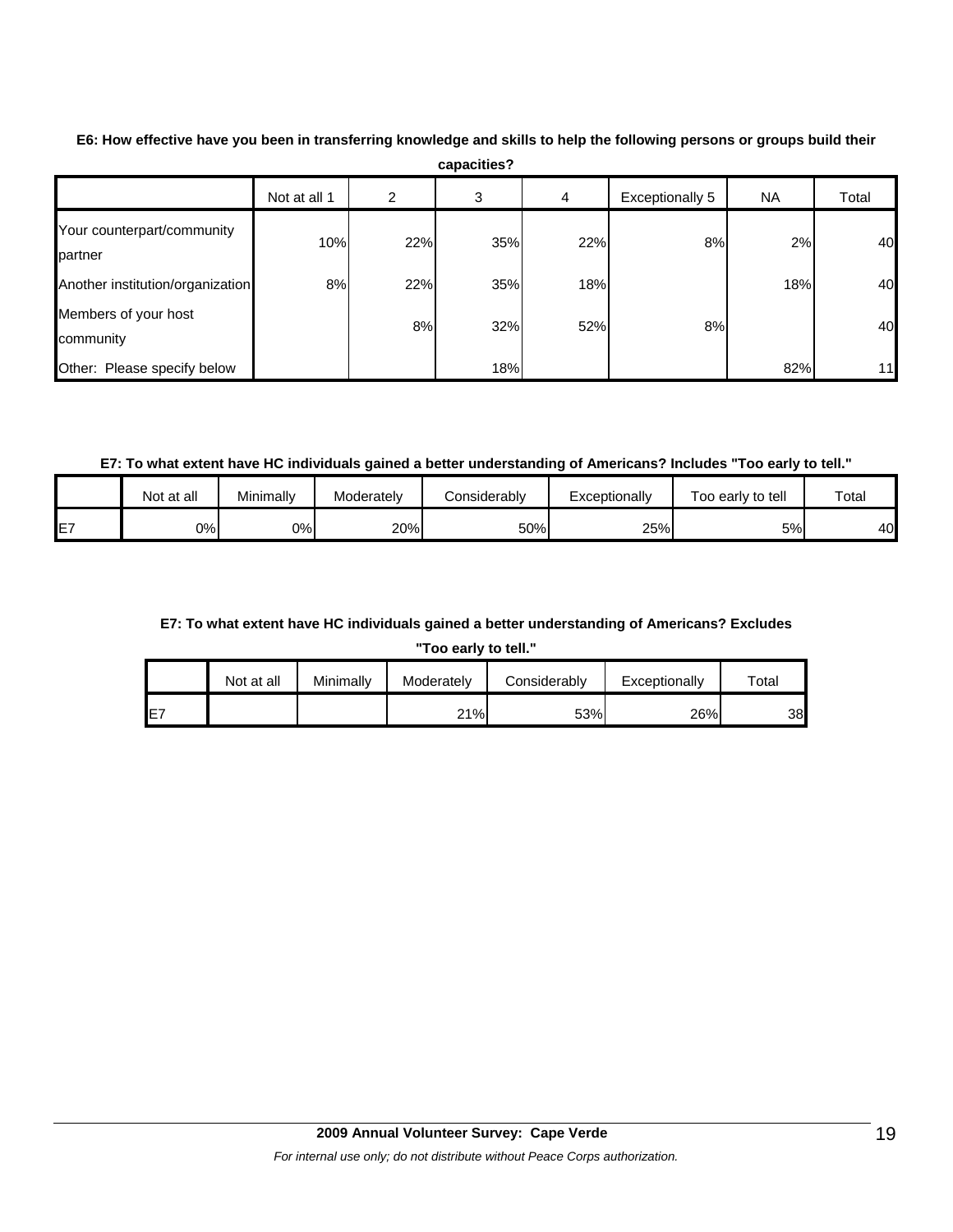|               |                                                              | PCV Responses | % Doing This | <b>Total PCVs</b><br>Responding |
|---------------|--------------------------------------------------------------|---------------|--------------|---------------------------------|
| \$E9Goal3Acts | Electronic updates                                           | 32            | 80%          |                                 |
|               | Personal website or blog                                     | 22            | 55%          |                                 |
|               | Hosting American visitors                                    | 21            | 52%          |                                 |
|               | Enrollment in the CWWS/CMS<br>program                        | 20            | 50%          |                                 |
|               | Hard copy/paper update                                       | 12            | 30%          |                                 |
|               | Pen pal program/letter exchange                              | 11            | 28%          |                                 |
|               | While on home leave, spoke at a<br>school or community group | 7             | 18%          |                                 |
|               | Peace Corps Week activities                                  | 3             | 8%           |                                 |
|               | Podcasted/created a slide show or<br>video posted online     | 2             | 5%           |                                 |
|               | Other please specify                                         | 2             | 5%           |                                 |
|               | Total                                                        |               |              | 40                              |

### **E9. In which of the following third goal activities have you participated during your PC service?**

Percents may total to more than 100% since Volunteers were asked to "Mark all that apply."

# **E9: When asked about third goal activities, Volunteer answered "No**

## **involvement in third goal activities."**

|                                                                                                                                                                                                                                                                                       | Have done third<br>goal activities | No third goal<br>activities | Total |
|---------------------------------------------------------------------------------------------------------------------------------------------------------------------------------------------------------------------------------------------------------------------------------------|------------------------------------|-----------------------------|-------|
| Peace Corps' third goal is to<br>"help promote a better<br>understanding of other peoples<br>on the part of Americans." In<br>which of the following third goal<br>activities, including your contact<br>with family and friends, have<br>you participated during your<br>Peace Corps | 100%                               |                             | 40    |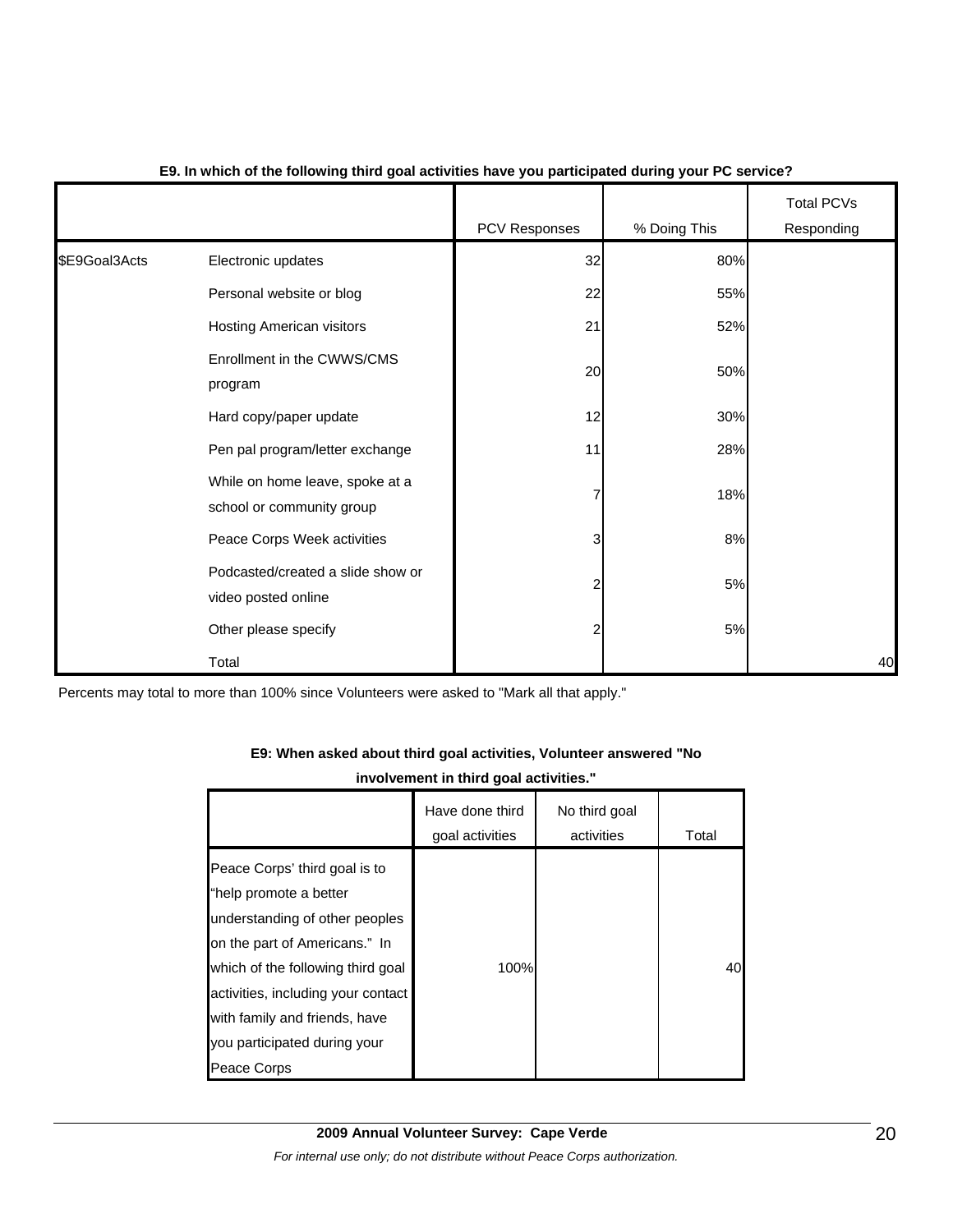|     |                          | I have participated in | have participated in |       |
|-----|--------------------------|------------------------|----------------------|-------|
|     | have not participated in | CWWS/CM & would        | CWWS/CM and would    |       |
|     | CWWS/CM.                 | recommend it           | NOT recommend it     | Total |
| E10 | 43%                      | 46%                    | 11%                  | 37    |

**E10: Would you recommend participation in the CWWS CMS to other Volunteers?**

**E11: To what extent have Americans gained a better understanding of HCNs? Includes "Too early to tell."**

|     | Not at all | Minimally | Moderately | Considerably | Exceptionally | Too early to tell | $\tau$ otal |
|-----|------------|-----------|------------|--------------|---------------|-------------------|-------------|
| E11 | 0%l        | 8%        | 25%        | 50%          | 18%           | 0%l               | 40          |

## **E11: To what extent have Americans gained a better understanding of HCNs? Excludes "Too early to tell."**

|           | Not at all | Minimally | Moderately | Considerably | Exceptionally | Total |
|-----------|------------|-----------|------------|--------------|---------------|-------|
| E11<br>-- |            | 8%        | 25%        | 50%          | 18%           | 40    |

## **E12: Which of the following resources have been useful to you in your third goal activities?**

|                                                                                | Yes |
|--------------------------------------------------------------------------------|-----|
| Coverdell World Wise Schools staff (Useful)                                    | 15  |
| Contact with other Peace Corps staff in Washington, D.C. (Useful)              | 11  |
| Information at staging (Useful)                                                | 28  |
| Information from your post sent to you before departure (Useful)               | 22  |
| Internet (Useful)                                                              | 34  |
| Invitation kits (Useful)                                                       | 24  |
| Material in staging packet (Useful)                                            | 26  |
| Peace Corps staff at post (e.g., World Wise School contact) (Useful)           | 14  |
| Recruiting (Useful)                                                            | 14  |
| Resources available from Coverdell World Wise Schools (Useful)                 | 10  |
| Resources available on Peace Corps website (e.g., third goal section) (Useful) | 13  |
| Training on third goal (Useful)                                                | 11  |
| Other: Please specify below (Useful)                                           |     |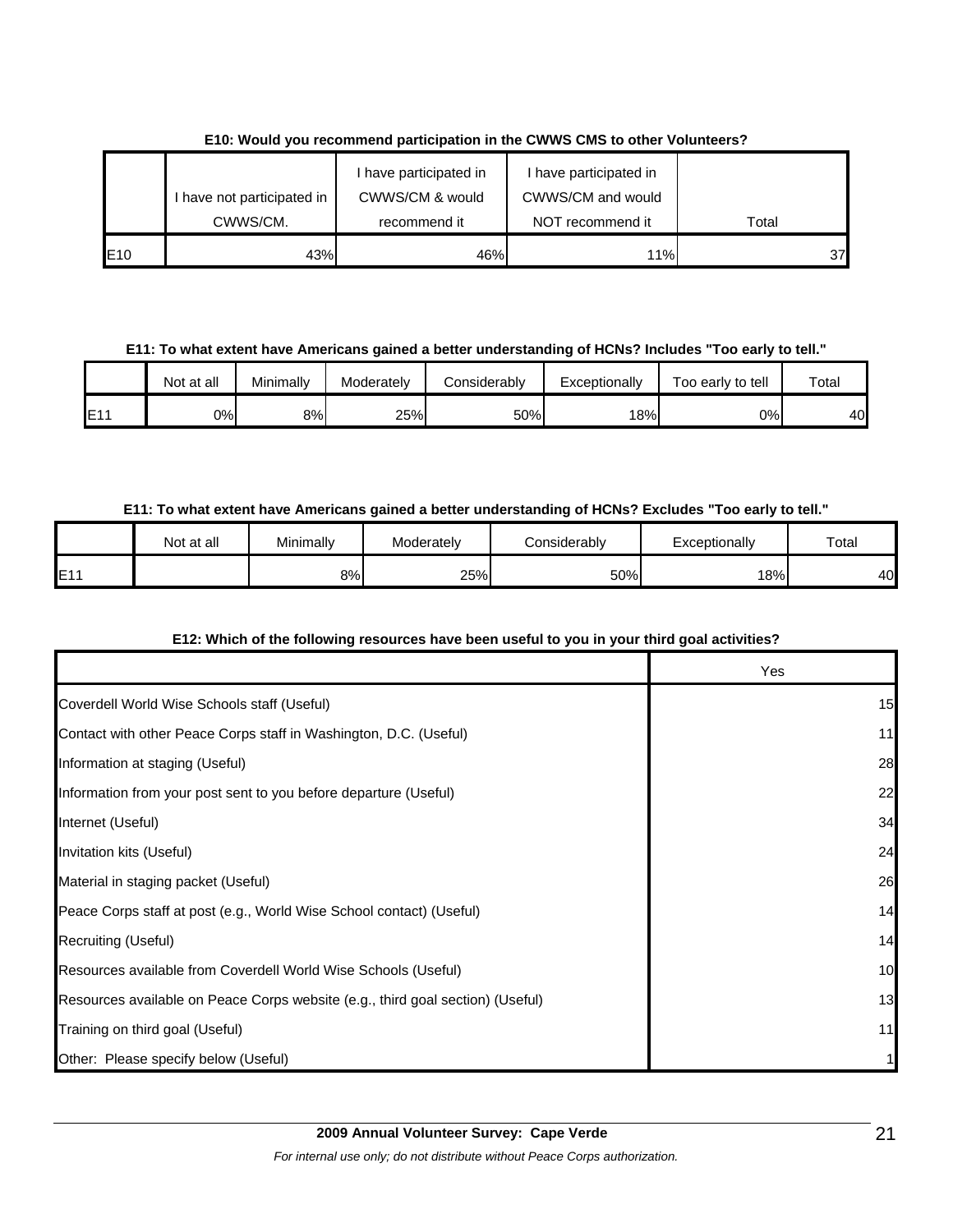|                                                                                          | Yes |
|------------------------------------------------------------------------------------------|-----|
| Coverdell World Wise Schools staff (Would be helpful)                                    | 14  |
| Contact with other Peace Corps staff in Washington, D.C. (Would be helpful)              | 13  |
| Information at staging (Would be helpful)                                                | 5   |
| Information from your post sent to you before departure (Would be helpful)               | 10  |
| Internet (Would be helpful)                                                              | 5   |
| Invitation kits (Would be helpful)                                                       |     |
| Material in staging packet (Would be helpful)                                            | 5   |
| Peace Corps staff at post (e.g., World Wise School contact) (Would be helpful)           | 8   |
| Recruiting (Would be helpful)                                                            | 6   |
| Resources available from Coverdell World Wise Schools (Would be helpful)                 | 8   |
| Resources available on Peace Corps website (e.g., third goal section) (Would be helpful) |     |
| Training on third goal (Would be helpful)                                                | 5   |

### **E12: Which of the following resources would/will be helpful to you in your third goal activities?**

**E12: Other useful/helpful resources? Other (specify)**

|           | Column N % | Count | Row N % |
|-----------|------------|-------|---------|
| E12_OTHER | 100%       | 40    |         |
| Total     |            | 40    | 100%    |

## **E13: Do you know about the Peace Corps Partnership Program (PCPP)?**

|     | Yes, but I haven't used it.<br>No |     | Yes, I have used it. | $\tau$ otal |  |
|-----|-----------------------------------|-----|----------------------|-------------|--|
| E13 | 12%                               | 68% | 20%                  | 40          |  |

#### **F2: How satisfied are you with the health care you received from your PCMO(s)?**

|     | Not at all | Minimally | Adequately | onsiderablyٽ | Exceptionally | Not Used | Total |
|-----|------------|-----------|------------|--------------|---------------|----------|-------|
| IFZ | 2%         | 10%       | 20%        | 40%          | 25%           | 2%       | 40    |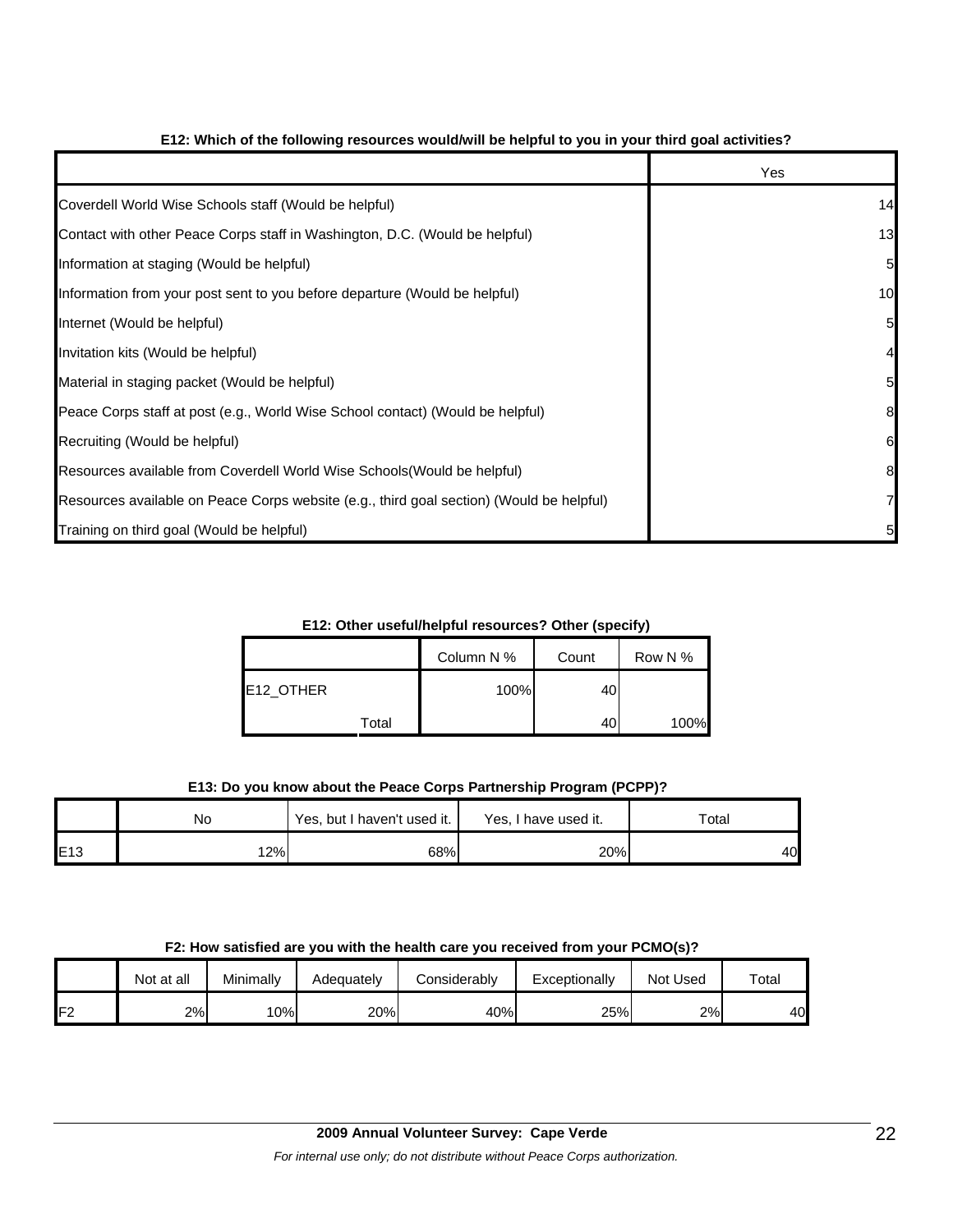# **F. Peace Corps Support**

*This section reports Volunteers' assessments of in-country Peace Corps.* 

|                             | Not at all 1 | 2   | 3   | $\overline{4}$ | Completely 5 | NA | Total |
|-----------------------------|--------------|-----|-----|----------------|--------------|----|-------|
| Administrative/logistical   |              | 10% | 35% | 48%            | 8%           |    | 40    |
| Cross-cultural              |              | 5%  | 35% | 42%            | 18%          |    | 40    |
| Emotional                   | 2%           | 10% | 40% | 35%            | 10%          | 2% | 40    |
| Feedback on my work reports | 10%          | 20% | 30% | 22%            | 10%          | 8% | 40    |
| Job assignment              | 10%          | 15% | 28% | 35%            | 12%          |    | 40    |
| Language learning           |              | 8%  | 25% | 45%            | 22%          |    | 40    |
| Medical                     | 5%           | 12% | 20% | 40%            | 22%          |    | 40    |
| Safety and security         |              |     | 22% | 42%            | 35%          |    | 40    |
| Site selection/preparation  | 8%           | 18% | 30% | 35%            | 10%          |    | 40    |
| <b>Technical skills</b>     | 2%           | 12% | 45% | 28%            | 12%          |    | 40    |

**F3: How satisfied are you with the following support provided by in-country PC staff?**

### **F4: How satisfied are you with the Peace Corps allocation of time and resources to mental**

**health/adjustment issues?**

|     | Not at all satisfied |    |        |     | Completely  |       |
|-----|----------------------|----|--------|-----|-------------|-------|
|     |                      |    | ⌒<br>J |     | satisfied 5 | Total |
| IF4 | 5%                   | 5% | 22%    | 50% | 18%         | 40    |

# **F5: What level of PC support have you received to help cope with stress from issues such as HIV/AIDS, food insecurity, etc.**

|  |  |  | in your community? (Including PCVs w/no need for support) |
|--|--|--|-----------------------------------------------------------|
|--|--|--|-----------------------------------------------------------|

|     |            |    |                                    | Considerable | Exceptional | NA/I have no     |       |
|-----|------------|----|------------------------------------|--------------|-------------|------------------|-------|
|     | No support |    | Minimal support   Adequate support | support      | support     | need for support | Total |
| IF5 |            | 5% | 18% <sub>1</sub>                   | 8%           | 8%          | 62%              | 40    |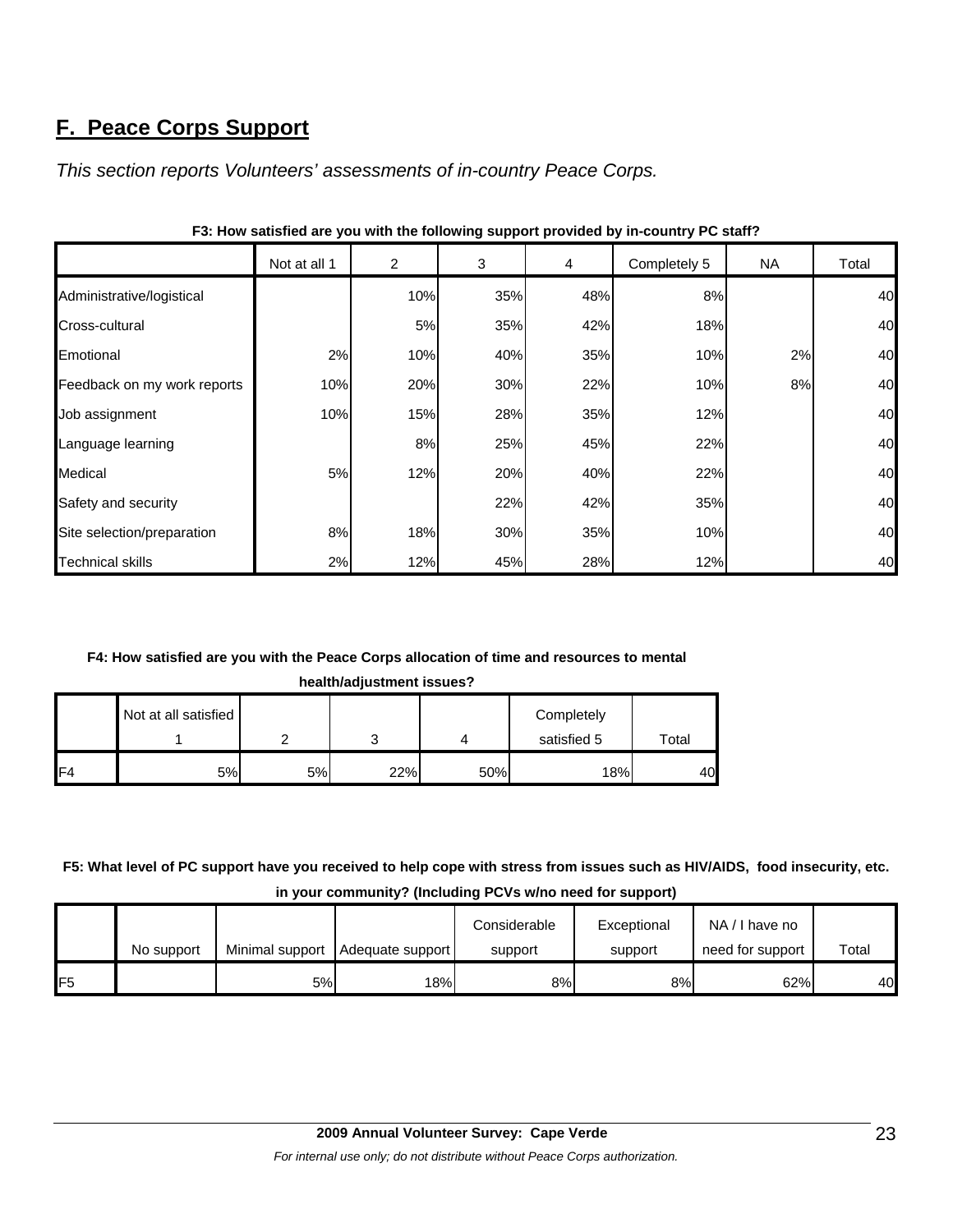# **F5: What level of PC support have you received to help cope with stress from issues such as HIV/AIDS, food insecurity, etc. in your community? (Excluding PCVs w/no need for support)**

|                 |            |                 |                  | Considerable | Exceptional |       |
|-----------------|------------|-----------------|------------------|--------------|-------------|-------|
|                 | No support | Minimal support | Adequate support | support      | support     | Total |
| IF <sub>5</sub> | 0%         | 13%             | 47%              | 20%          | 20%         | 15    |

### **F6: How would you rate your interaction with the Country Director in**

| terms of the following?               |              |          |       |  |  |
|---------------------------------------|--------------|----------|-------|--|--|
|                                       | Not adequate | Adequate | Total |  |  |
| Responsiveness to my issues           | 12%          | 88%      | 40    |  |  |
| Informative content                   | 5%           | 95%      | 40    |  |  |
| My comfort level discussing<br>issues | 36%          | 64%      | 39    |  |  |
| Adequacy of visits                    | 18%          | 82%      |       |  |  |

### **F6b: How would you rate your interaction with the PTO/SRPTC in terms of**

#### **the following?**

|                                       | Not adequate | Adequate | Total |
|---------------------------------------|--------------|----------|-------|
| Responsiveness to my issues           | 8%           | 92%      | 39    |
| Informative content                   | 5%           | 95%      | 38    |
| My comfort level discussing<br>issues | 10%          | 90%      | 39    |
| Adequacy of visits                    | 15%          | 85%      | 39    |

#### **F6c: How would you rate your interaction with the APCD/Program**

#### **Manager in terms of the following?**

|                                       | Not adequate | Adequate | Total |
|---------------------------------------|--------------|----------|-------|
| Responsiveness to my issues           | 12%          | 88%      | 40    |
| Informative content                   | 10%          | 90%      | 40    |
| My comfort level discussing<br>issues | 13%          | 87%      | 39    |
| Adequacy of visits                    | 16%          | 84%      | 38    |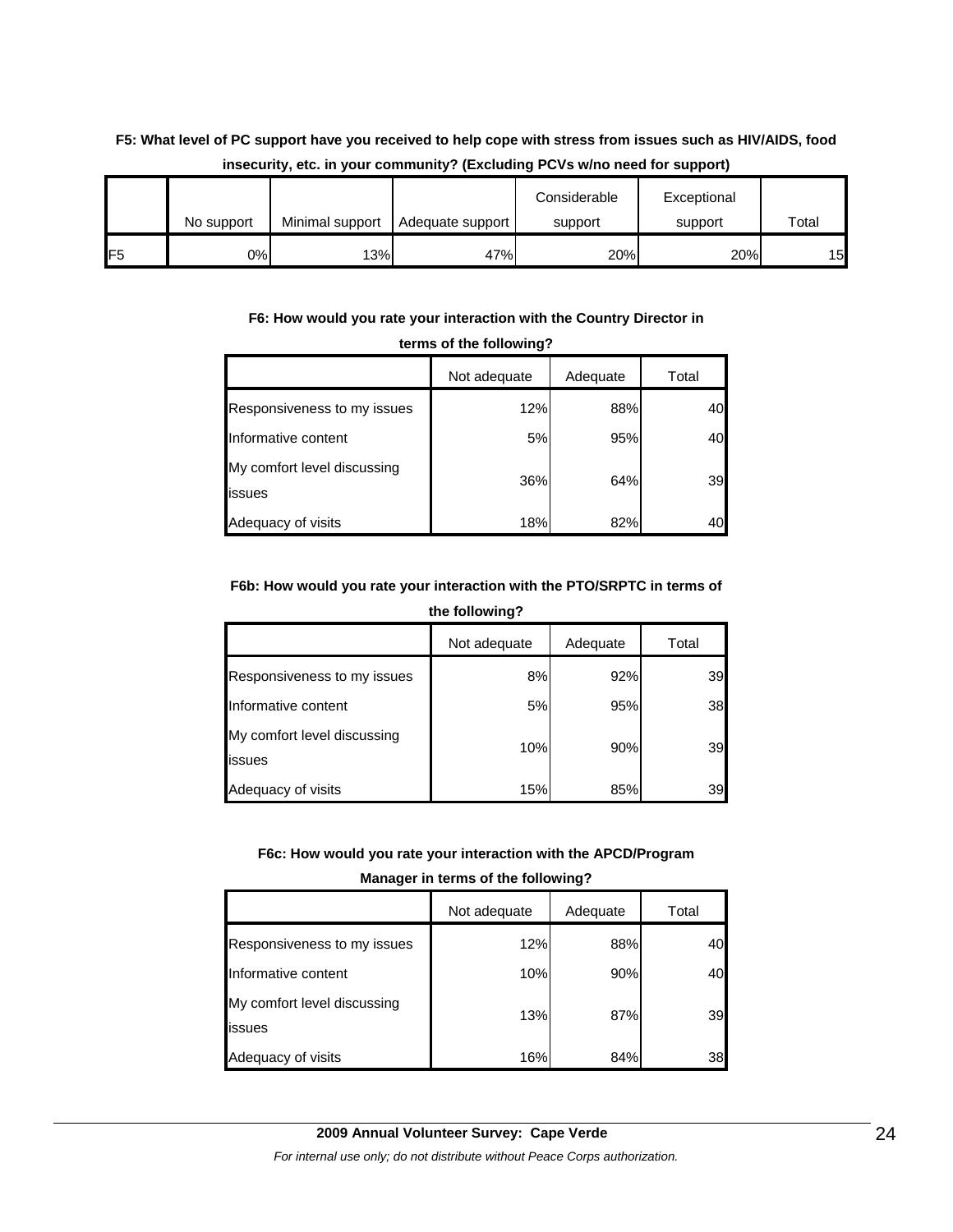|                                       | Not adequate | Adequate | Total |
|---------------------------------------|--------------|----------|-------|
| Responsiveness to my issues           | 22%          | 78%      | 40    |
| Informative content                   | 10%          | 90%      | 40    |
| My comfort level discussing<br>issues | 18%          | 82%      | 40    |
| Adequacy of visits                    | 21%          | 79%      | 39    |

**F6d: How would you rate your interaction with the PCMO in terms of the following?**

# **F6e: How would you rate your interaction with the Safety and Security Coordinator in terms of the following?**

|                                       | Not adequate | Adequate | Total |
|---------------------------------------|--------------|----------|-------|
| Responsiveness to my issues           | 2%           | 98%      | 40    |
| Informative content                   | 3%           | 97%      | 39    |
| My comfort level discussing<br>issues | 2%           | 98%      | 40    |
| Adequacy of visits                    | 5%           | 95%      | 39    |

# **F6f: How would you rate your interaction with the Training Manager in terms of the following?**

|                                       | Not adequate | Adequate | Total |
|---------------------------------------|--------------|----------|-------|
| Responsiveness to my issues           | 12%          | 88%      |       |
| Informative content                   | 8%           | 92%      | 40    |
| My comfort level discussing<br>issues | 15%          | 85%      | 40    |
| Adequacy of visits                    | 15%          | 85%      |       |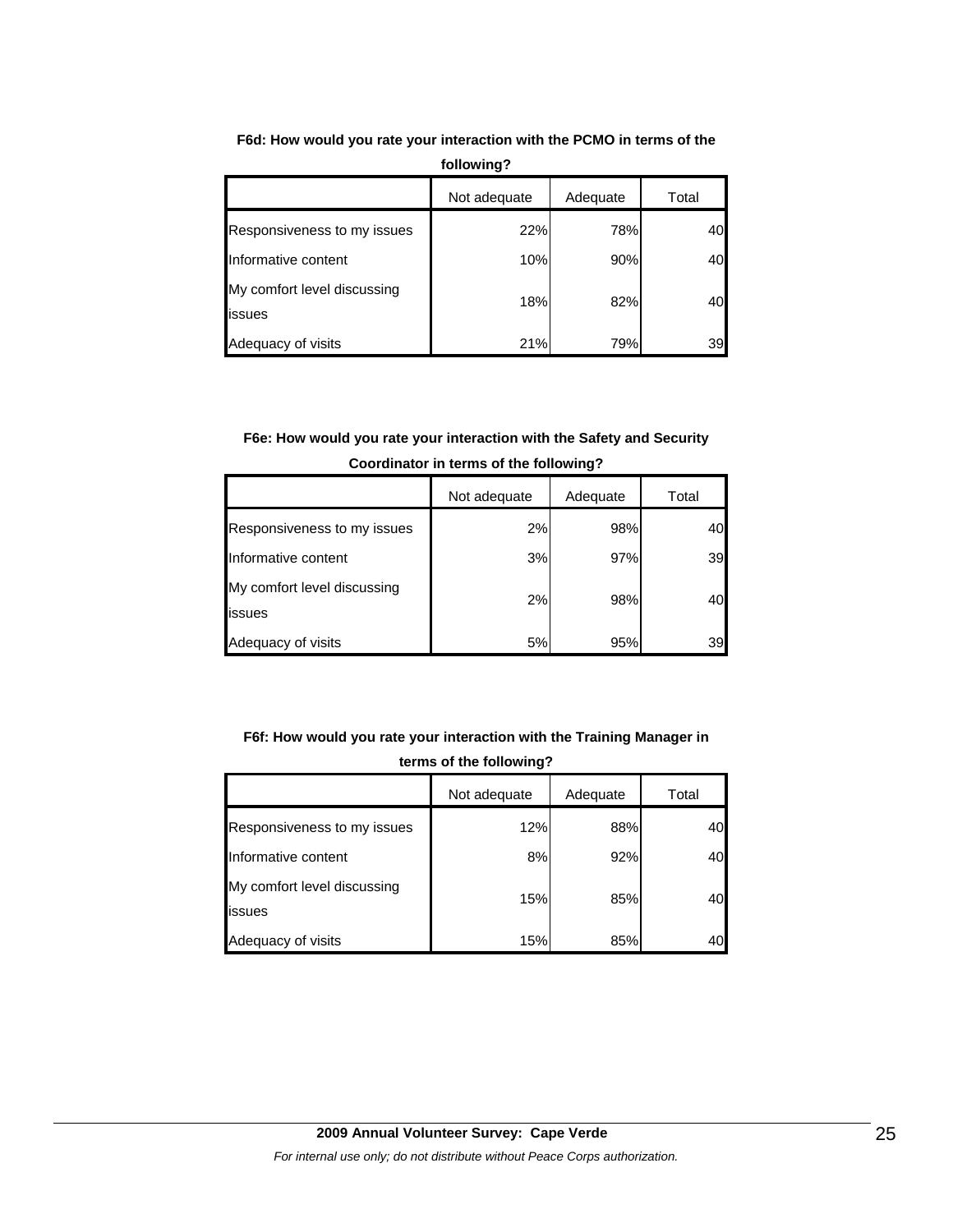|                                    | Not adequate | Adequate | Total |
|------------------------------------|--------------|----------|-------|
| Responsiveness to my issues        | 0%           | 100%     | 38    |
| Informative content                | 3%           | 97%      | 37    |
| My comfort level discussing issues | 3%           | 97%      | 38    |
| Adequacy of visits                 | 16%          | 84%      | 38    |

## **F6g: How would you rate your interaction with administrative staff in terms of the following?**

## **F6h: How would you rate your interaction with other post staff (please specify) in terms of the following?**

|                                    | Not adequate | Adequate | Total |
|------------------------------------|--------------|----------|-------|
| Responsiveness to my issues        | 0%           | 100%     | 51    |
| Informative content                | 0%           | 100%     | 61    |
| My comfort level discussing issues | 0%           | 100%     | 61    |
| Adequacy of visits                 | 14%          | 86%      |       |

### **F7: To what extent is your CD aware of Volunteer issues and concerns through interactions with Volunteers?**

|    | Not at all | Minimally | Adequately | Considerablv | Completely | Total |
|----|------------|-----------|------------|--------------|------------|-------|
| F7 | 3%         | 31%       | 33%        | 26%          | 8%         | 39    |

### **F8: What is the most effective way you use to communicate with PC staff?**

| Most effective | Email/ Internet                       | 39% | 15 |
|----------------|---------------------------------------|-----|----|
|                | Cellphone (voice)                     | 29% | 11 |
|                | In-person visits                      | 13% | 5  |
|                | Other. Please specify                 | 5%  | 2  |
|                | Text messaging                        | 3%  |    |
|                | Telephone not at residence or<br>work | 3%  |    |
|                | Telephone at residence or work        | 3%  |    |
|                | Letters                               | 3%  |    |
|                | CB radio                              | 3%  |    |
|                |                                       |     |    |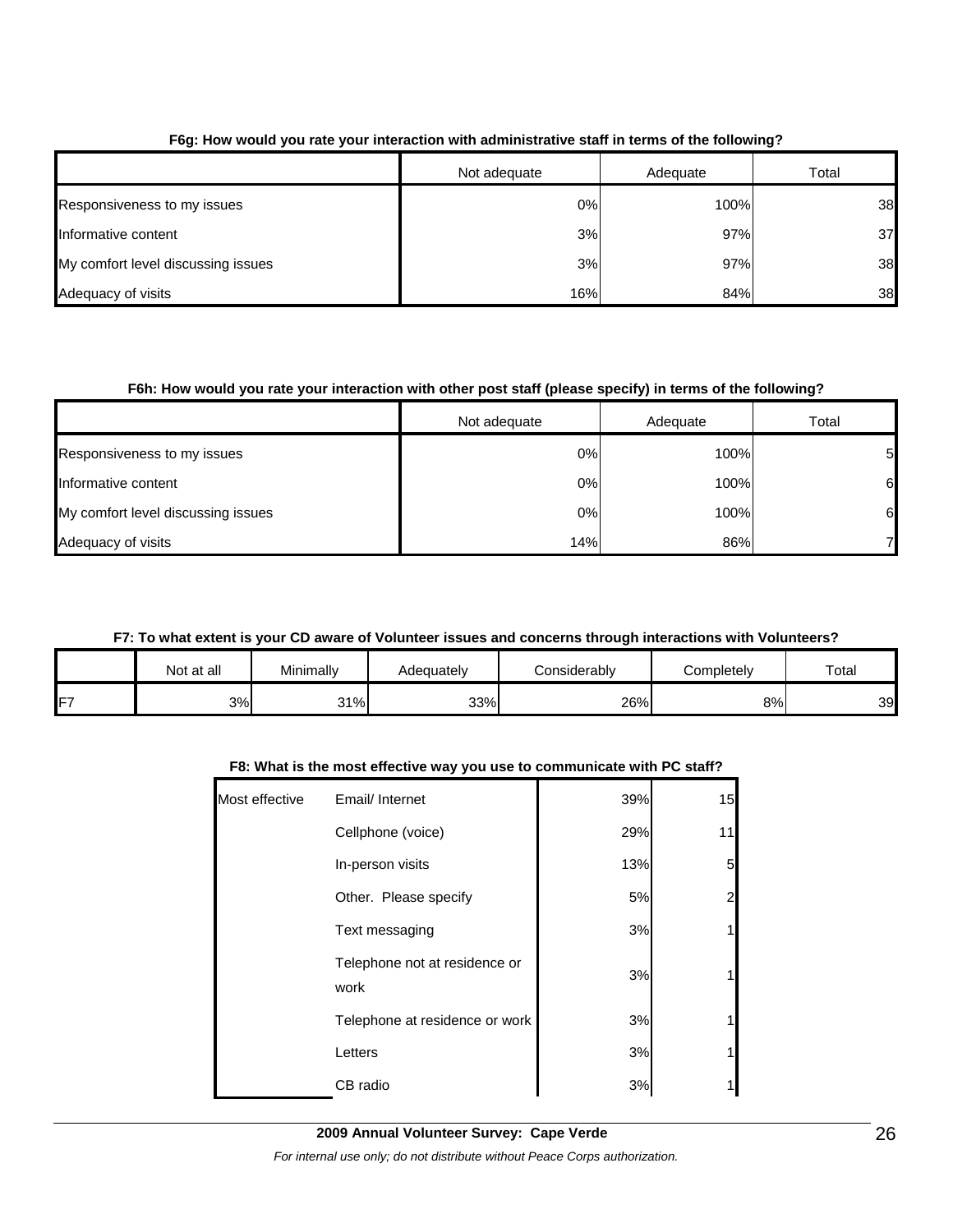| Email/ Internet                       | 39%  | 15 |
|---------------------------------------|------|----|
| Cellphone (voice)                     | 29%  | 11 |
| In-person visits                      | 13%  | 5  |
| Other. Please specify                 | 5%   | 2  |
| Text messaging                        | 3%   |    |
| Telephone not at residence or<br>work | 3%   |    |
| Telephone at residence or work        | 3%   |    |
| Letters                               | 3%   |    |
| CB radio                              | 3%   |    |
| Total                                 | 100% | 38 |

| F8: What is the most effective way you use to communicate with PC staff? |  |
|--------------------------------------------------------------------------|--|
|--------------------------------------------------------------------------|--|

|                       | F8: What is the second most effective way you use to communicate with PC staff? |      |                |
|-----------------------|---------------------------------------------------------------------------------|------|----------------|
| Second most effective | Cellphone (voice)                                                               | 41%  | 15             |
|                       | Email/ Internet                                                                 | 38%  | 14             |
|                       | In-person visits                                                                | 8%   | 3              |
|                       | Telephone not at residence or work                                              | 5%   | $\overline{a}$ |
|                       | Other. Please specify                                                           | 3%   | 1              |
|                       | Telephone at residence or work                                                  | 3%   |                |
|                       | Letters                                                                         | 3%   |                |
|                       | Text messaging                                                                  |      |                |
|                       | CB radio                                                                        |      |                |
|                       | Total                                                                           | 100% | 37             |

#### **F8: What is the second most effective way you use to communicate with PC staff?**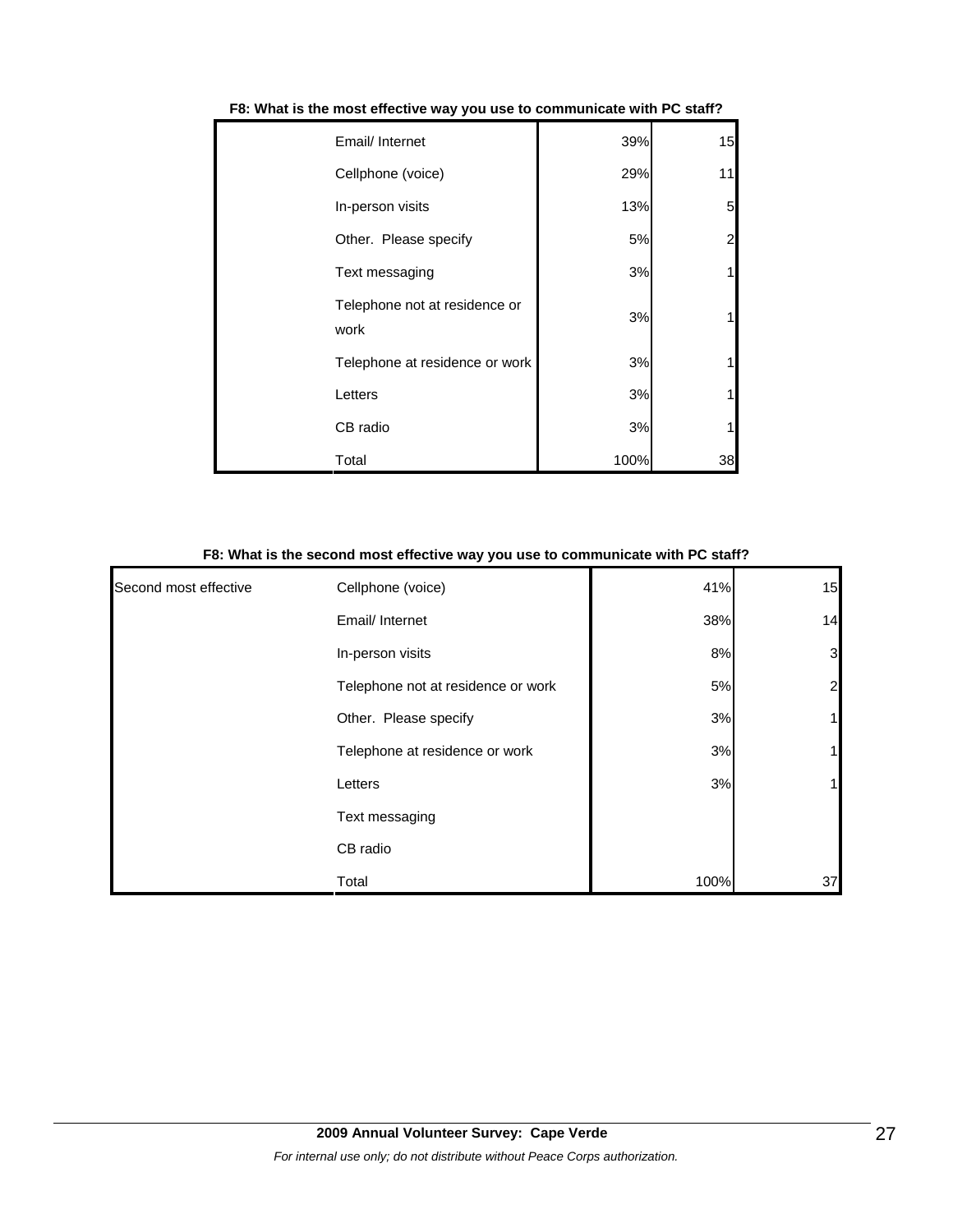| (C11_THREE) Third most effective | Text messaging                     | 43%  | 16             |
|----------------------------------|------------------------------------|------|----------------|
|                                  | Telephone at residence or work     | 19%  | 7              |
|                                  | In-person visits                   | 19%  | 7              |
|                                  | Email/ Internet                    | 11%  | $\overline{4}$ |
|                                  | Other. Please specify              | 3%   | 1              |
|                                  | Letters                            | 3%   | 1              |
|                                  | Cellphone (voice)                  | 3%   |                |
|                                  | Telephone not at residence or work |      |                |
|                                  | CB radio                           |      |                |
|                                  | Total                              | 100% | 37             |

### **F8: What is the third most effective way you use to communicate with PC staff?**

# **F9: How do you rate the effectiveness of your communication resources for contacting in-country PC staff?**

|     | Very poor | Poor | Adequate | Good | Excellent | $\mathsf{Total}$ |
|-----|-----------|------|----------|------|-----------|------------------|
| IF9 |           | 2%   | 18%      | 42%  | 38%       | 40               |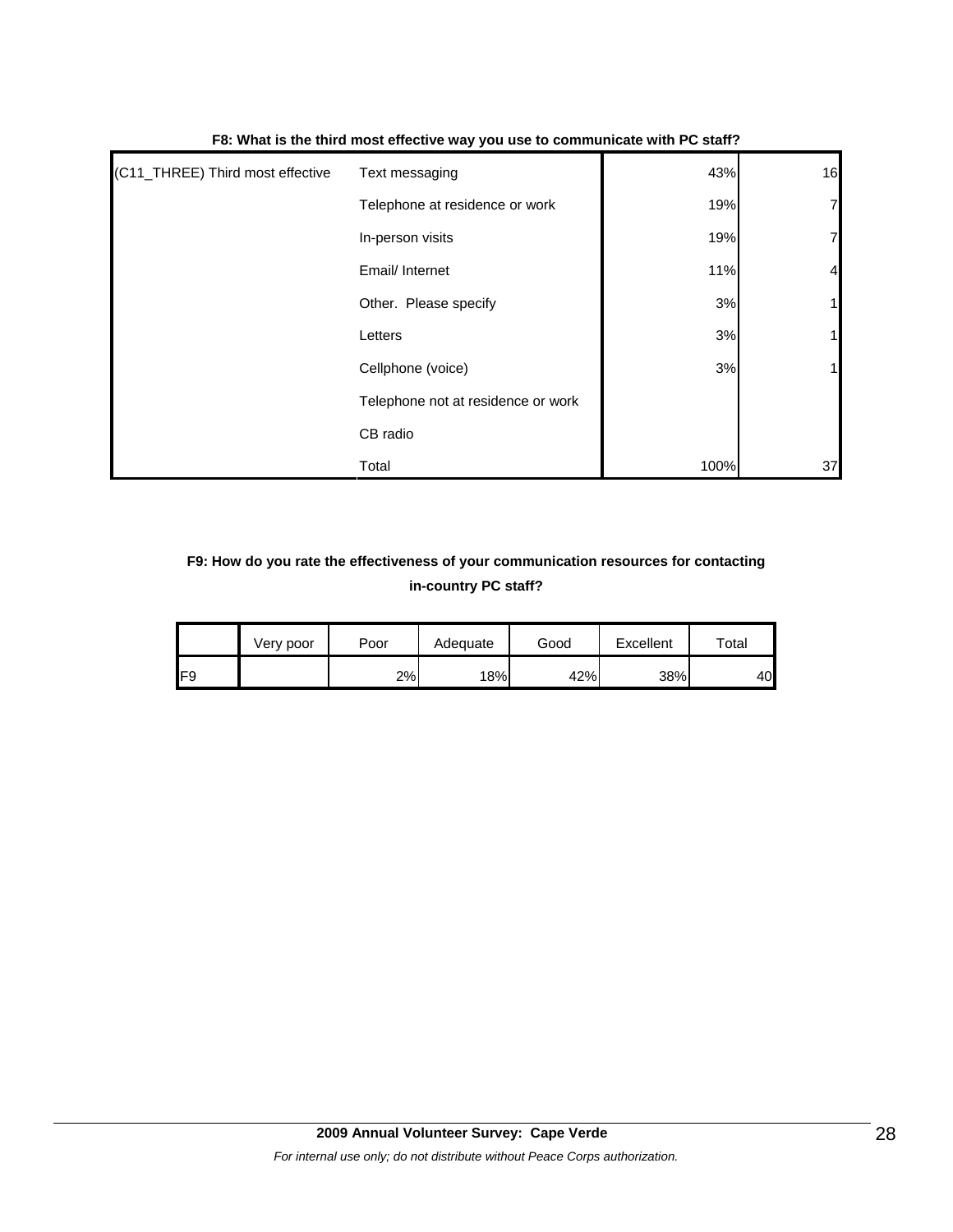# **G. Your Safety and Security**

*This section reports on how safe and informed about their safety Volunteers feel. Their experiences with reported and unreported crimes are summarized.* 

|                             |                 |            | Adequately |                     |           |       |
|-----------------------------|-----------------|------------|------------|---------------------|-----------|-------|
|                             | Not at All Safe | Often Safe | Safe       | <b>Usually Safe</b> | Very Safe | Total |
| Where you live              |                 | 2%         | 8%         | 30%                 | 60%       | 40    |
| Where you work              |                 |            | 5%         | 22%                 | 72%       | 40    |
| When you travel in-country  |                 |            | 8%         | 72%                 | 21%       | 39    |
| City where main Peace Corps |                 | 28%        | 45%        | 22%                 | <b>5%</b> | 40    |
| office is located           |                 |            |            |                     |           |       |

### **G1: How safe do you feel...?**

#### **G2: Please indicate the number of times you experienced the following types of discrimination/harassment.**

|                    | Never  | Once | 2-5 times | 6-10 times | 11-25 times | 26+ times | Total |
|--------------------|--------|------|-----------|------------|-------------|-----------|-------|
| Age                | 88.6%  | 2.9% | 2.9%      |            | 2.9%        | 2.9%      | 35    |
| Anti-American      | 79.4%  | 8.8% | 11.8%     |            |             |           | 34    |
| <b>Disability</b>  | 100.0% |      |           |            |             |           | 34    |
| Gender             | 74.3%  | 5.7% | 8.6%      | 2.9%       | 2.9%        | 5.7%      | 35    |
| Racial/color       | 66.7%  | 3.0% | 12.1%     | 6.1%       |             | 12.1%     | 33    |
| Religious          | 97.1%  |      |           |            | 2.9%        |           | 34    |
| Sexual (verbal)    | 73.5%  | 2.9% | 5.9%      | 2.9%       | 2.9%        | 11.8%     | 34    |
| Sexual (physical)  | 94.3%  | 2.9% | 2.9%      |            |             |           | 35    |
| Sexual orientation | 94.1%  |      | 2.9%      |            |             | 2.9%      | 34    |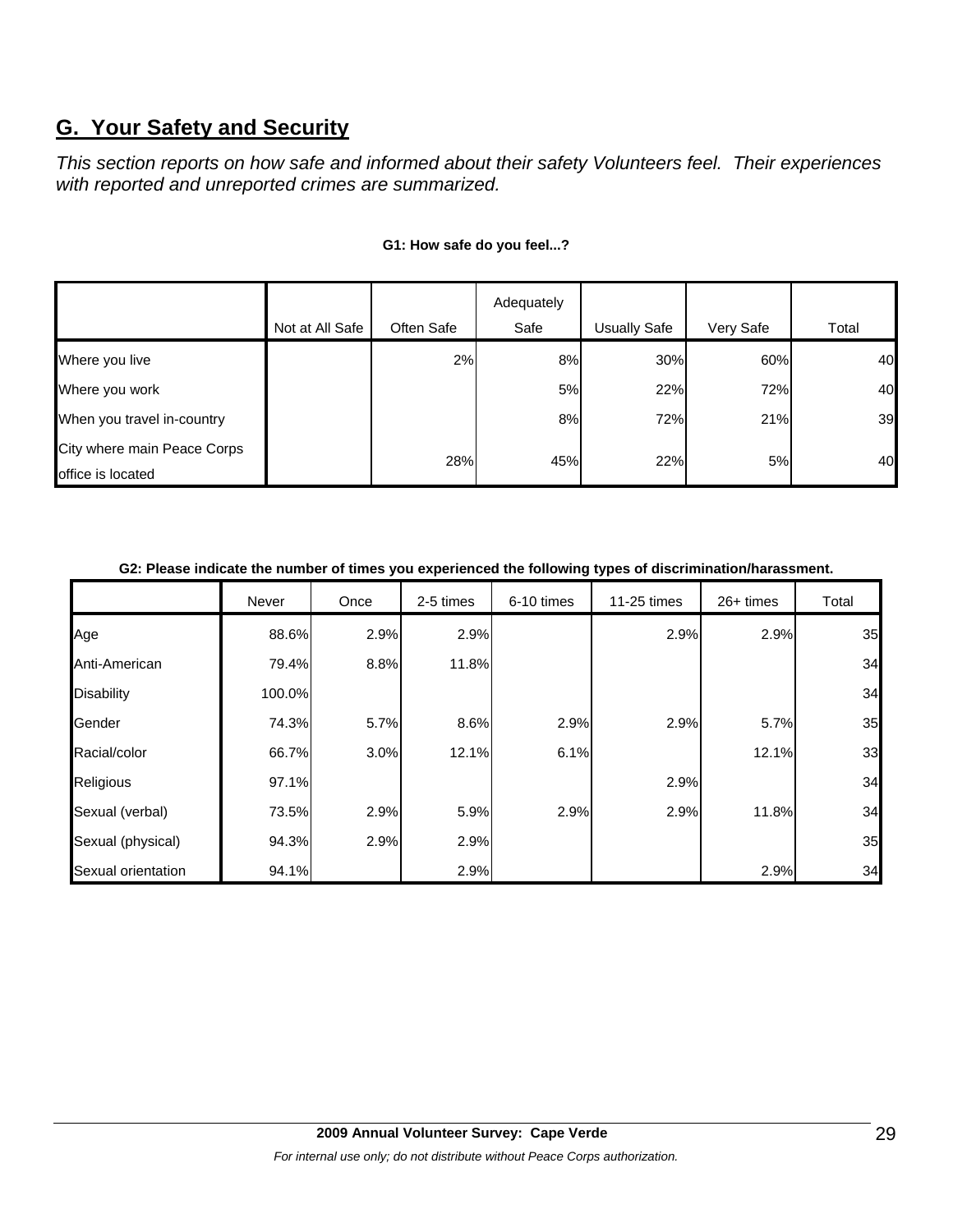|                    | Never  | Once  | 2-5 times | 6-10 times | 11-25 times | 26+ times | Total            |
|--------------------|--------|-------|-----------|------------|-------------|-----------|------------------|
| Age                | 100.0% |       |           |            |             |           | 4                |
| Anti-American      | 100.0% |       |           |            |             |           | 7                |
| Gender             | 100.0% |       |           |            |             |           | $5\overline{a}$  |
| Racial/color       | 100.0% |       |           |            |             |           | 9                |
| Sexual (verbal)    | 87.5%  | 12.5% |           |            |             |           | $\boldsymbol{8}$ |
| Sexual (physical)  | 100.0% |       |           |            |             |           | $\overline{a}$   |
| Sexual orientation | 100.0% |       |           |            |             |           | $\overline{2}$   |

**G2: Please indicate the number of times you reported discrimination/harassment events to PC.**

**G3: Please indicate the number of times you experienced the following types of crimes.**

|                    | Never  | Once  | 2-5 times | 6-10 times | 11-25 times | 26+ times | Total |
|--------------------|--------|-------|-----------|------------|-------------|-----------|-------|
| <b>Burglary</b>    | 88.6%  | 11.4% |           |            |             |           | 35    |
| Theft              | 73.5%  | 20.6% | 5.9%      |            |             |           | 34    |
| Robbery            | 90.6%  | 9.4%  |           |            |             |           | 32    |
| Physical assault   | 87.1%  | 9.7%  | 3.2%      |            |             |           | 31    |
| Aggravated assault | 93.8%  | 6.2%  |           |            |             |           | 32    |
| Sexual assault     | 97.0%  |       | 3.0%      |            |             |           | 33    |
| Rape               | 100.0% |       |           |            |             |           | 32    |

### **G3: Please indicate the number of times you reported the following crimes to Peace Corps.**

|                    | Never  | Once   | 2-5 times | 6-10 times | 11-25 times | 26+ times | Total          |
|--------------------|--------|--------|-----------|------------|-------------|-----------|----------------|
| <b>Burglary</b>    | 50.0%  | 50.0%  |           |            |             |           | $\overline{2}$ |
| Theft              | 71.4%  | 28.6%  |           |            |             |           | $\overline{7}$ |
| Robbery            | 66.7%  | 33.3%  |           |            |             |           | 3              |
| Physical assault   | 75.0%  | 25.0%  |           |            |             |           | $\overline{a}$ |
| Aggravated assault | 100.0% |        |           |            |             |           | $\mathbf{1}$   |
| Sexual assault     |        | 100.0% |           |            |             |           | 1              |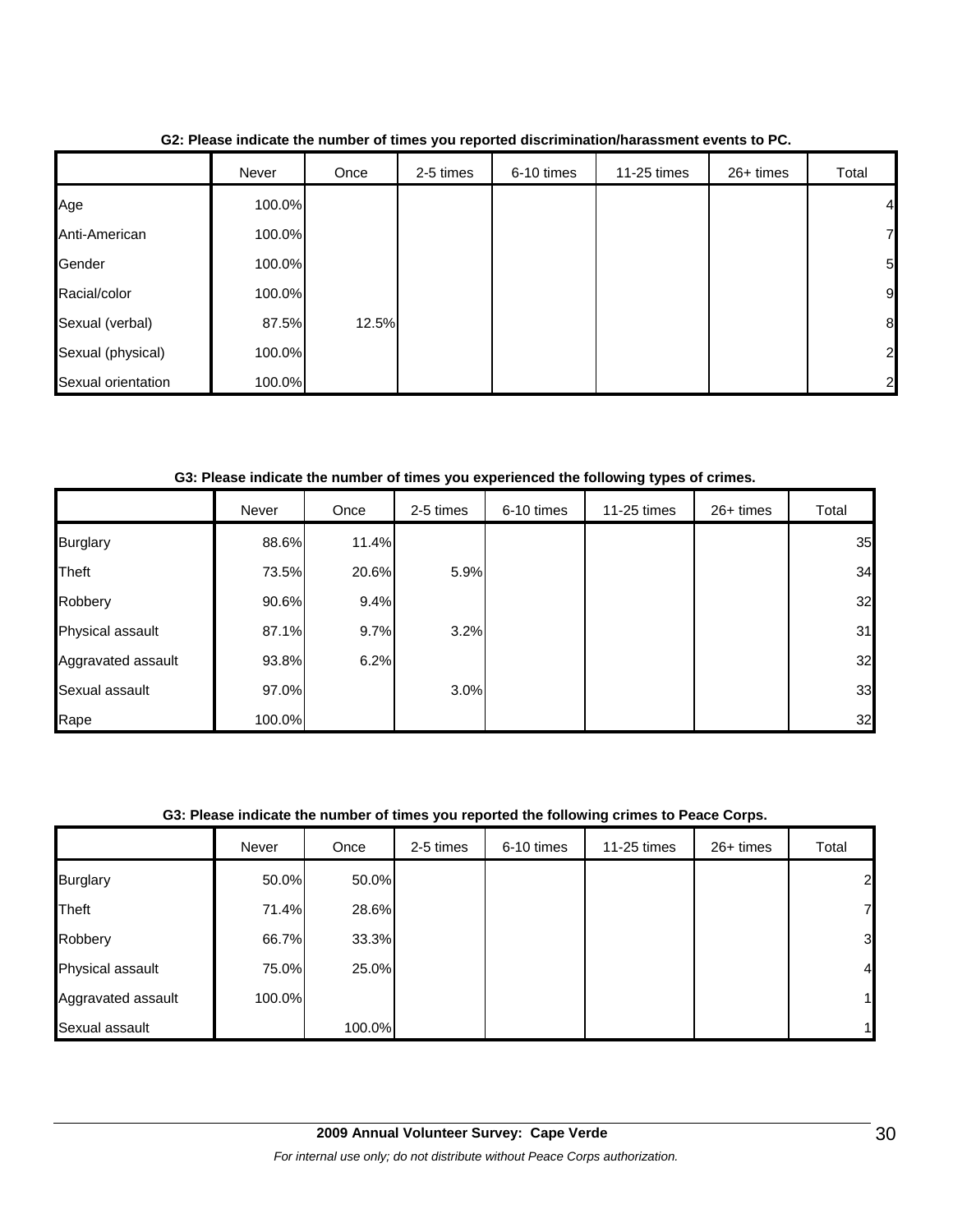|            |                                                             | PCV Responses | % Reason Not Rptd | <b>Total PCVs</b><br>Responding |
|------------|-------------------------------------------------------------|---------------|-------------------|---------------------------------|
| \$NoRpBurg | I felt it was too minor or common to<br>report              |               | 50%               |                                 |
|            | Other                                                       |               | 50%               |                                 |
|            | I did not think the PC could help                           |               |                   |                                 |
|            | I believed it could result in changing<br>sites             |               |                   |                                 |
|            | Concerns of a possible breach in<br>confidentiality         |               |                   |                                 |
|            | Reporting might result in disciplinary<br>action against me |               |                   |                                 |
|            | It might hurt my relationship with the<br>community         |               |                   |                                 |
|            | Total                                                       |               |                   | 2                               |

## **G4a: If you did not report your experience with burglary, please your reason(s) for not reporting.**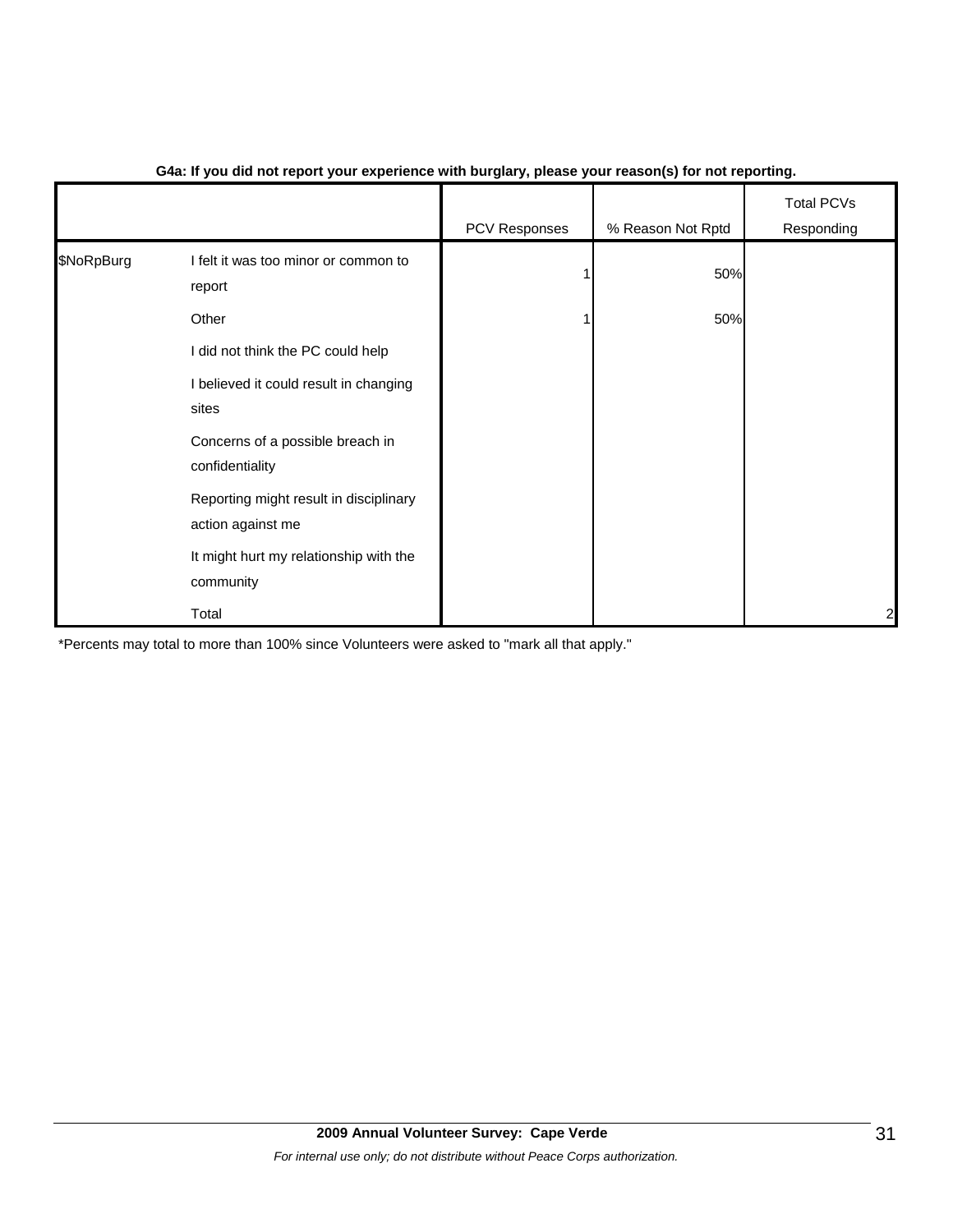|             |                                                             |               | $\mathbf{v}$      |                                 |
|-------------|-------------------------------------------------------------|---------------|-------------------|---------------------------------|
|             |                                                             | PCV Responses | % Reason Not Rptd | <b>Total PCVs</b><br>Responding |
| \$NoRpTheft | I felt it was too minor or common to<br>report              | 5             | 71%               |                                 |
|             | I did not think the PC could help                           |               | 57%               |                                 |
|             | Reporting might result in disciplinary<br>action against me |               | 14%               |                                 |
|             | It might hurt my relationship with the<br>community         |               | 14%               |                                 |
|             | Other                                                       |               | 14%               |                                 |
|             | I believed it could result in changing<br>sites             |               |                   |                                 |
|             | Concerns of a possible breach in<br>confidentiality         |               |                   |                                 |
|             | Total                                                       |               |                   | 7                               |

### **G4b: If you did not report your experience with theft, please your reason(s) for not reporting.**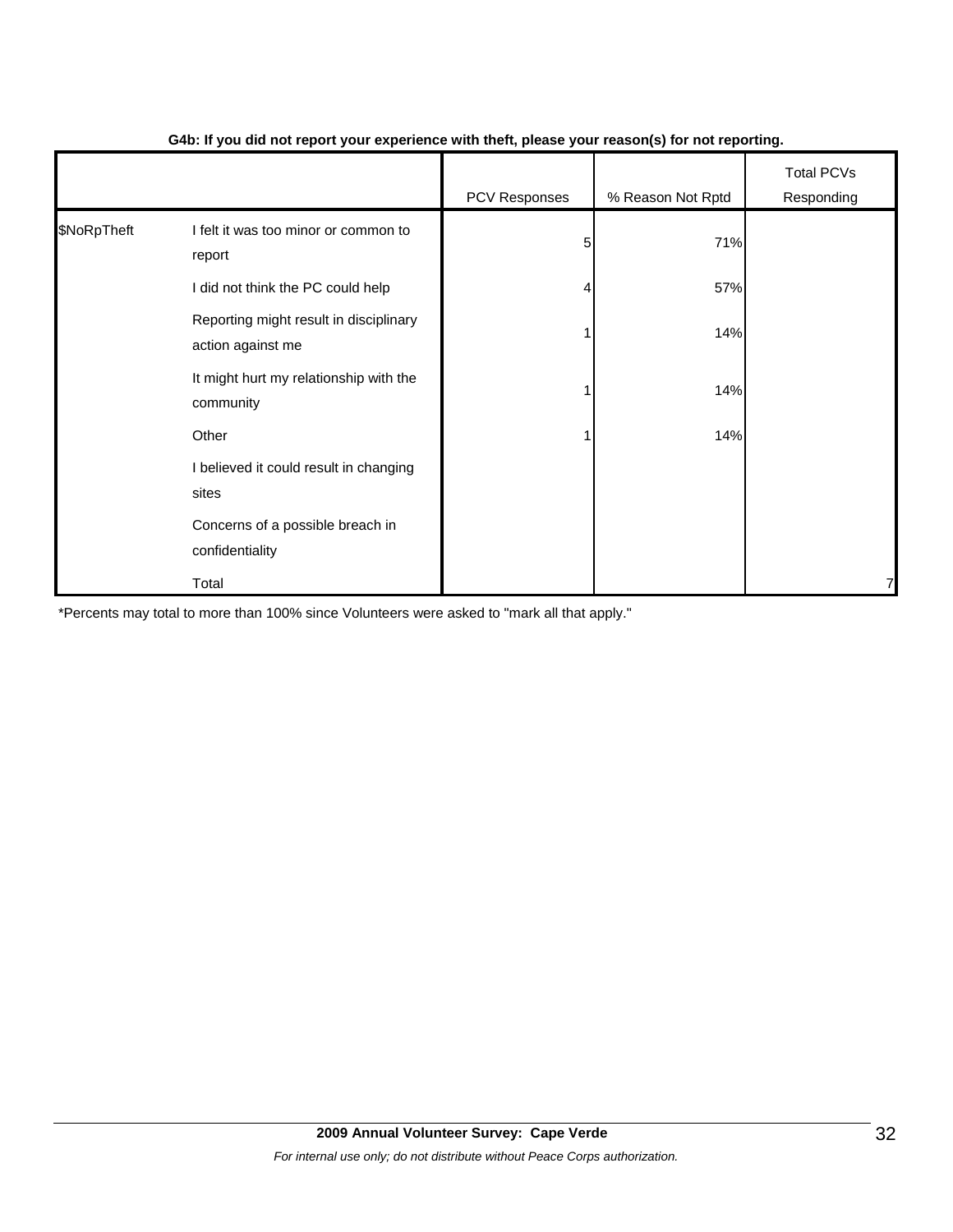|            |                                                             | PCV Responses | % Reason Not Rptd | <b>Total PCVs</b><br>Responding |
|------------|-------------------------------------------------------------|---------------|-------------------|---------------------------------|
| \$NoRpRobb | I did not think the PC could help                           |               | 50%               |                                 |
|            | I believed it could result in changing<br>sites             |               | 50%               |                                 |
|            | Other                                                       |               | 50%               |                                 |
|            | I felt it was too minor or common to<br>report              |               |                   |                                 |
|            | Concerns of a possible breach in<br>confidentiality         |               |                   |                                 |
|            | Reporting might result in disciplinary<br>action against me |               |                   |                                 |
|            | It might hurt my relationship with the<br>community         |               |                   |                                 |
|            | Total                                                       |               |                   | $\overline{a}$                  |

### **G4c: If you did not report your experience with robbery, please your reason(s) for not reporting.**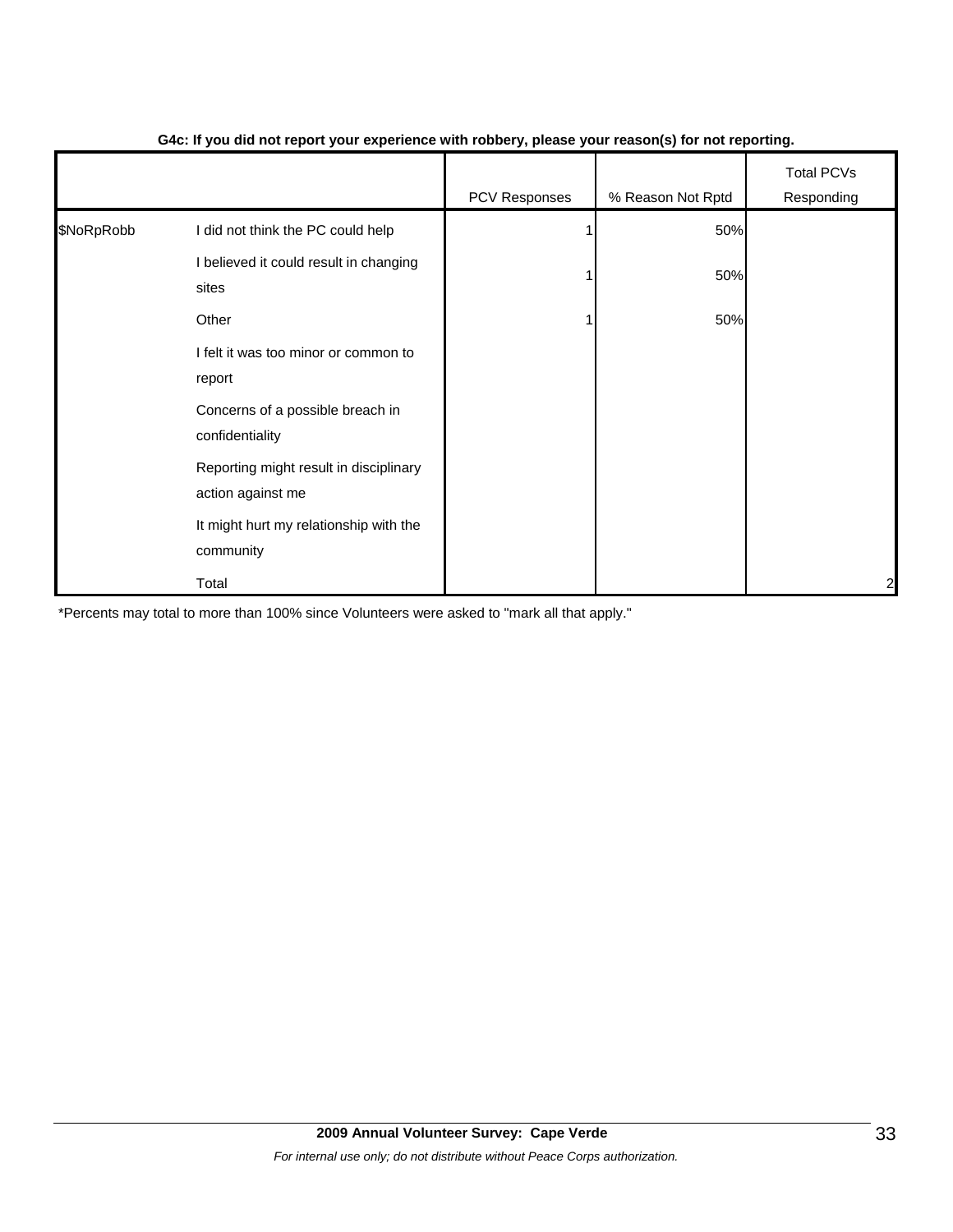|            |                                                             | PCV Responses | % Reason Not<br>Rptd | <b>Total PCVs</b><br>Responding |
|------------|-------------------------------------------------------------|---------------|----------------------|---------------------------------|
| \$NoRpPhAs | I felt it was too minor or<br>common to report              | 3             | 75%                  |                                 |
|            | I did not think the PC could help                           |               | 25%                  |                                 |
|            | Other                                                       |               | 25%                  |                                 |
|            | I believed it could result in<br>changing sites             |               |                      |                                 |
|            | Concerns of a possible breach<br>in confidentiality         |               |                      |                                 |
|            | Reporting might result in<br>disciplinary action against me |               |                      |                                 |
|            | It might hurt my relationship<br>with the community         |               |                      |                                 |
|            | Total                                                       |               |                      |                                 |

# **G4d: If you did not report your experience with physical assault, please your reason(s) for not reporting.**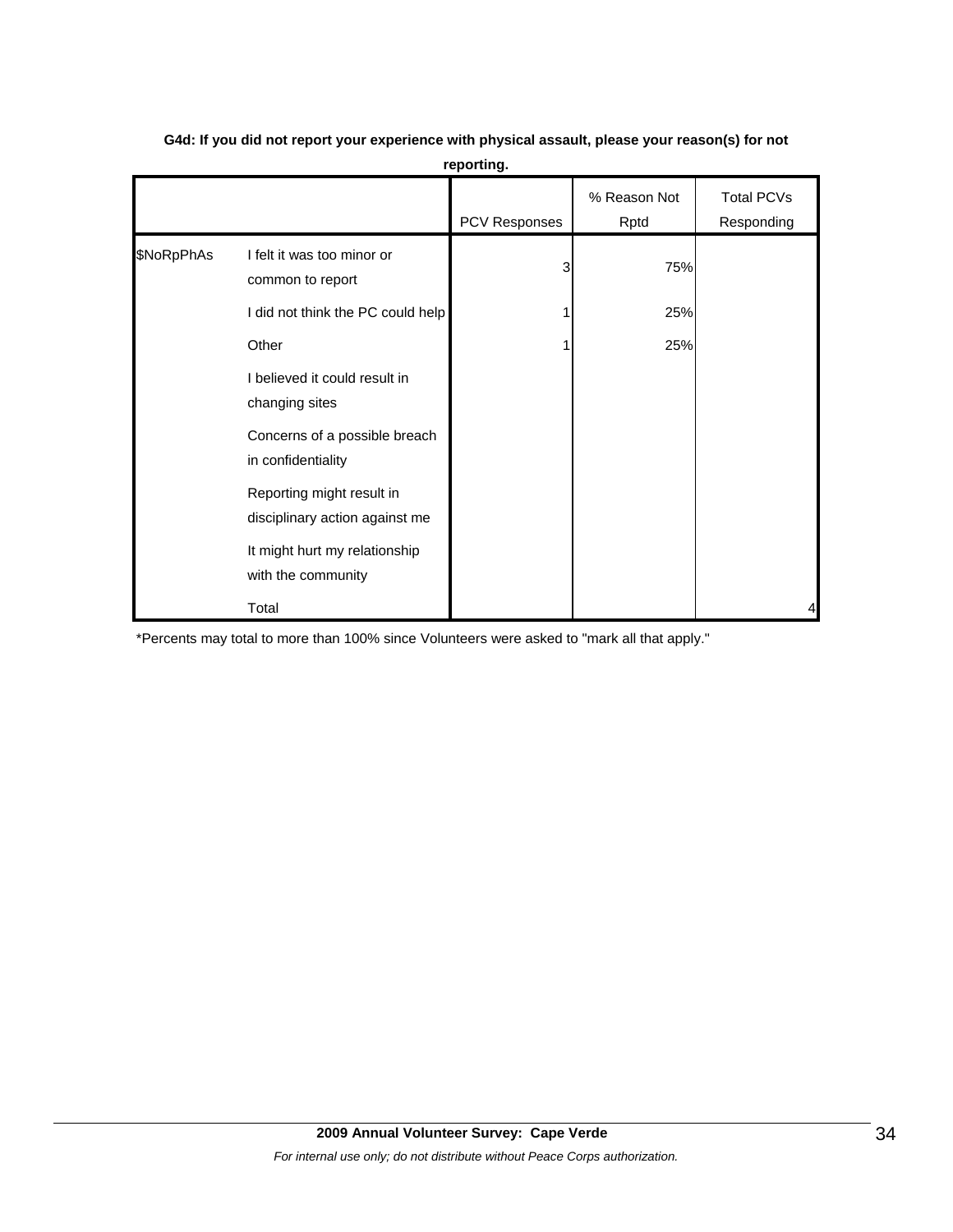|            |                                                             | <b>PCV Responses</b> | % Reason Not<br>Rptd | <b>Total PCVs</b><br>Responding |
|------------|-------------------------------------------------------------|----------------------|----------------------|---------------------------------|
| \$NoRpAgAs | I did not think the PC could help                           |                      | 33%                  |                                 |
|            | I believed it could result in<br>changing sites             |                      | 33%                  |                                 |
|            | Other                                                       |                      | 33%                  |                                 |
|            | I felt it was too minor or<br>common to report              |                      |                      |                                 |
|            | Concerns of a possible breach<br>in confidentiality         |                      |                      |                                 |
|            | Reporting might result in<br>disciplinary action against me |                      |                      |                                 |
|            | It might hurt my relationship<br>with the community         |                      |                      |                                 |
|            | Total                                                       |                      |                      | 3                               |

# **G4: If you did not report your experience with aggravated assault, please your reason(s) for not reporting.**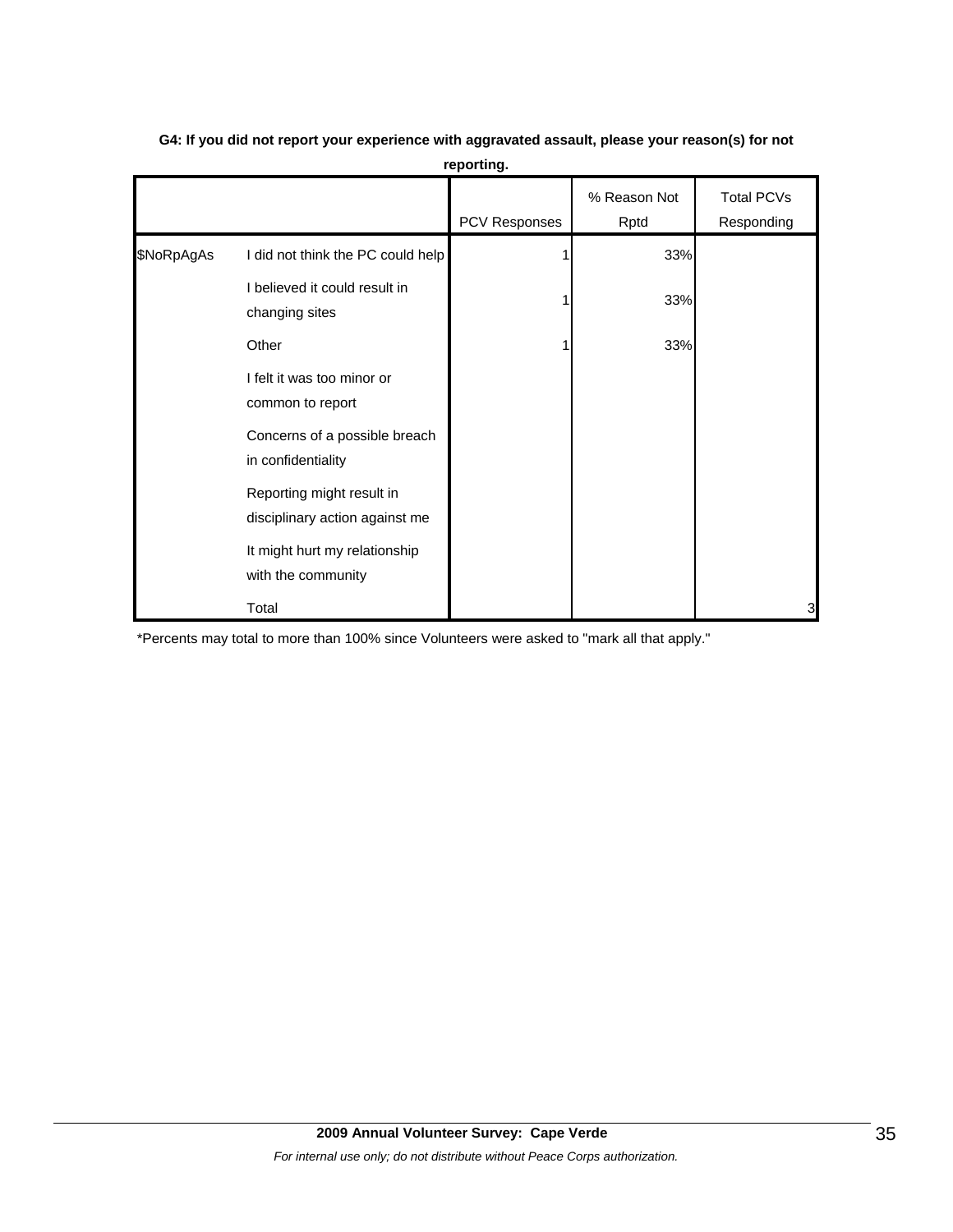|            |                                                             | <b>PCV Responses</b> | % Reason Not<br>Rptd | <b>Total PCVs</b><br>Responding |
|------------|-------------------------------------------------------------|----------------------|----------------------|---------------------------------|
| \$NoRpSxAs | I did not think the PC could help                           |                      | 50%                  |                                 |
|            | I believed it could result in<br>changing sites             |                      | 50%                  |                                 |
|            | I felt it was too minor or<br>common to report              |                      | 50%                  |                                 |
|            | Other                                                       |                      | 50%                  |                                 |
|            | Concerns of a possible breach<br>in confidentiality         |                      |                      |                                 |
|            | Reporting might result in<br>disciplinary action against me |                      |                      |                                 |
|            | It might hurt my relationship<br>with the community         |                      |                      |                                 |
|            | Total                                                       |                      |                      | 2                               |

# **G4e: If you did not report your experience with sexual assault, please your reason(s) for not reporting.**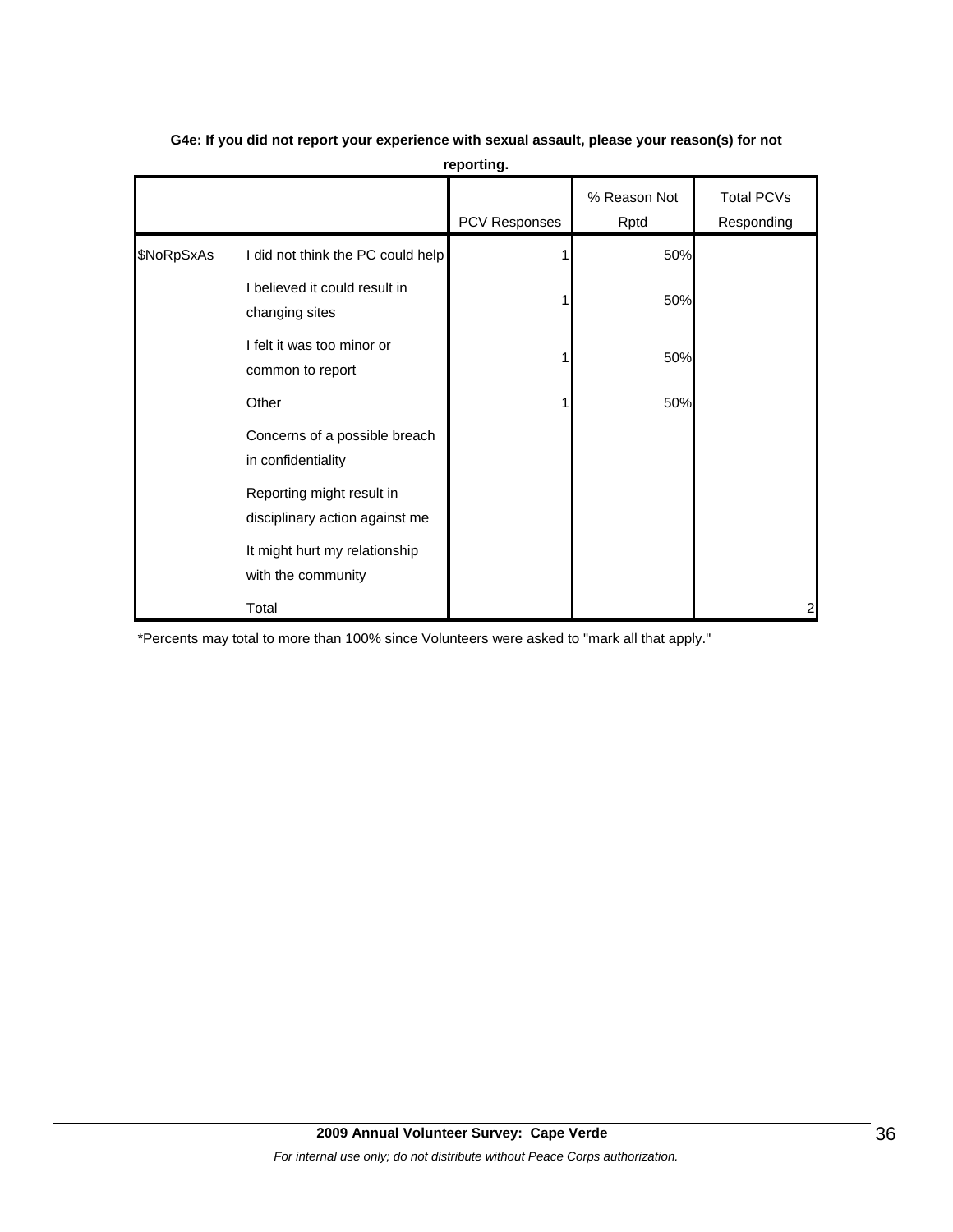|            |                                                             | <b>PCV Responses</b> | % Reason Not<br>Rptd | <b>Total PCVs</b><br>Responding |
|------------|-------------------------------------------------------------|----------------------|----------------------|---------------------------------|
| \$NoRpRape | Other                                                       |                      | 100%                 |                                 |
|            | I did not think the PC could help                           |                      |                      |                                 |
|            | I believed it could result in<br>changing sites             |                      |                      |                                 |
|            | I felt it was too minor or<br>common to report              |                      |                      |                                 |
|            | Concerns of a possible breach<br>in confidentiality         |                      |                      |                                 |
|            | Reporting might result in<br>disciplinary action against me |                      |                      |                                 |
|            | It might hurt my relationship<br>with the community         |                      |                      |                                 |
|            | Total                                                       |                      |                      |                                 |

### **G4f: If you did not report your experience with rape, please your reason(s) for not reporting.**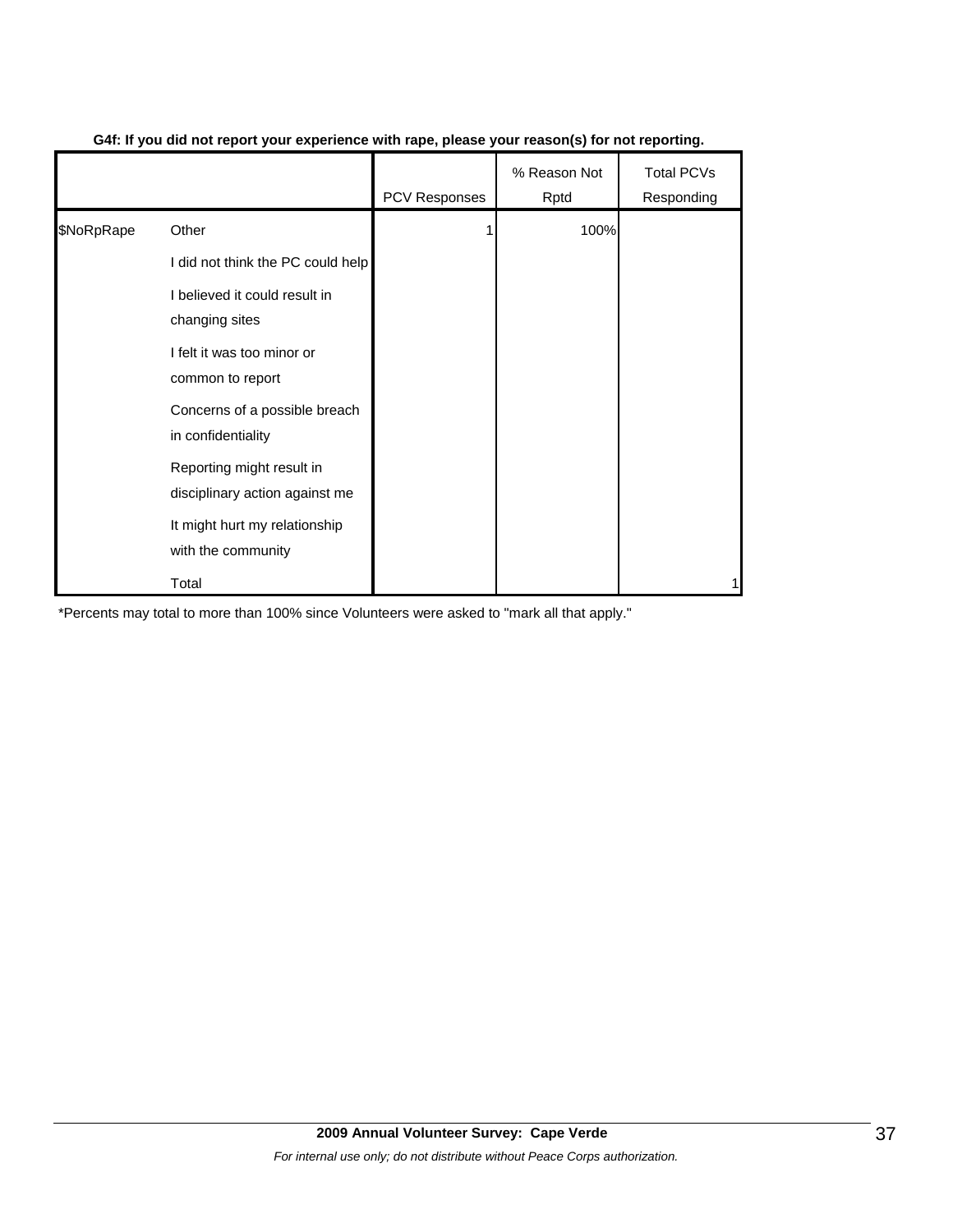# **H. Volunteers Working in HIV/AIDS**

*This section reports Volunteers' involvement in HIV/AIDS and their perceived effectiveness of their HIV/AIDS related activities.* 

| H1: Which of the following best describes your involvement in HIV/AIDS activities? |
|------------------------------------------------------------------------------------|
|------------------------------------------------------------------------------------|

|                 |                  | HIV/AIDS work is | Involved in<br>HIV/AIDS efforts, |                    |       |
|-----------------|------------------|------------------|----------------------------------|--------------------|-------|
|                 | HIV/AIDS work is | part of my       | not                              | Not involved in    |       |
|                 | my primary       | secondary        | primary/secondary                | any HIV/AIDS       |       |
|                 | assignment.      | activities.      | work                             | related activities | Total |
| IH <sub>1</sub> | 18%              | 50%              | 12%                              | 20%                | 40    |

#### **H2: How well has PC training prepared you to undertake your HIV/AIDS activities?**

|                | Not at all | Poorly | Adequately | Well | Very well | NA | Total |
|----------------|------------|--------|------------|------|-----------|----|-------|
| H <sub>2</sub> |            | 3%     | 41%        | 44%  | 12%       |    | 32    |

# **H3: In working with HC individuals or groups, how would you rate the effectiveness of your specific HIV/AIDS activities? (Including the "Don't Know" responses)**

|                | Seldom effective | Sometimes<br>effective | Often effective | Almost always<br>effective | Don't know | Total |
|----------------|------------------|------------------------|-----------------|----------------------------|------------|-------|
| H <sub>3</sub> |                  | 41%                    | 28%             | 16%                        | 16%        | 32    |

# **H3: In working with HC individuals or groups, how would you rate the effectiveness of your specific HIV/AIDS activities? (Excluding the "Don't Know" responses)**

|                | Seldom effective | Sometimes<br>effective | Often effective | Almost always<br>effective | Total           |
|----------------|------------------|------------------------|-----------------|----------------------------|-----------------|
| H <sub>3</sub> |                  | 48%                    | 33%             | 19%                        | 27 <sub>h</sub> |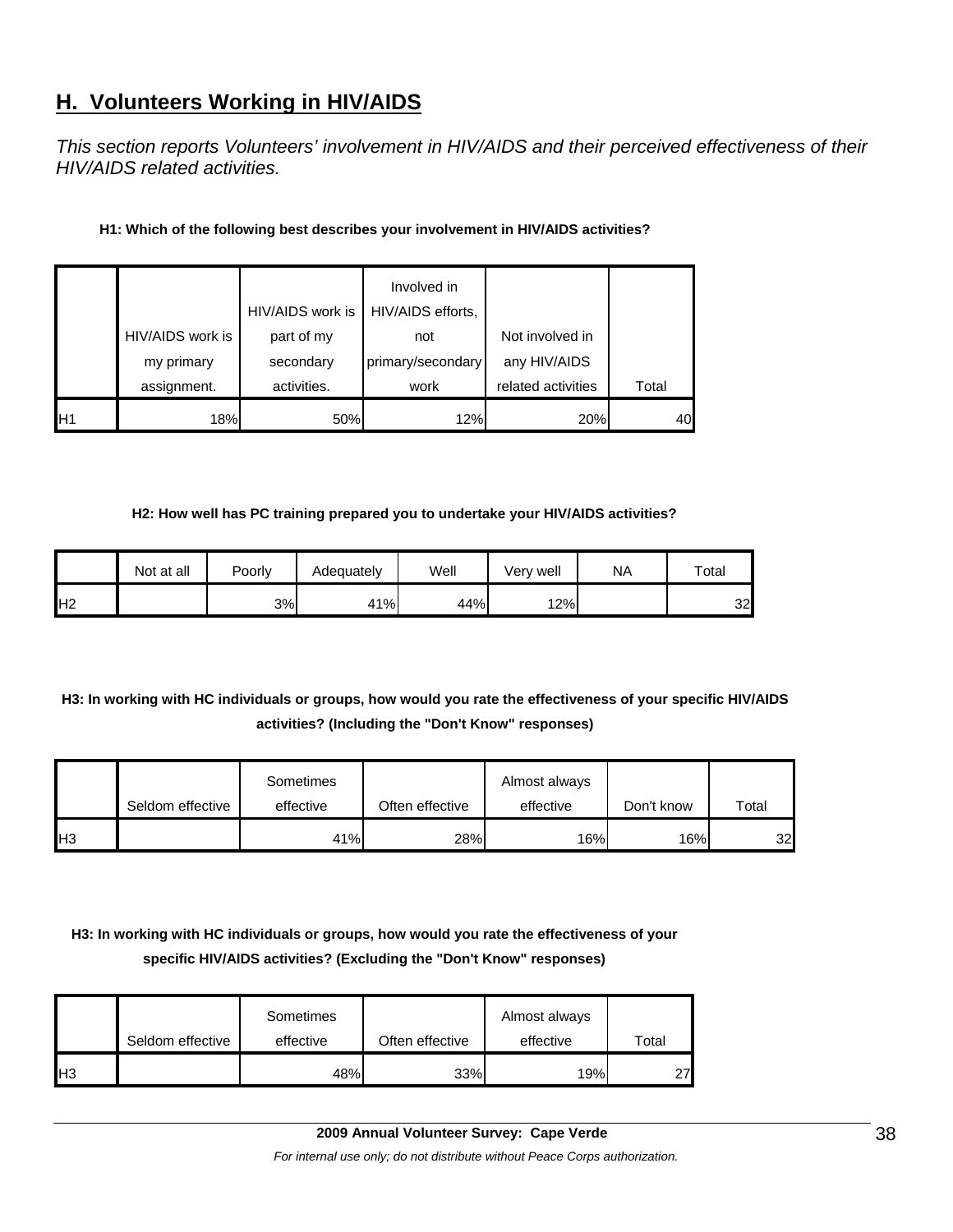# **I. Your Life in the Peace Corps**

*This section reports on Volunteers' descriptions of and adjustments to their living conditions, including stress factors and how Volunteers cope with stress.* 

|    |                      | Yes, I lived with a  |                |                  |       |
|----|----------------------|----------------------|----------------|------------------|-------|
|    | Never lived with a   | host country         | Yes, in my     | Yes, both during |       |
|    | host country         | individual or family | community (not | PST and later in |       |
|    | individual or family | only                 | during PST).   | my community.    | Total |
| 11 |                      | 97%                  |                | 3%               | 38    |

## **I1: Have you lived with a host country individual or family?**

### **I2: How often do you interact with HCNs in community/family social events?**

|    |       | Several times a |        | Several times a |         | Less than once a |       |
|----|-------|-----------------|--------|-----------------|---------|------------------|-------|
|    | Dailv | week            | Weekly | month           | Monthly | month            | Total |
| 12 | 46%   | 21%             | 21%    | 8%              | 3%      | 3%               | 39    |

# **I3: How well can you communicate in the language used by most people in your community?**

|    | Not at all | Poorly | Adequately | Well | Verv well | $\tau$ otal |
|----|------------|--------|------------|------|-----------|-------------|
| טו |            |        | 36%        | 36%  | 28%       | 39          |

#### **I4: Do you have the following at your worksite?**

|               |       | Sometimes or |       |  |
|---------------|-------|--------------|-------|--|
|               | Never | more often   | Total |  |
| Electricity   | 3%    | 97%          | 39    |  |
| Running water | 21%   | 79%          | 38    |  |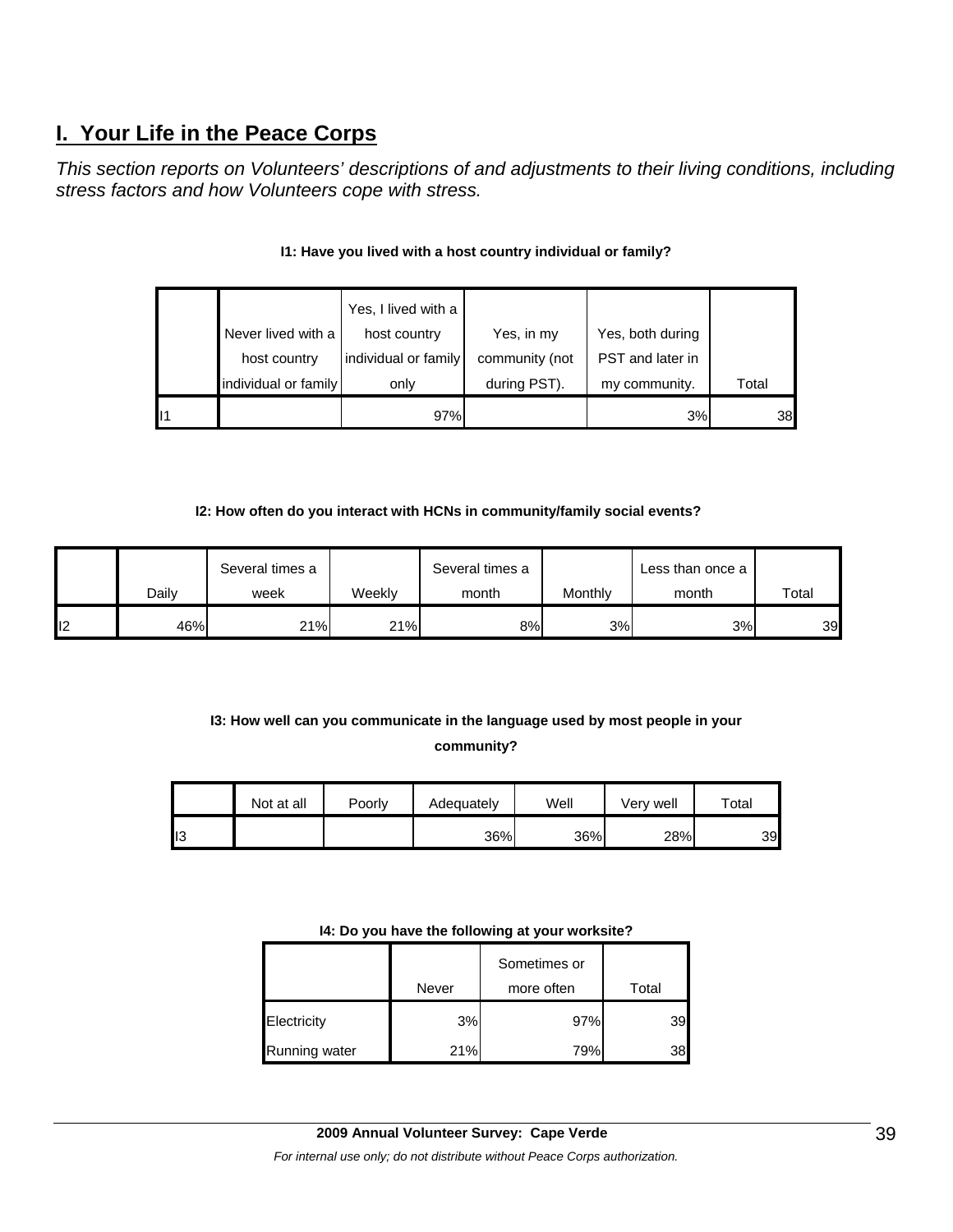### **I4: Do you have the following at your residence?**

| Never         |    | Sometimes or more often | Total |  |
|---------------|----|-------------------------|-------|--|
| Electricity   | 3% | 97%                     | 38    |  |
| Running water | 8% | 92%                     | 38    |  |

# **I5: How well do your PC experiences match the expectations you had before you became a**

**Volunteer?** 

|     | Not at all | Minimally | Moderately | Considerablv | Exceptionally | $\tau$ otai |
|-----|------------|-----------|------------|--------------|---------------|-------------|
| II5 | 8%I        | 8%        | 53%        | 29%          | 3%            | 38          |

## **I7: To what extent do the following create stress and/or emotional health issues for you?**

|                                                                                                        | Not at all<br>stressful 1 | $\overline{2}$ | 3   | 4   | Exceptionally<br>stressful 5 | <b>NA</b> | Total           |
|--------------------------------------------------------------------------------------------------------|---------------------------|----------------|-----|-----|------------------------------|-----------|-----------------|
| <b>Cultural issues</b>                                                                                 | 5%                        | 28%            | 41% | 23% | 3%                           |           | 39              |
| Dealing with violence in<br>country (e.g., civil unrest,<br>domestic violence, corporal<br>punishment) | 46%                       | 41%            | 8%  | 3%  |                              | 3%        | 39              |
| Health/medical problems                                                                                | 28%                       | 44%            | 13% | 10% | 5%                           |           | 39              |
| Issues including family,<br>friends, loved ones in U.S.                                                | 15%                       | 38%            | 41% | 5%  |                              |           | 39              |
| Isolation/Ioneliness                                                                                   | 8%                        | 38%            | 31% | 18% | 3%                           | 3%        | 39              |
| Local language                                                                                         | 21%                       | 21%            | 31% | 26% | 3%                           |           | 39              |
| Primary assignment                                                                                     | 10%                       | 26%            | 28% | 28% | 8%                           |           | 39              |
| Romantic relationships in-<br>country                                                                  | 23%                       | 21%            | 28% | 18% | 3%                           | 8%        | 39              |
| Interactions with other<br><b>Volunteers</b>                                                           | 32%                       | 34%            | 29% | 5%  |                              |           | 38              |
| Interactions with PC Staff                                                                             | 28%                       | 26%            | 36% | 8%  | 3%                           |           | 39              |
| Safety and security                                                                                    | 49%                       | 31%            | 18% | 3%  |                              |           | 39              |
| Other: Please specify below                                                                            |                           |                | 20% | 20% |                              | 60%       | $5\overline{)}$ |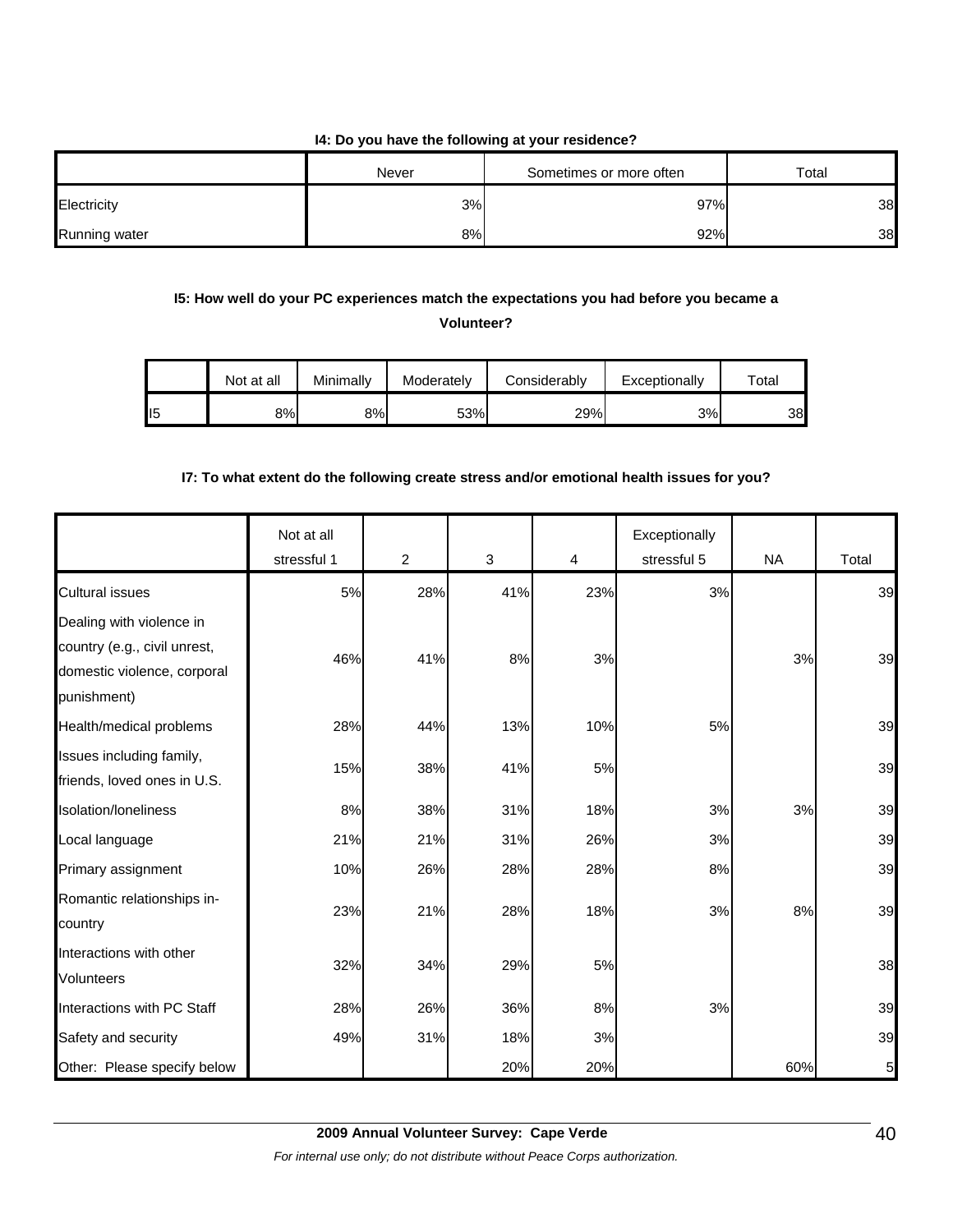|                |                                               | <b>PCV Responses</b> | % Using This Stress<br>Reducer | <b>Total PCVs</b><br>Responding |
|----------------|-----------------------------------------------|----------------------|--------------------------------|---------------------------------|
| \$18LessStress | Talk with friends and family in US            | 30                   | 77%                            |                                 |
|                | Talk with PCVs in my community                | 29                   | 74%                            |                                 |
|                | Talk with PCVs outside my community           | 28                   | 72%                            |                                 |
|                | Do sports                                     | 27                   | 69%                            |                                 |
|                | Pursue personal hobbies                       | 25                   | 64%                            |                                 |
|                | Leave the community for a time                | 23                   | 59%                            |                                 |
|                | Talk with co-workers or friends (not<br>PCVs) | 19                   | 49%                            |                                 |
|                | Get involved in other projects                | 18                   | 46%                            |                                 |
|                | Talk with my host family                      | 9                    | 23%                            |                                 |
|                | Meditate                                      | 8 <sup>8</sup>       | 21%                            |                                 |
|                | Pray                                          | 8 <sup>8</sup>       | 21%                            |                                 |
|                | Do other activity (specify)                   | $6 \overline{6}$     | 15%                            |                                 |
|                | Talk with PC in-country staff                 | 5 <sub>5</sub>       | 13%                            |                                 |
|                | Talk with Office of Special Services<br>staff |                      |                                |                                 |
|                | Total                                         |                      |                                | 39                              |

### **I8: Please mark all of the typical ways in which you cope with stress.**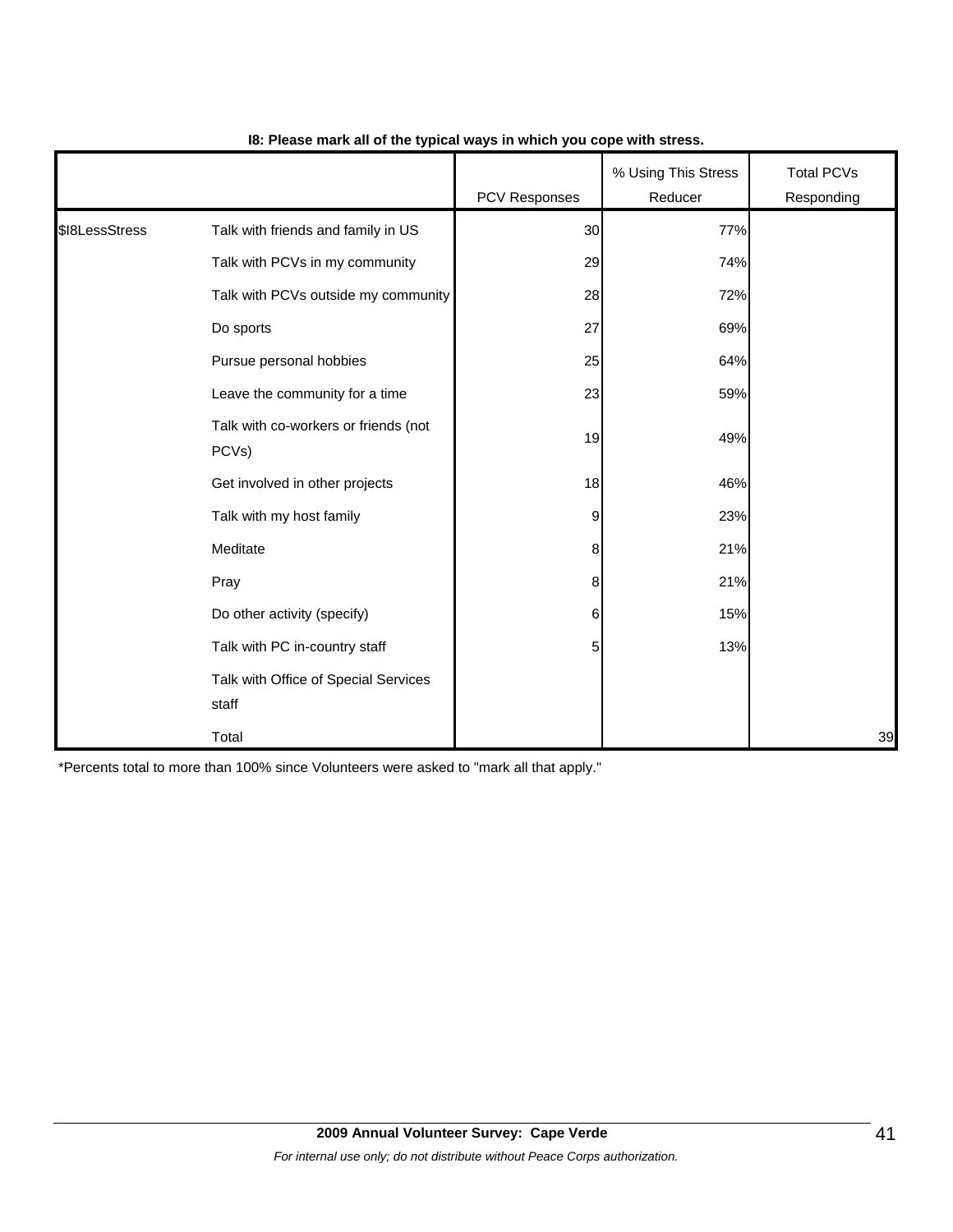| 18: Others I talk with to reduce stress |  |
|-----------------------------------------|--|
|-----------------------------------------|--|

| Percent                                                 | Number |
|---------------------------------------------------------|--------|
|                                                         |        |
|                                                         |        |
|                                                         |        |
|                                                         |        |
|                                                         |        |
|                                                         |        |
|                                                         |        |
|                                                         | 40     |
| Open-ended results. Not responsive to request.<br>Total | 100%   |

#### **I8: Other activities to reduce stress**



## **I8: When asked about ways of coping with stress, Volunteers who answered "No stress"**

|                    | No   | Yes, I have no<br>stress | Total |
|--------------------|------|--------------------------|-------|
| <b>I8.NOSTRESS</b> | 100% |                          |       |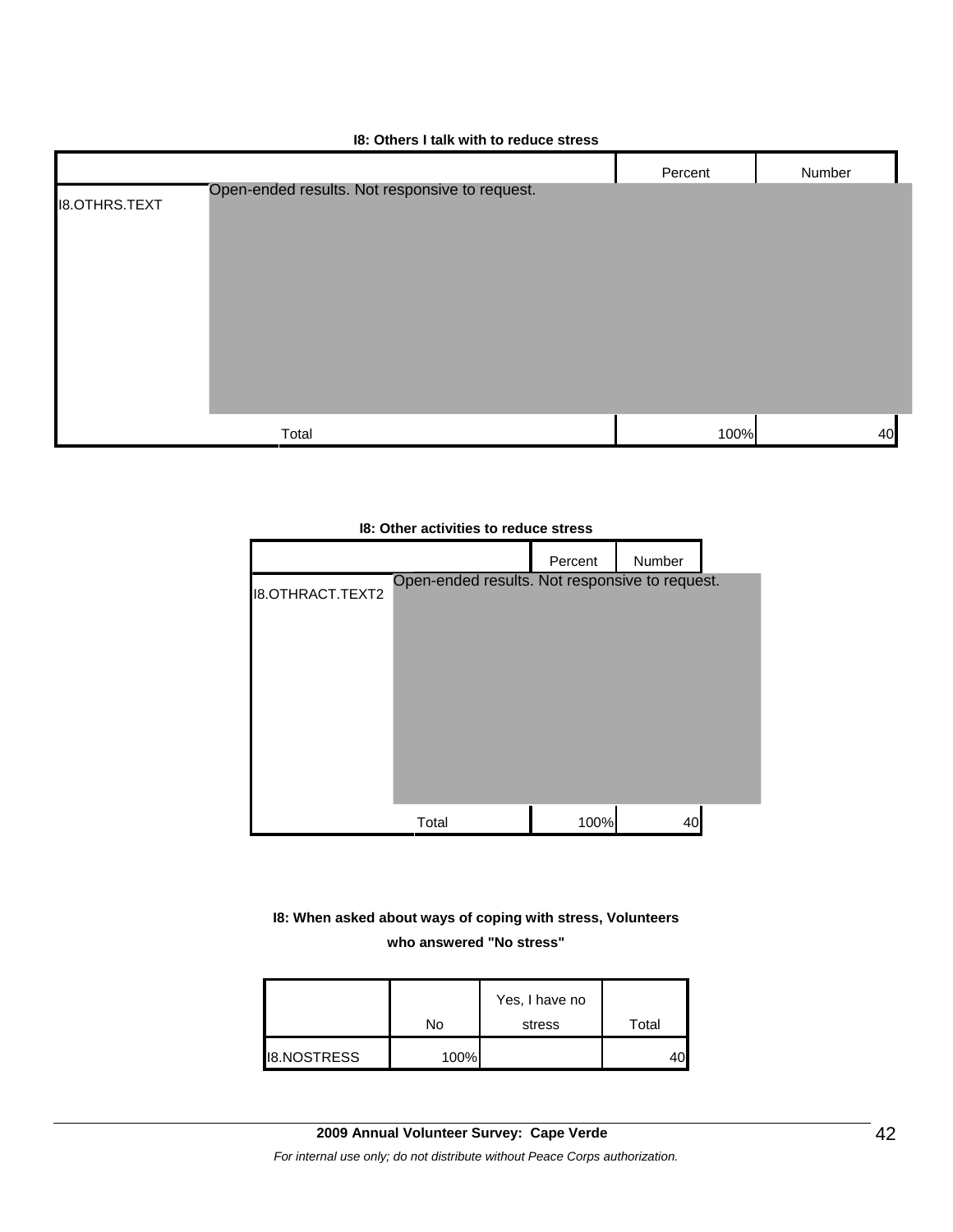# **J. Overall Assessment of Peace Corps Service**

*This section reports Volunteers' level of satisfaction with their Peace Corps service and their expectations about completing their service.* 

| J1a: How personally rewarding do you find your overall Peace Corps service? |            |           |            |              |               |       |  |  |
|-----------------------------------------------------------------------------|------------|-----------|------------|--------------|---------------|-------|--|--|
|                                                                             | Not at all | Minimally | Moderately | Considerably | Exceptionally | Total |  |  |
| J1A                                                                         |            | 3%        | 21%        | 55%          | 21%           | 38    |  |  |

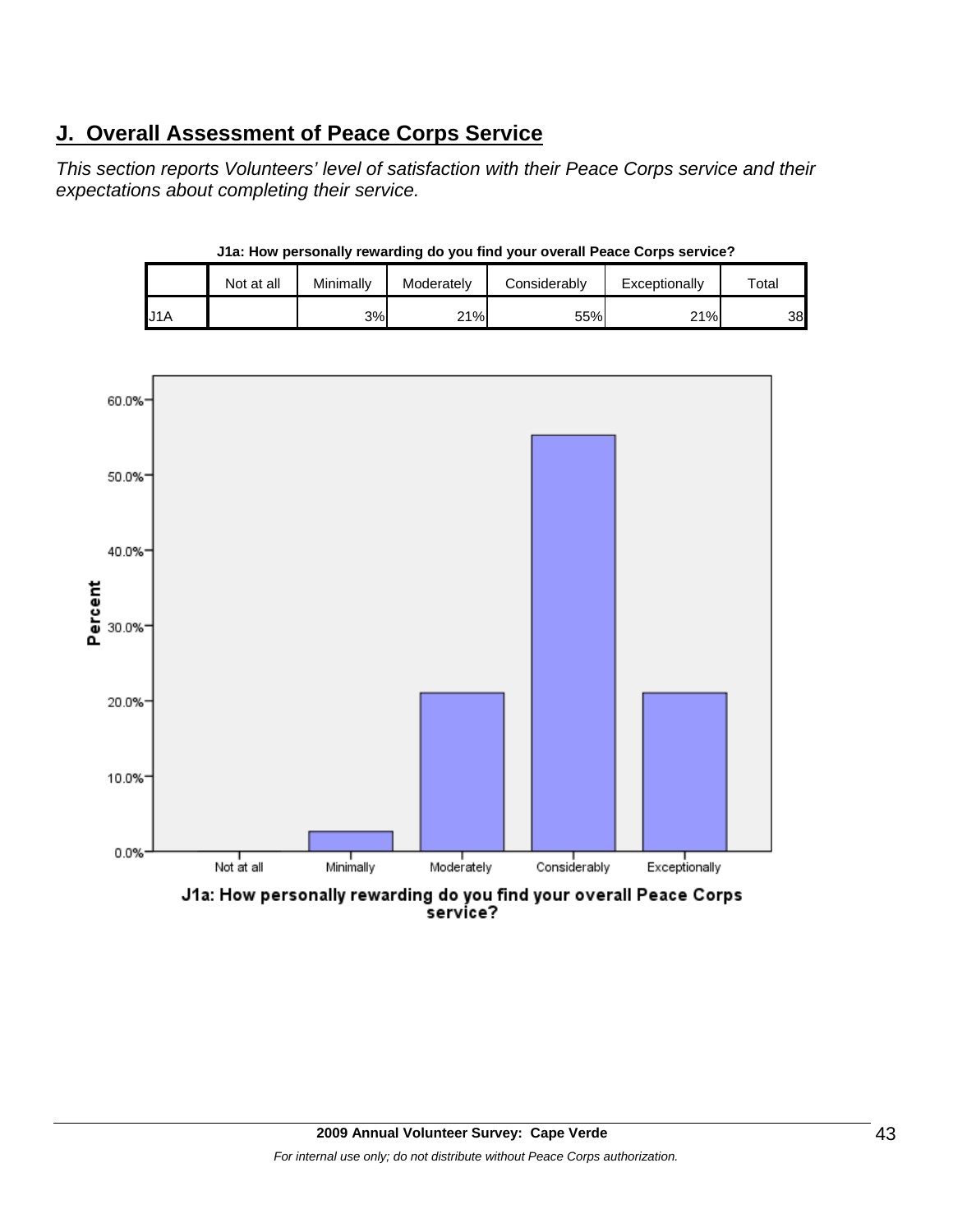

**J1b: How personally rewarding do you find your community involvement?**

J1B 3% 30% 43% 24% 37

Not at all | Minimally | Moderately | Considerably | Exceptionally | Total

J1b: How personally rewarding do you find your community involvement?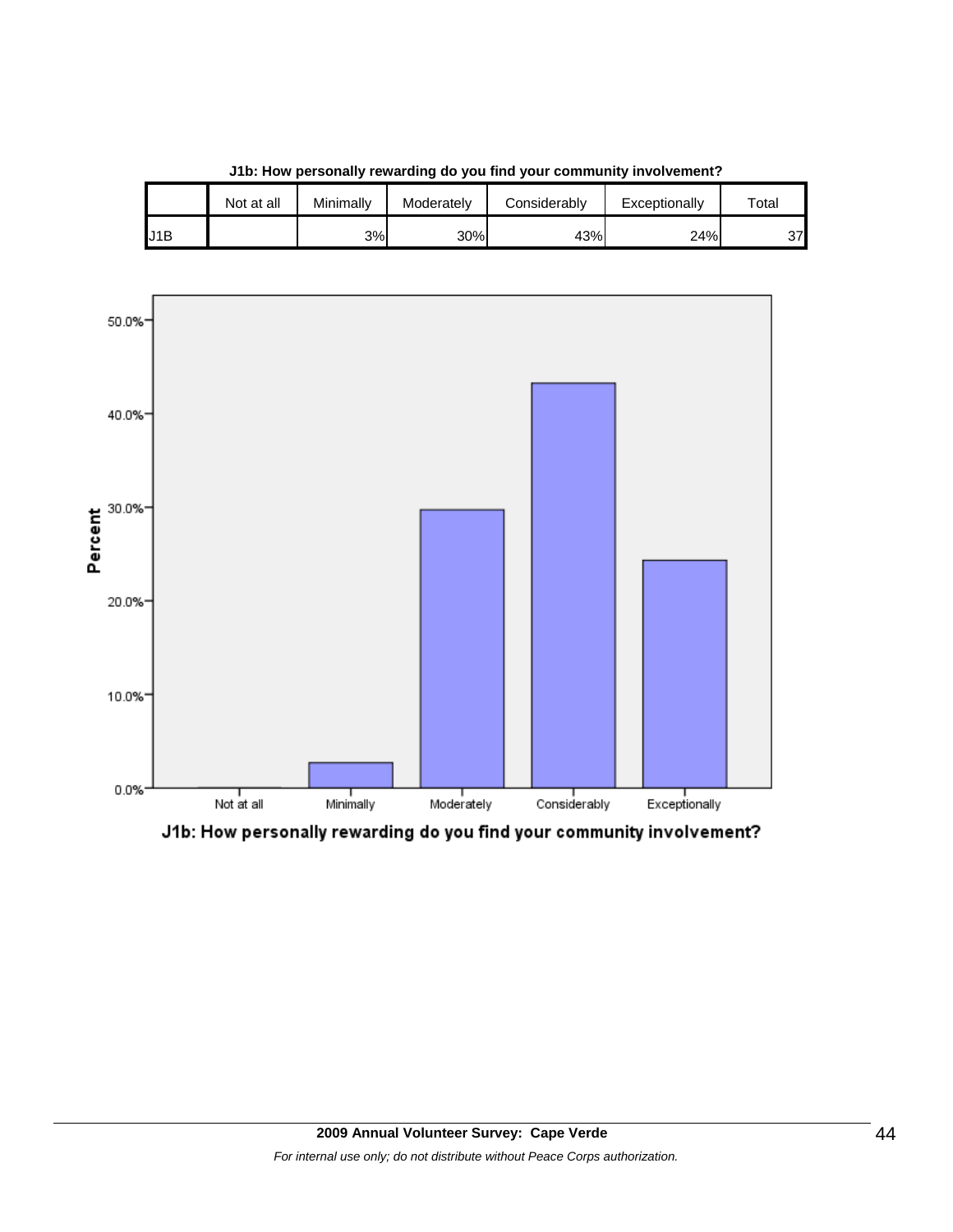

**J1c: How personally rewarding do you find your experience with other Volunteers?**

J1C 8% 27% 46% 19% 37

Not at all | Minimally | Moderately | Considerably | Exceptionally | Total

J1c: How personally rewarding do you find your experience with other<br>Volunteers?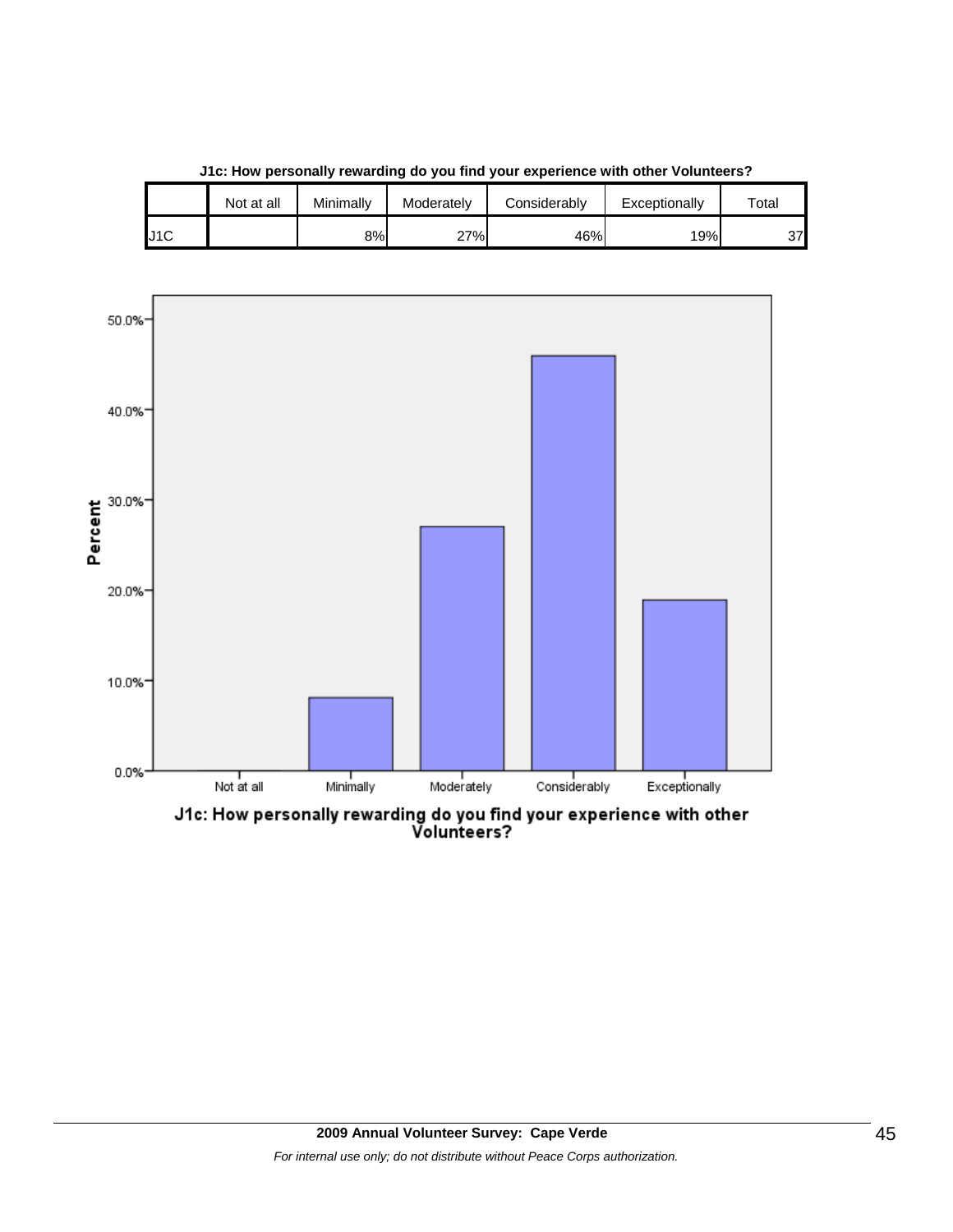

**J1d: How personally rewarding do you find your work with counterparts/community partners?**

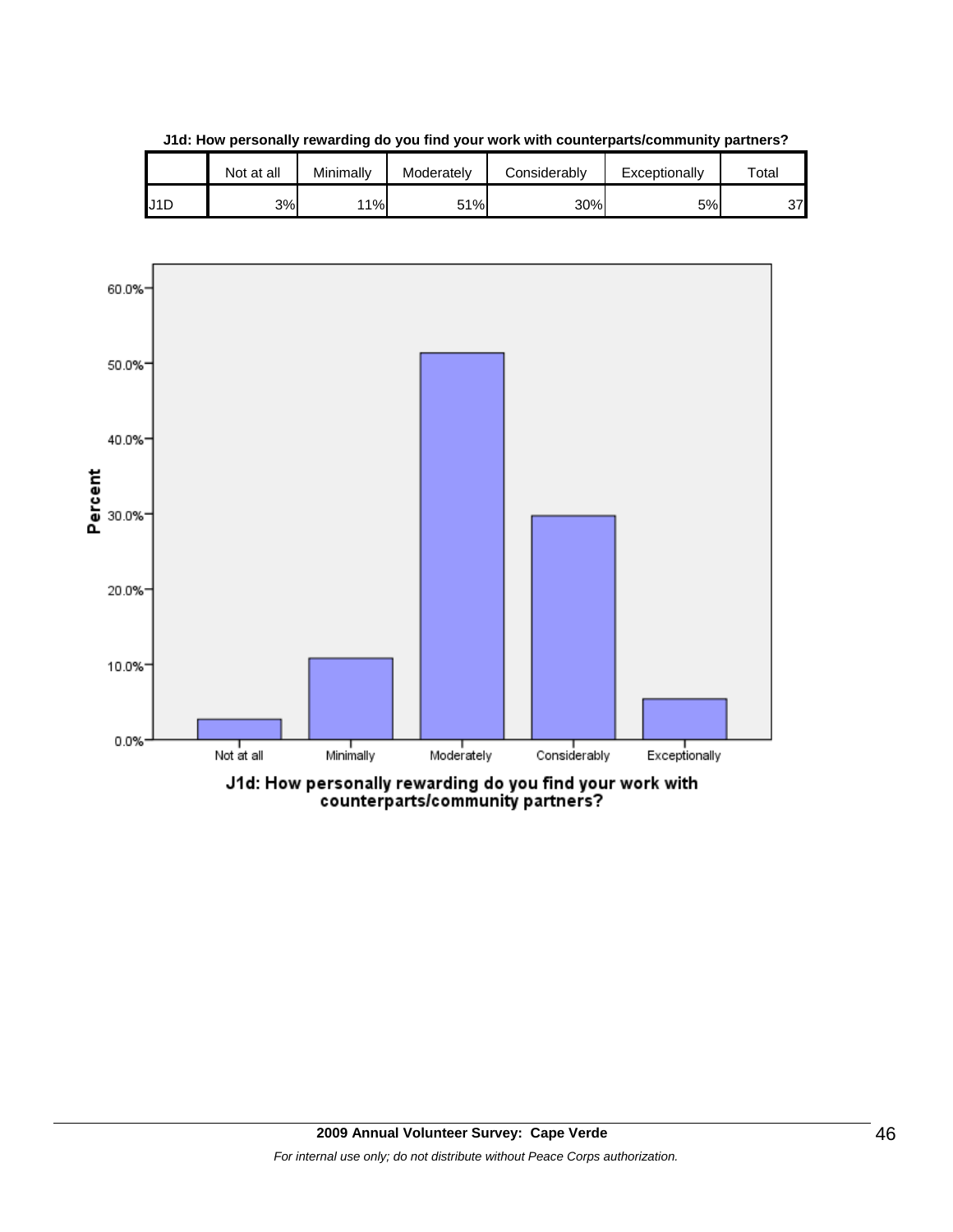|      | Not at all | Minimally | Moderately | Considerably | Exceptionally | $\tau$ otai |
|------|------------|-----------|------------|--------------|---------------|-------------|
| IJ1E |            |           | 21%        | 50%          | 29%           | 38          |

**J1e: How personally rewarding do you find your experience with other HCNs?**



J1e: How personally rewarding do you find your experience with other<br>HCNs?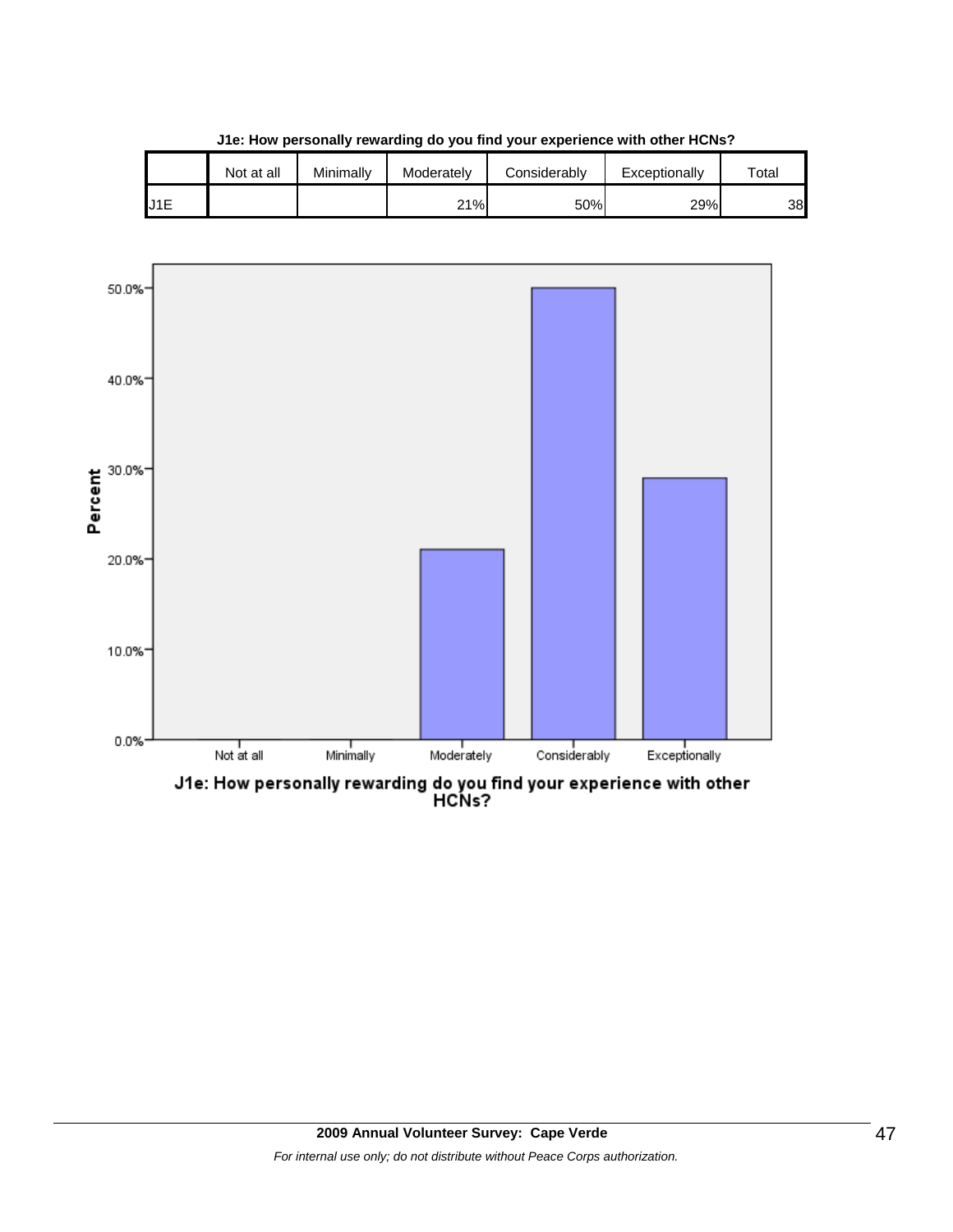|                  | Not at all | Minimally | Moderately | Considerably | Exceptionally | $\tau$ otal |
|------------------|------------|-----------|------------|--------------|---------------|-------------|
| J <sub>2</sub> A |            | 19%       | 32%        | 41%          | 8%            | 37          |

**J2a (PCVs at post 9 months+ months): Please rate how well you think you achieved Goal 1.**

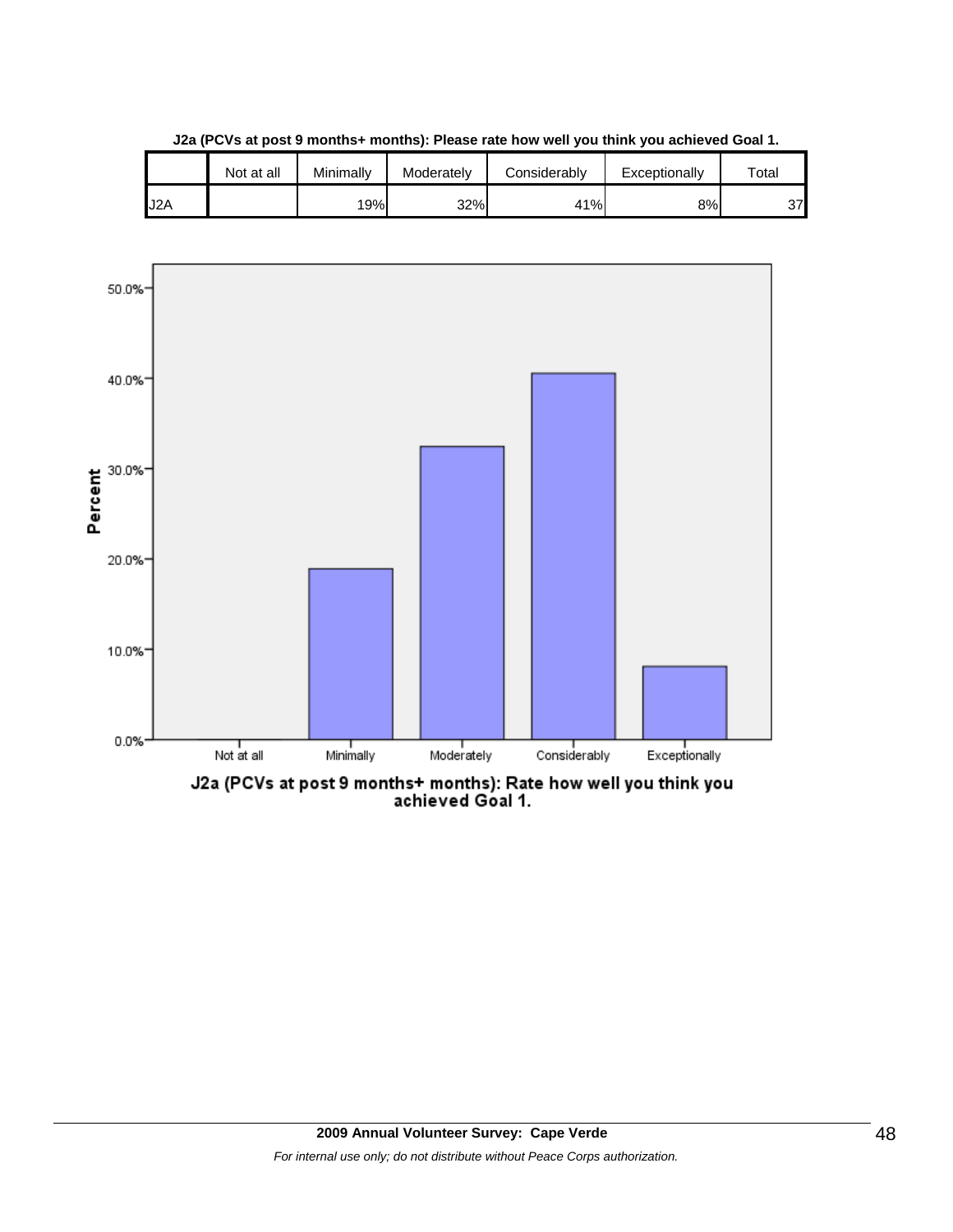|     | Not at all | Minimally | Moderately | Considerably | Exceptionally | $\tau$ otal |
|-----|------------|-----------|------------|--------------|---------------|-------------|
| J2B |            |           | 24%        | 50%          | 26%           | 38          |

**J2b: (PCVs at post 9 months+ months): Please rate how well you think you achieved Goal 2.**

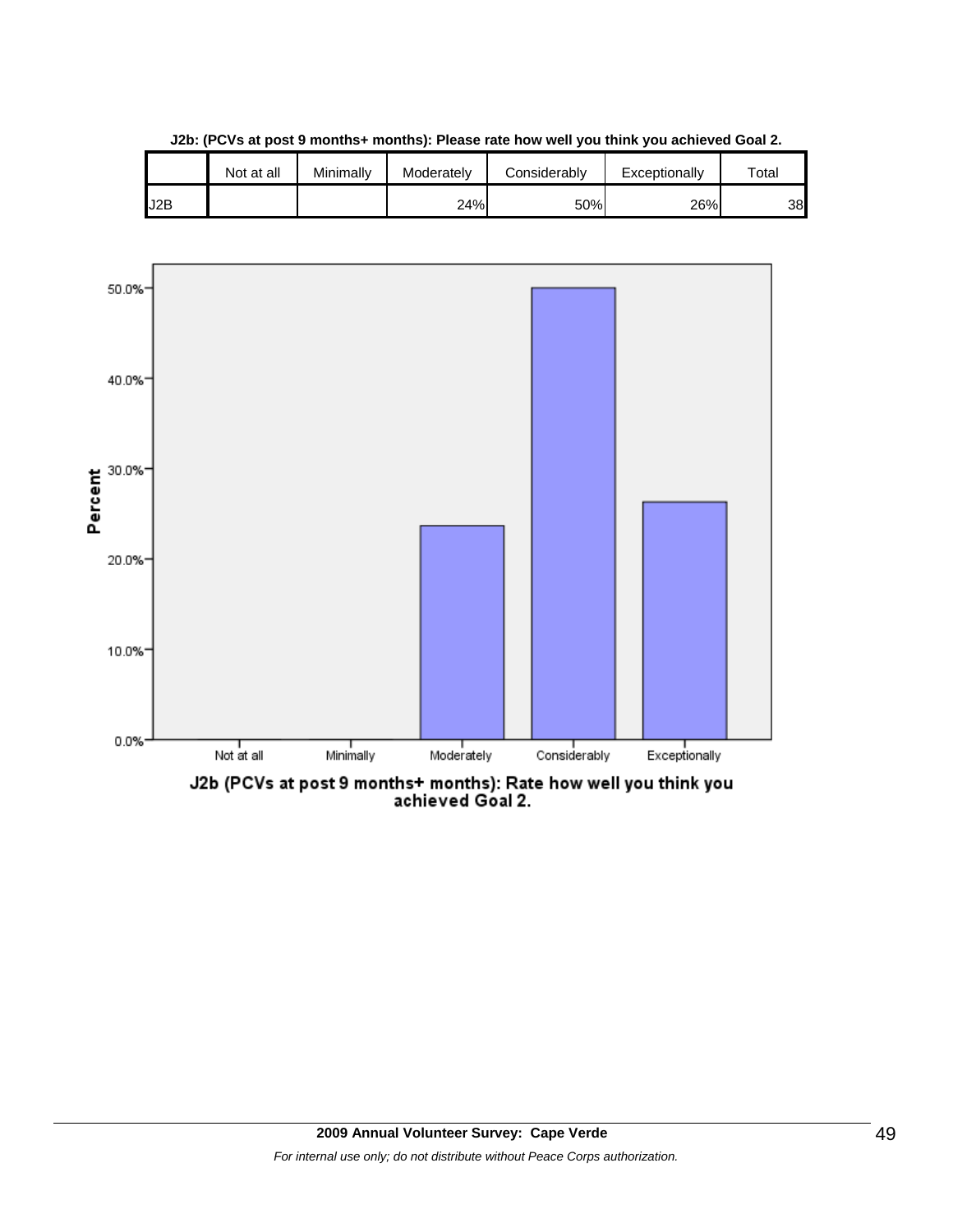

**J2c (PCVs at post 9 months+ months): Please rate how well you think you achieved Goal 3.**



J2c (PCVs at post 9 months+ months): Please rate how well you think you<br>achieved Goal 3.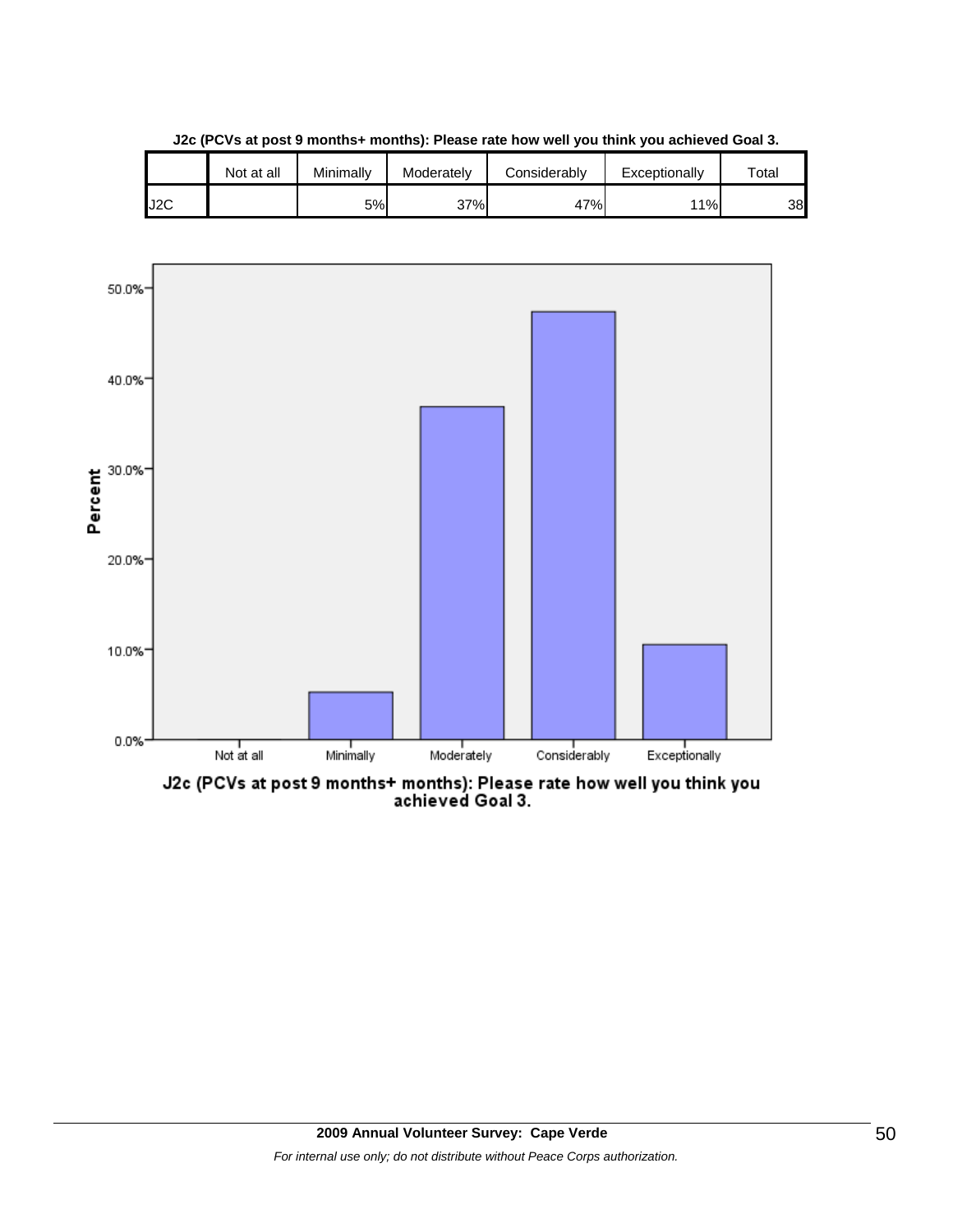**J3: Today, would you make the same decision to join the Peace Corps?**

|     | No | Not likely | Possibly | Probably | Definitely | Total |
|-----|----|------------|----------|----------|------------|-------|
| IJЗ |    | 3%         | 3%       | 11%      | 84%        | 38    |

**J4: Would you recommend Peace Corps service to others you think are qualified?**

|     | No | Not likely | Possibly | Probably | Definitely | $\tau$ otal |
|-----|----|------------|----------|----------|------------|-------------|
| IJ4 |    | 3%         | 5%       | 8%l      | 84%        | 38          |

**J5: Do you intend to complete your Peace Corps service?**

|     | No  | Not sure | Yes | Might extend | Total |
|-----|-----|----------|-----|--------------|-------|
| IJ5 | 3%l | 3%       | 71% | 24%          | 38    |

**J6: Would your host country benefit most if the Peace Corps program was---?**

|               |              |         | Refocused/redesig |                  |          |             |
|---------------|--------------|---------|-------------------|------------------|----------|-------------|
|               | Discontinued | Reduced | ned               | Maintained as is | Expanded | $\tau$ otal |
| $\mathsf{U}6$ | 3%           | 5%      | 38%               | 30%              | 24%      | 37          |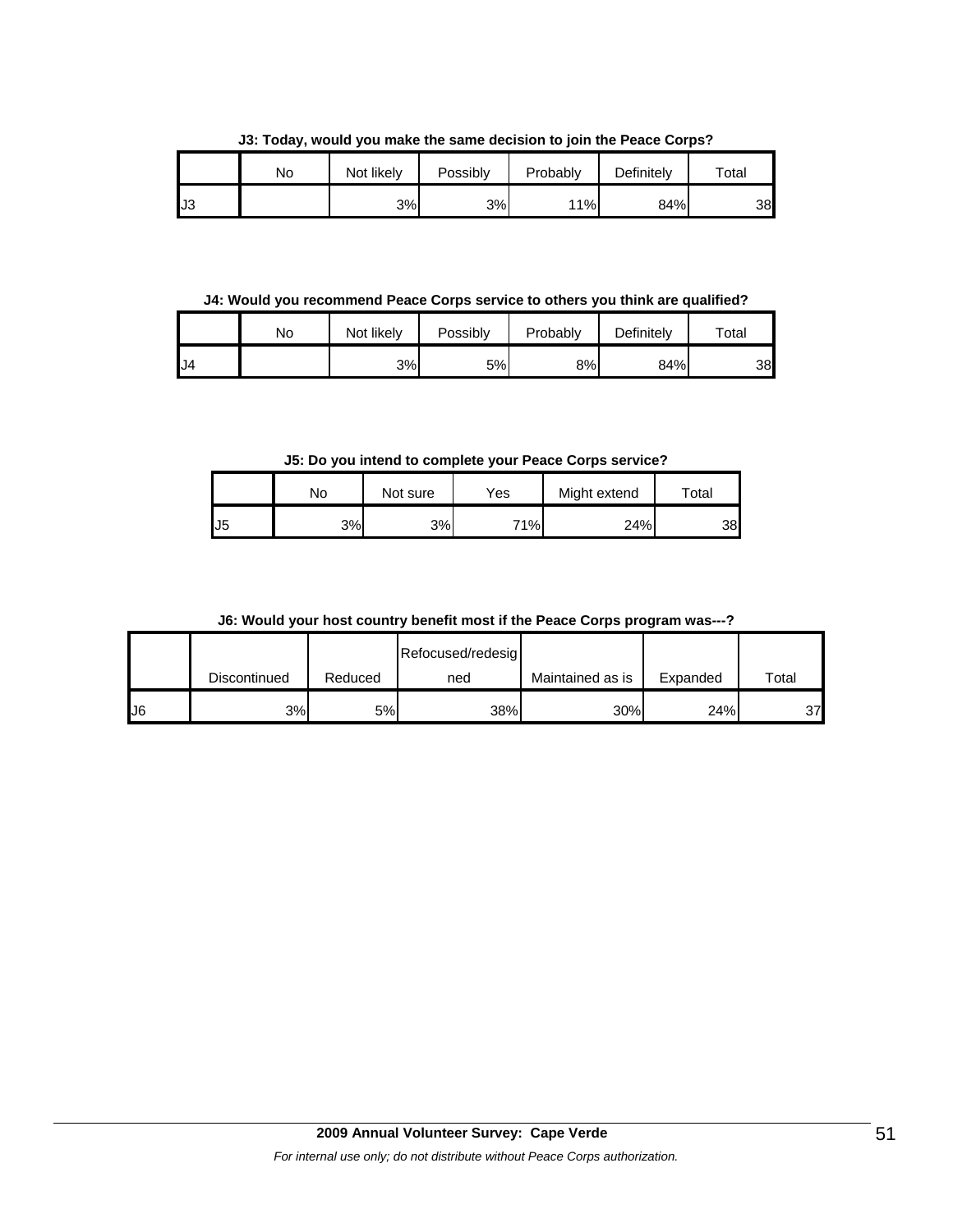# **K. Activities After Peace Corps Service**

*This section reports on Volunteers' plans for after they have completed their Peace Corps Service.* 

| Government  |              |                    |  |  |  |  |
|-------------|--------------|--------------------|--|--|--|--|
|             | In your host |                    |  |  |  |  |
| In the U.S. | country      | In another country |  |  |  |  |
| 50%         | 33%          | 33%                |  |  |  |  |

## **K1a: What are your plans after your Peace Corps service? Work in government.**

\* Percent of cases was used. Percentages will be greater than 100 since

Volunteers were asked to select all that applied.

# **K1b: What are your plans after your Peace Corps service? Work in the private sector.**

| <b>Private Sector</b> |                         |                    |  |  |  |
|-----------------------|-------------------------|--------------------|--|--|--|
| In the U.S.           | In your host<br>country | In another country |  |  |  |
|                       |                         |                    |  |  |  |
| 25%                   | 75%                     | 0%                 |  |  |  |

\* Percent of cases was used. Percentages will be greater than 100 since Volunteers were asked to select all that applied.

### **K1c: What are your plans after your Peace Corps service? Work for an NGO.**

| <b>NGO</b>  |                         |                    |  |  |  |  |
|-------------|-------------------------|--------------------|--|--|--|--|
| In the U.S. | In your host<br>country | In another country |  |  |  |  |
| 100%        | 0%                      | 0%                 |  |  |  |  |

\* Percent of cases was used. Percentages will be greater than 100 since

Volunteers were asked to select all that applied.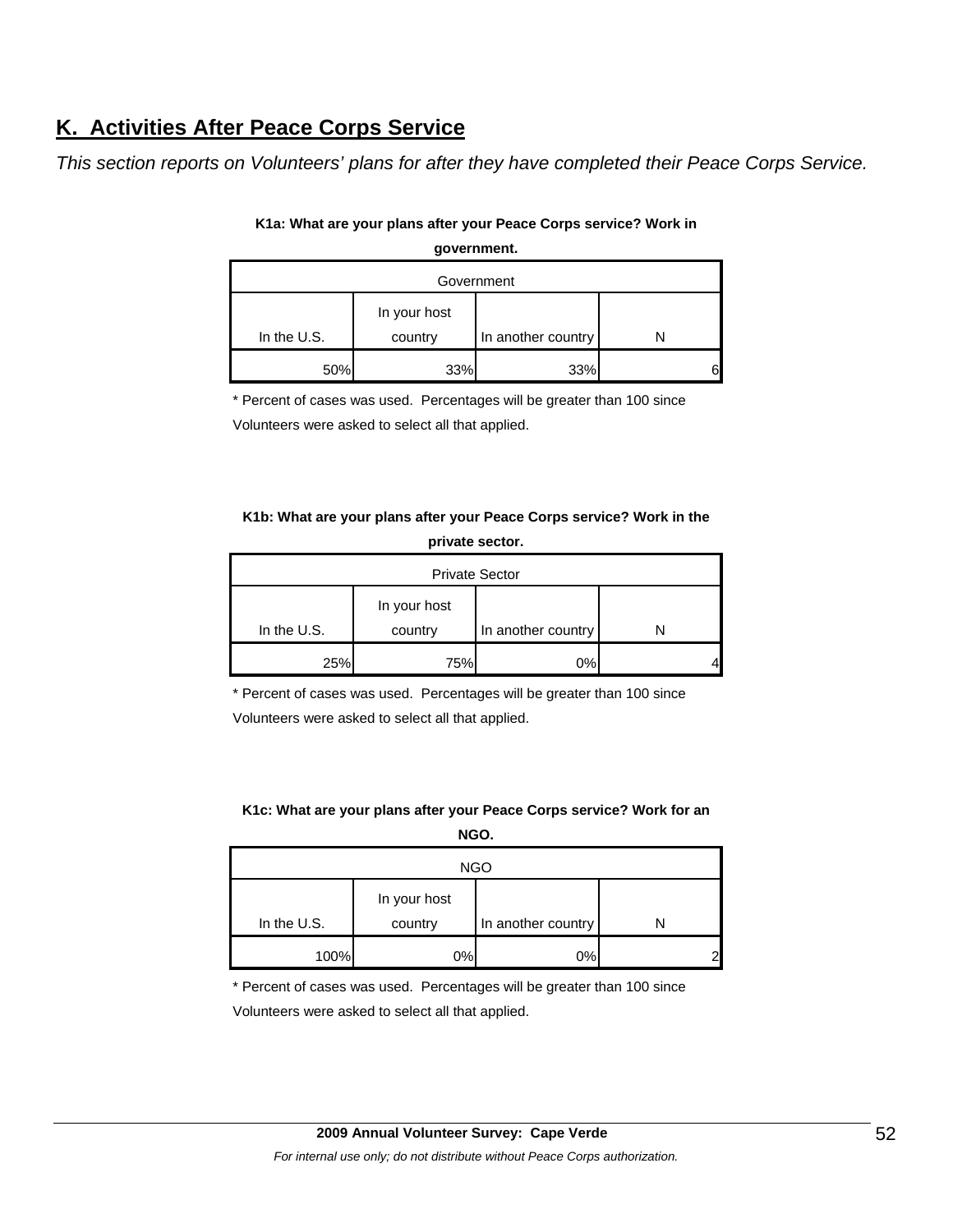### **K1d: What are your plans after your Peace Corps service? Work for PC Response.**

| Peace Corps Response |                      |                    |  |  |  |
|----------------------|----------------------|--------------------|--|--|--|
| In the $U.S.$        | In your host country | In another country |  |  |  |
| 100%                 | 0%                   | 0%                 |  |  |  |

\* Percent of cases was used. Percentages will be greater than 100 since Volunteers were asked to select all that applied.

#### **K1e: What are your plans after your Peace Corps service? Continue to participate in volunteer activities.**

| <b>Volunteer Activities</b> |                      |                    |   |  |  |
|-----------------------------|----------------------|--------------------|---|--|--|
| In the U.S.                 | In your host country | In another country |   |  |  |
| 80%                         | 40%                  | 0%                 | 5 |  |  |

\* Percent of cases was used. Percentages will be greater than 100 since Volunteers were asked to select all that applied.

#### **K1f: What are your plans after your Peace Corps service? Graduate school/academic credentialing.**

| Graduate School |                      |                    |   |  |  |
|-----------------|----------------------|--------------------|---|--|--|
| In the $U.S.$   | In your host country | In another country | N |  |  |
| 100%            | 0%                   | 0%l                |   |  |  |

\* Percent of cases was used. Percentages will be greater than 100 since Volunteers were asked to select all that applied.

#### **K1g: What are your plans after your Peace Corps service? Travel.**

| Travel                                                         |     |     |    |  |
|----------------------------------------------------------------|-----|-----|----|--|
| In the U.S.<br>In another country<br>In your host country<br>N |     |     |    |  |
| 40%                                                            | 40% | 40% | '5 |  |

\* Percent of cases was used. Percentages will be greater than 100 since Volunteers were asked to select all that applied.

#### **K1h: What are your plans after your Peace Corps service? Other.**

| Other                                                          |     |     |   |  |
|----------------------------------------------------------------|-----|-----|---|--|
| In the U.S.<br>In another country<br>In your host country<br>N |     |     |   |  |
| 33%                                                            | 33% | 33% | 3 |  |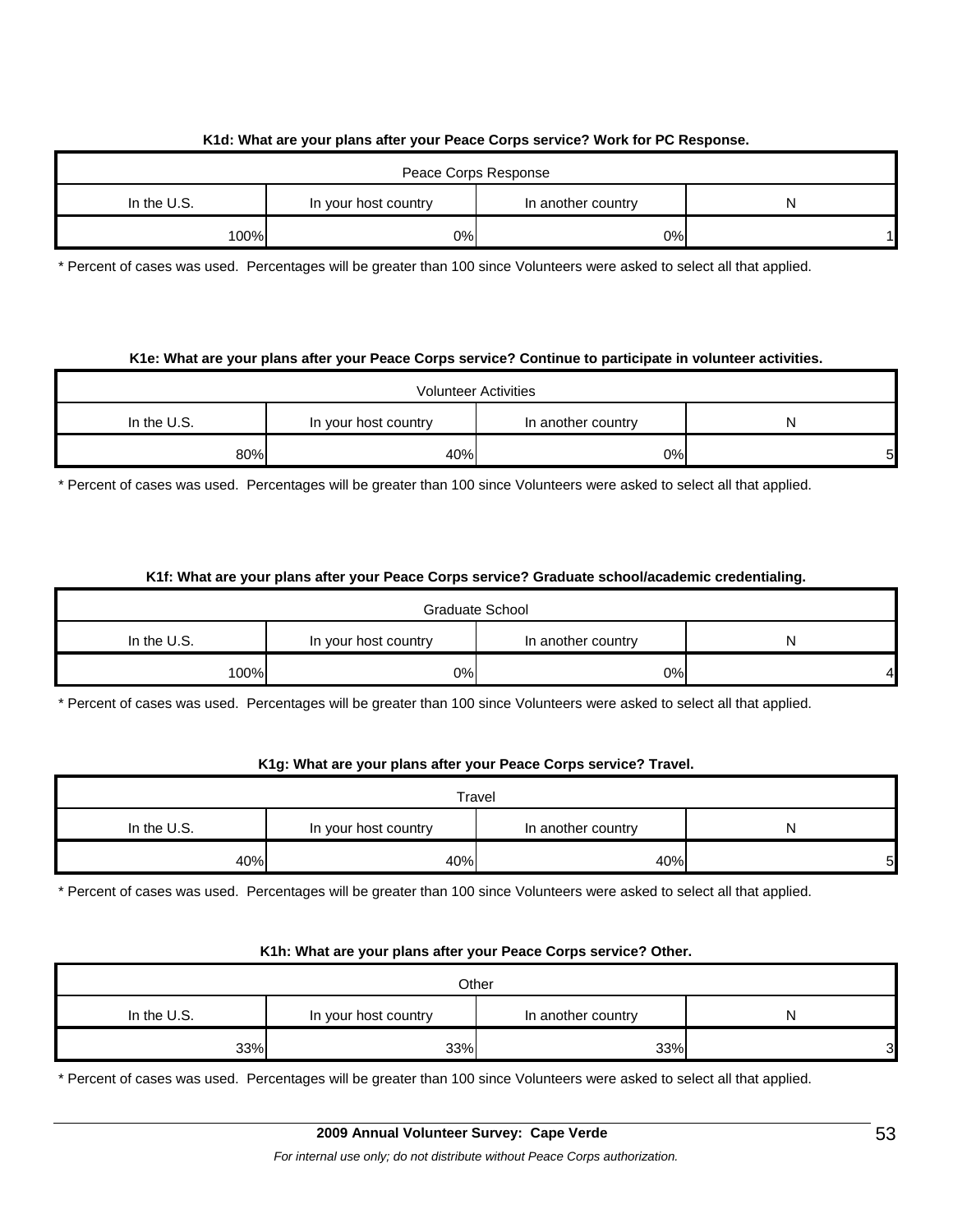# **K2:How prepared do you feel to share your Peace Corps experience and knowledge of your host country with others in the United States when you return?**

|                                        | Not at all | Minimally | Moderately | Considerably | Total |
|----------------------------------------|------------|-----------|------------|--------------|-------|
| How prepared do you feel to share your | 0%         | 6%        | 6%         | 88%          |       |
| Peace Corps experience and             |            |           |            |              |       |
| knowledge of your host country with    |            |           |            |              |       |
| others in the United States when you   |            |           |            |              | 17    |
| return?                                |            |           |            |              |       |

### **K3: How well do you feel Peace Corps has prepared you for life in the U. S. after you return?**

|                                    | Not at all | Minimally | Moderately | Considerably | Exceptionally | Total |
|------------------------------------|------------|-----------|------------|--------------|---------------|-------|
| How well do you feel Peace         | 6%I        | 6%        | 38%        | 44%          | 6%            |       |
| Corps has prepared you for life in |            |           |            |              |               |       |
| the U.S. after your return?        |            |           |            |              |               | 16    |

### **K6: Have your life/career goals changed because of your Peace Corps service?**

|                                                     | No  | Yes | $\tau$ otal     |
|-----------------------------------------------------|-----|-----|-----------------|
| Have your life/career goals changed because of your | 40% | 60% |                 |
| Peace Corps service?                                |     |     | 15 <sup>1</sup> |

#### **K7: How well informed are you about the following opportunities for returned Volunteers:**

|                                           | Not informed | Somewhat informed | Well informed | N               |
|-------------------------------------------|--------------|-------------------|---------------|-----------------|
| Peace Corps Response                      | 24%          | 59%               | 18%           | 17              |
| Peace Corps' Fellows/USA program          | 6%           | 41%               | 53%           | 17              |
| Noncompetitive eligibility                | 0%           | 65%               | 35%           | 17              |
| RPCV Career Center in Washington,<br>D.C. | 18%          | 53%               | 29%           | 17              |
| <b>Returned Volunteer Services</b>        | 18%          | 59%               | 24%           | 17 <sub>h</sub> |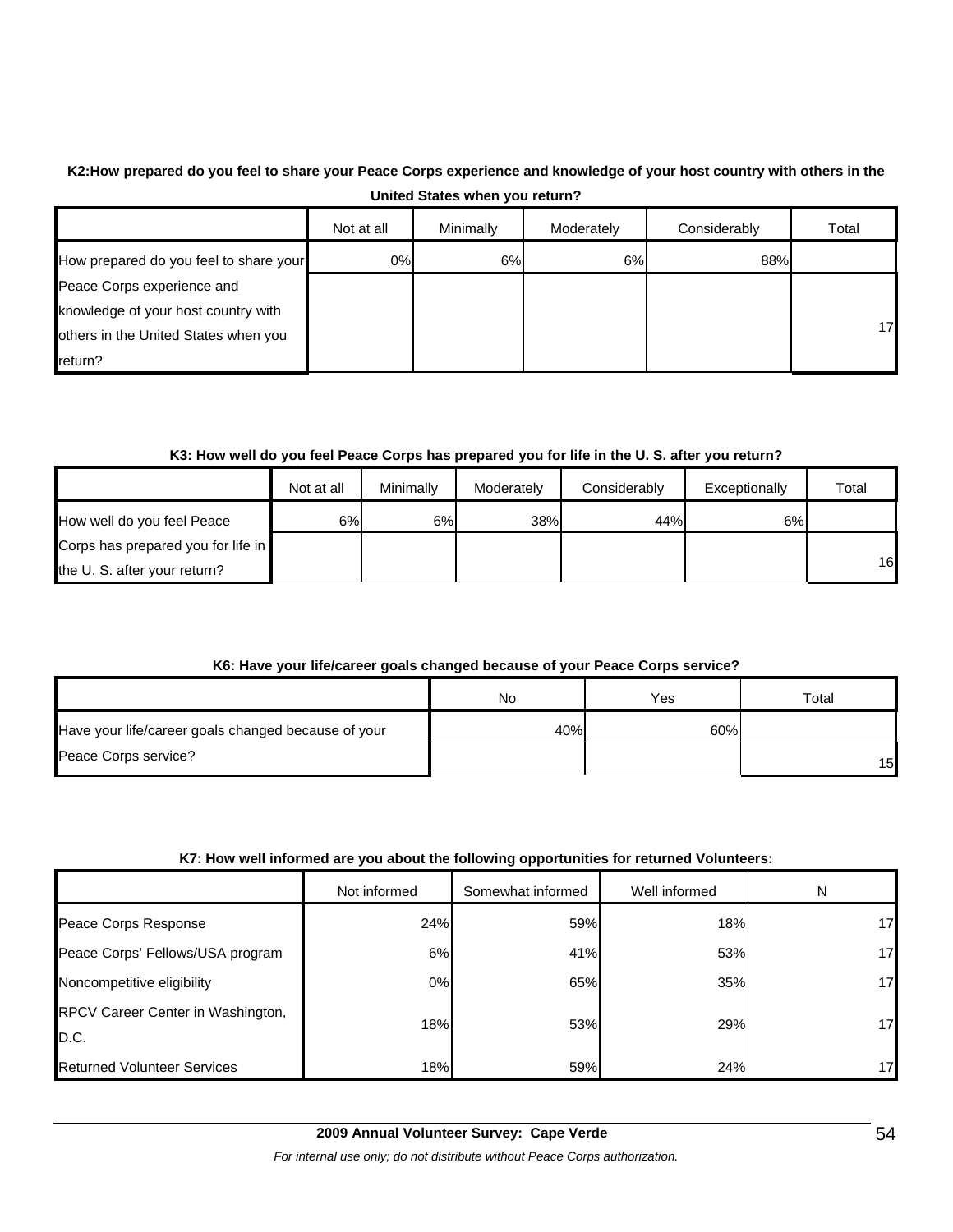| Learn about Fellows/USA program | PC Website                                 | 41%   |    |
|---------------------------------|--------------------------------------------|-------|----|
|                                 |                                            |       |    |
|                                 | Word of mouth                              | 35%   |    |
|                                 | From staff in the host country's PC office | 35%   |    |
|                                 | At IST                                     | 24%   |    |
|                                 | At PST                                     | 18%   |    |
|                                 | At COS Conference                          | 18%   |    |
|                                 | From a recruiter                           | 12%   |    |
|                                 | Other                                      | 12%   |    |
|                                 | Hotline                                    | 6%    |    |
|                                 | Mid-service mailing from PC                | $0\%$ |    |
|                                 | University website                         | $0\%$ |    |
|                                 | At post's information resource center      | $0\%$ |    |
|                                 | N                                          |       | 17 |

#### **K8: How did you first learn about the Fellows/USA program?**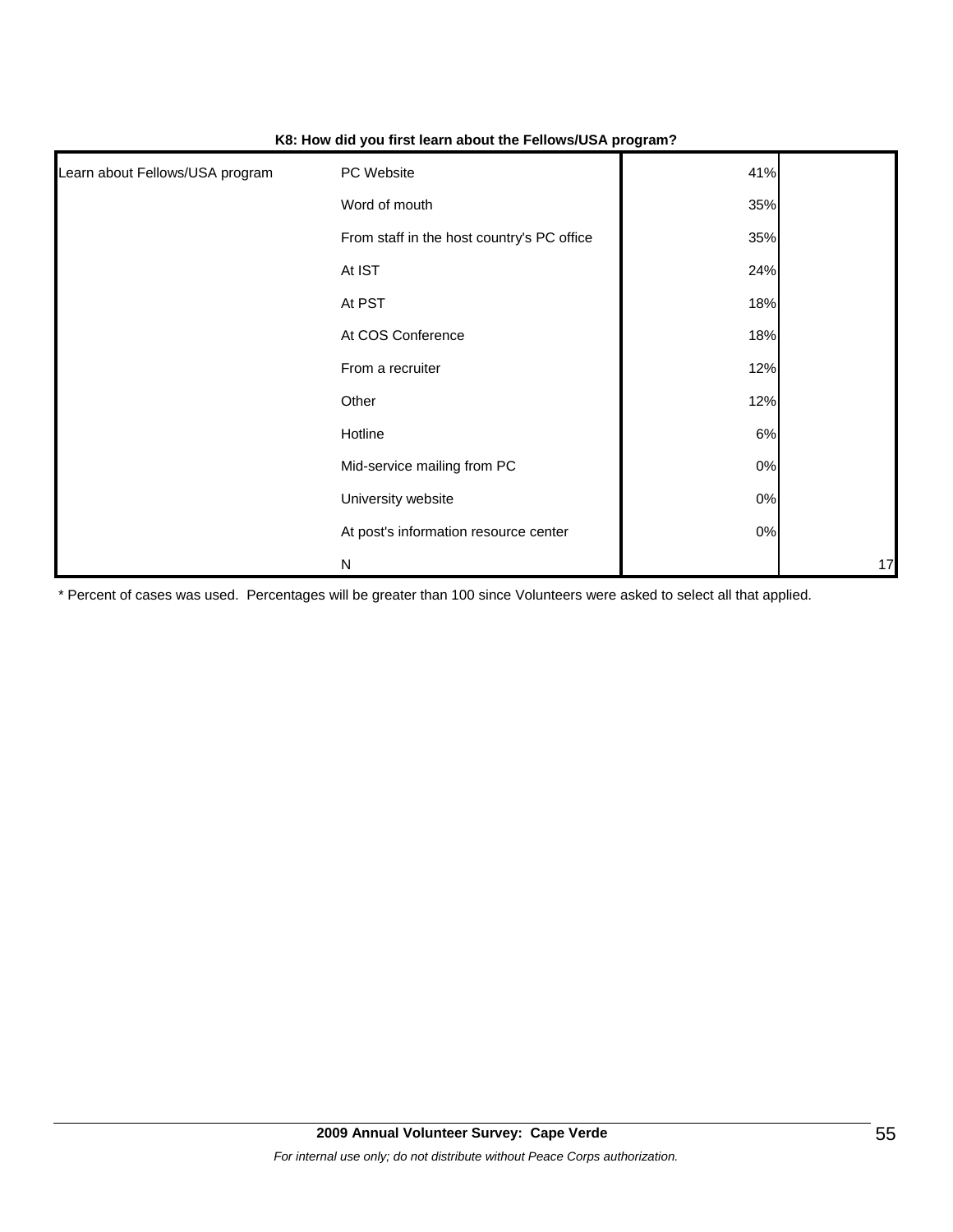| K9 Resources | <b>Career Resource Manual</b>                                          | 65% |    |
|--------------|------------------------------------------------------------------------|-----|----|
|              | Electronic newsletter with job postings and career<br>advice           | 53% |    |
|              | Access to free job bulletins                                           | 53% |    |
|              | RPCV Handbook                                                          | 41% |    |
|              | Applying to federal government with RPCV<br>noncompetitive eligibility | 41% |    |
|              | Guide to speaking about my PC service to others<br>(third goal)        | 41% |    |
|              | RPCV career conferences                                                | 41% |    |
|              | List of RPCVs willing to talk to me about their<br>careers             | 35% |    |
|              | <b>NOT SURE</b>                                                        | 24% |    |
|              | RPCV job search webinars                                               | 18% |    |
|              | Connection with RPCVs through a mentoring<br>program                   | 12% |    |
|              | Self-assessment software (SIGI 3)                                      | 12% |    |
|              | Other                                                                  | 0%  |    |
|              | N                                                                      |     | 17 |

### **K9: Which of the following resources do you think will be helpful as you exit Peace Corps service?**